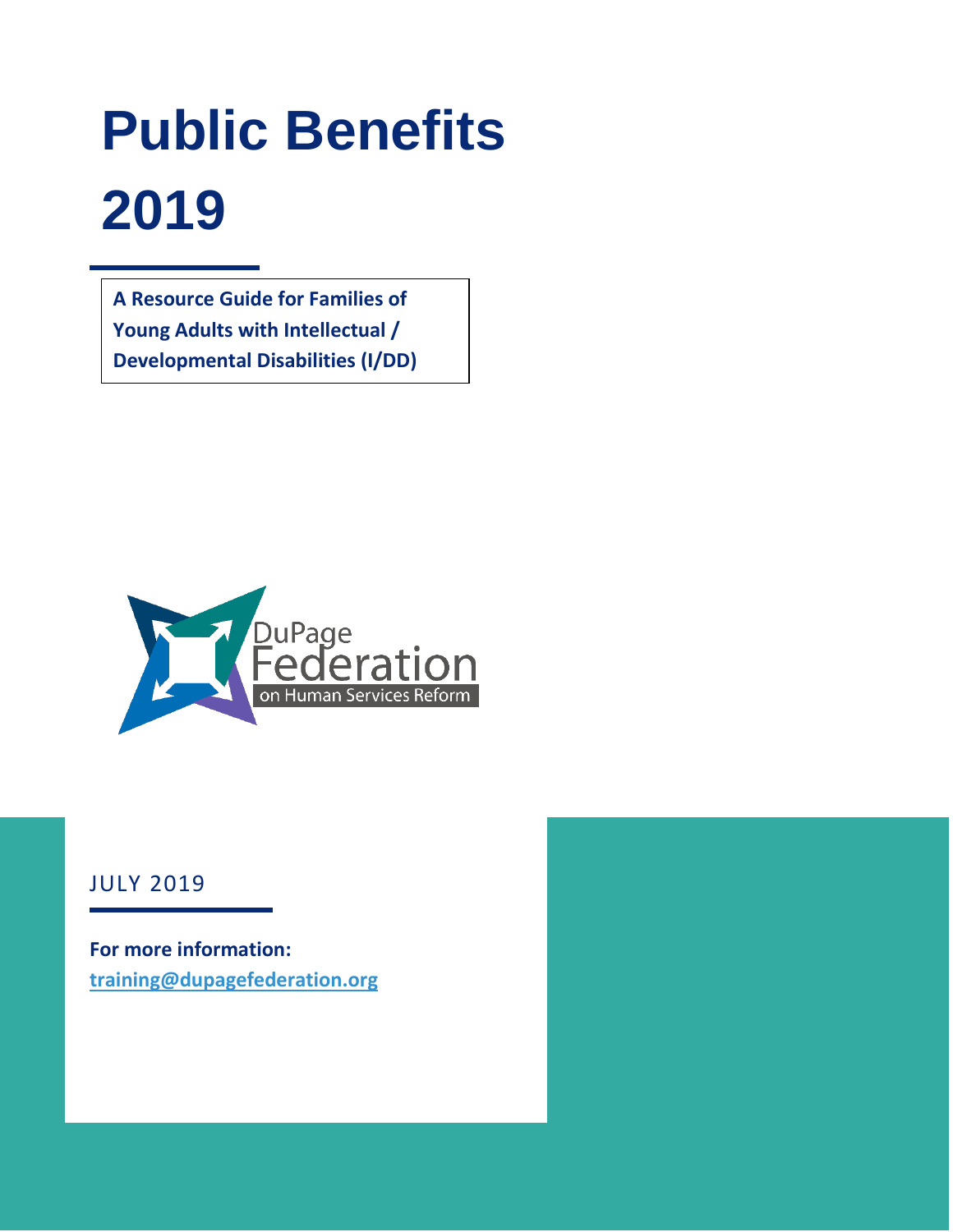# **Table of Contents**

| Introduction                                     | Page 3  |  |
|--------------------------------------------------|---------|--|
| <b>Illinois System, PUNS</b>                     | Page 5  |  |
| 1. Income                                        | Page 8  |  |
| a. Social Security Retirement Insurance          | Page 9  |  |
| b. Social Security Survivors Insurance           | Page 11 |  |
| c. Social Security Disability Insurance (SSDI)   | Page 13 |  |
| d. Supplemental Security Income (SSI)            | Page 15 |  |
| 2. Medical Coverage                              | Page 18 |  |
| a. Medicaid                                      | Page 18 |  |
| i. Spenddown                                     | Page 20 |  |
| <b>Applying for Medicaid</b><br>ii.              | Page 23 |  |
| Redetermination<br>iii.                          | Page 25 |  |
| iv. Medicaid Managed Care                        | Page 26 |  |
| b. Medicare                                      | Page 28 |  |
| c. Health Insurance                              | Page 30 |  |
| d. COBRA                                         | Page 31 |  |
| e. ACA                                           | Page 32 |  |
| 3. Waiver Services                               | Page 34 |  |
| 4. Employment                                    | Page 37 |  |
| 5. Residential Services<br>Page 40               |         |  |
| Page 43<br>6. Special Needs Resource Directories |         |  |
|                                                  |         |  |

## *This Resource Guide was funded by a grant from the Community Memorial Foundation.*

**Please assist us with evaluation by completing a short, online survey at<https://forms.gle/hHM5fMqfJnkVxRwJ8>**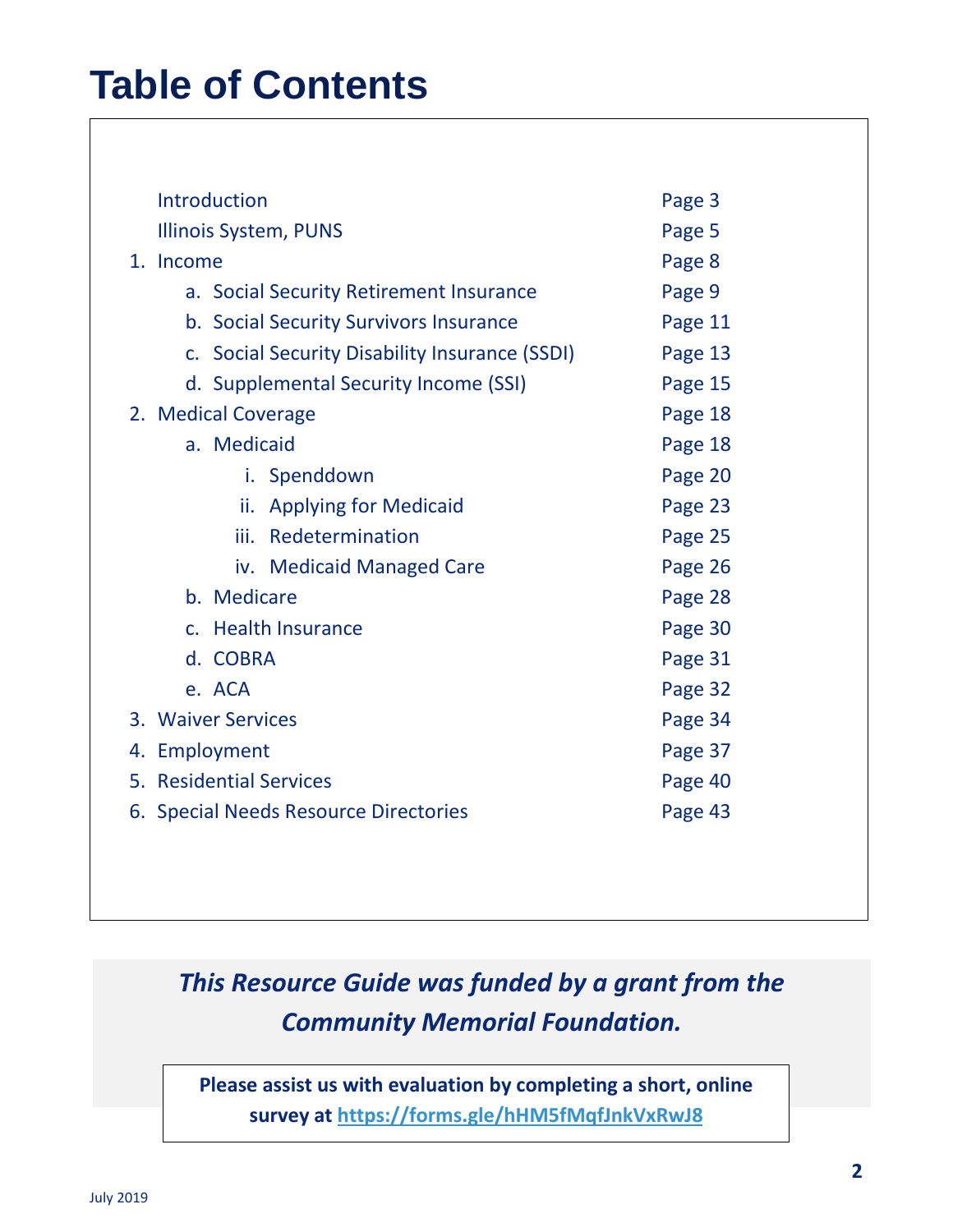#### INTRODUCTION

**The purpose of this Guide is to provide information for families of individuals with intellectual and developmental disabilities (I/DD) about the public benefits that are of particular interest to this group.** 

**It's important to know that people with I/DD have all the same issues as other people. Some are poor, some more affluent. Some are immigrants, some are native born. This manual will focus on the benefits for which people are eligible due to disability.** 

#### ADDITIONAL RESOURCES

Some of the information included in this guide is publicly available. Wherever possible, we have tried to identify these sources in each section. Any omission is unintentional.

There are a number of organizations that provide education and advocacy services to the I/DD community. You may find additional information online at the links below. This is list is by no means all encompassing.

**Arc of Illinois - <https://www.thearcofil.org/>**

**Family-to-Family Health Information Center - <https://www.familyvoicesillinois.org/>**

**IPADD (Illinois Parents of Adults with Developmental Disabilities) <https://www.ipaddunite.org/>**

**McManus Consulting - <https://www.facebook.com/EdMcManusDDC/>**

**Rubin Law - <https://www.rubinlaw.com/>**

We have also included a number of websites throughout the document. There may be times that the URL for the link has changed. Please contact us at [training@dupagefederation.org](mailto:training@dupagefederation.org) if you discover a broken link.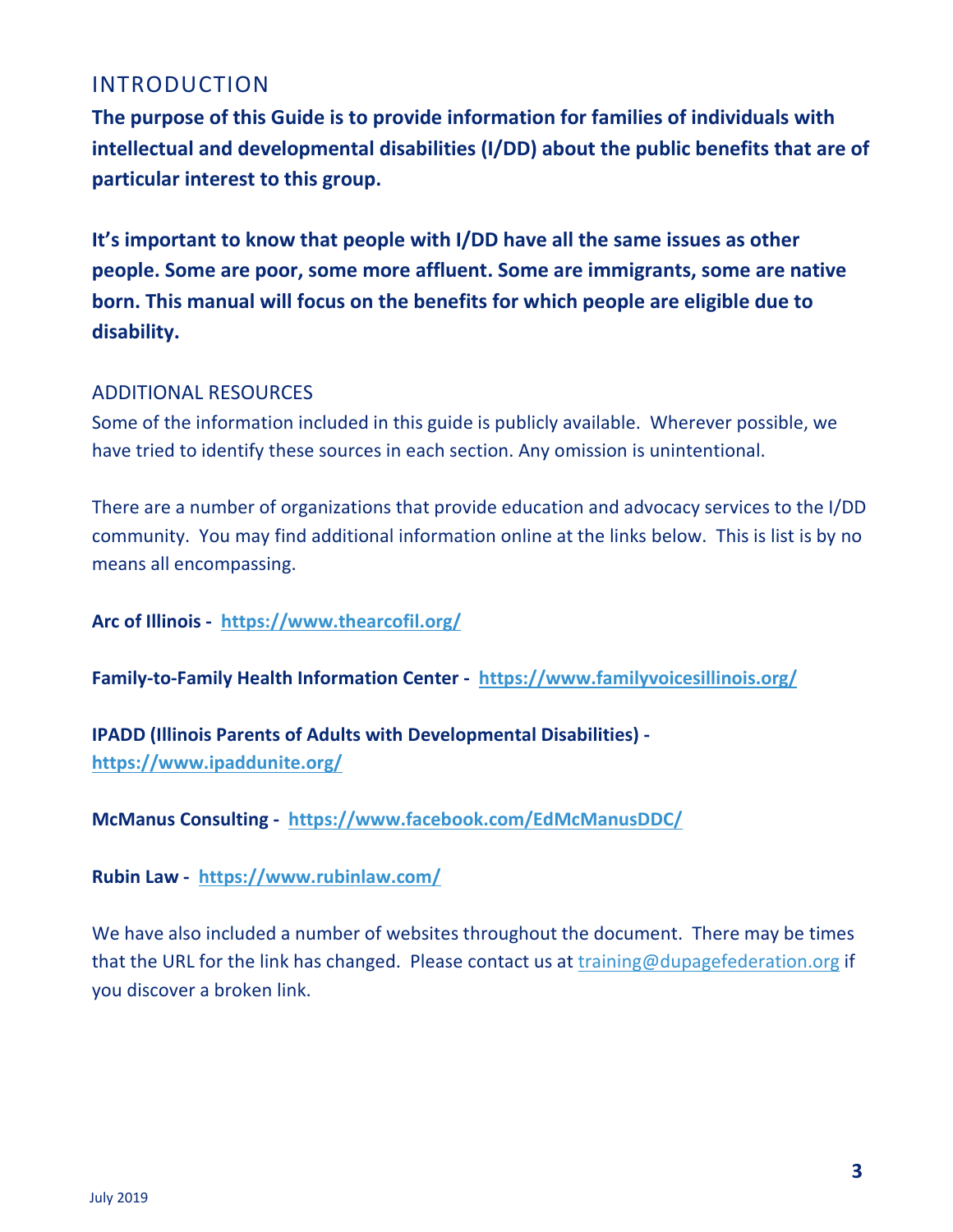## Sam's Journey with Public Benefits

Sam is thirty-five and lives with his parents, Mary and Joe. He has Down syndrome, with moderate intellectual disabilities.

When Sam turned eighteen, his mom applied for Supplemental Security Income for him. His SSI check was reduced by one-third because he was considered to be 'living in the household of another'. He received \$517 per month.

When Sam was twenty, his mom went to a workshop on public benefits for persons with disabilities, and learned that if Sam was paying his share of the housing and food costs, there would be no reduction. Mary began documenting that Sam was paying one-third of the rent, utilities and food costs. She provided this documentation to Social Security, and his monthly check was increased to \$771.

When Sam turned twenty-six, the family's health insurance company notified them that he had reached the maximum age to be included on their policy. His parents provided documentation to the insurance company that he had a disability that had started in childhood and prevented him from working to support himself. The insurance company allowed Sam to remain covered on his parents' policy.

When Sam was thirty, his Dad reached his full retirement age and retired. When his Dad applied for his own Social Security benefit of \$2800 per month, he provided documentation of Sam's disability. Social Security approved Child Disability Benefits (CDB) (also known as Disabled Adult Child/DAC benefits) in the amount of one-half the amount that Dad was receiving, or \$1400. Because his Social Security benefit was greater than his SSI check, SSI was discontinued.

After Sam had been receiving benefits as a Disabled Adult Child for twenty-four months, he received a Medicare card in the mail. He received Medicare Part A with no premium, but had to pay \$135.50 per month for Medicare Part B.

A few months ago, Sam's Dad passed away. Shortly after, Sam was approved for funding in a Community Integrated Living Arrangement (CILA), funded by the State's Medicaid Waiver. Because Sam meets the requirements as a Disabled Adult Child, he is eligible for Medicaid, even though he no longer receives SSI.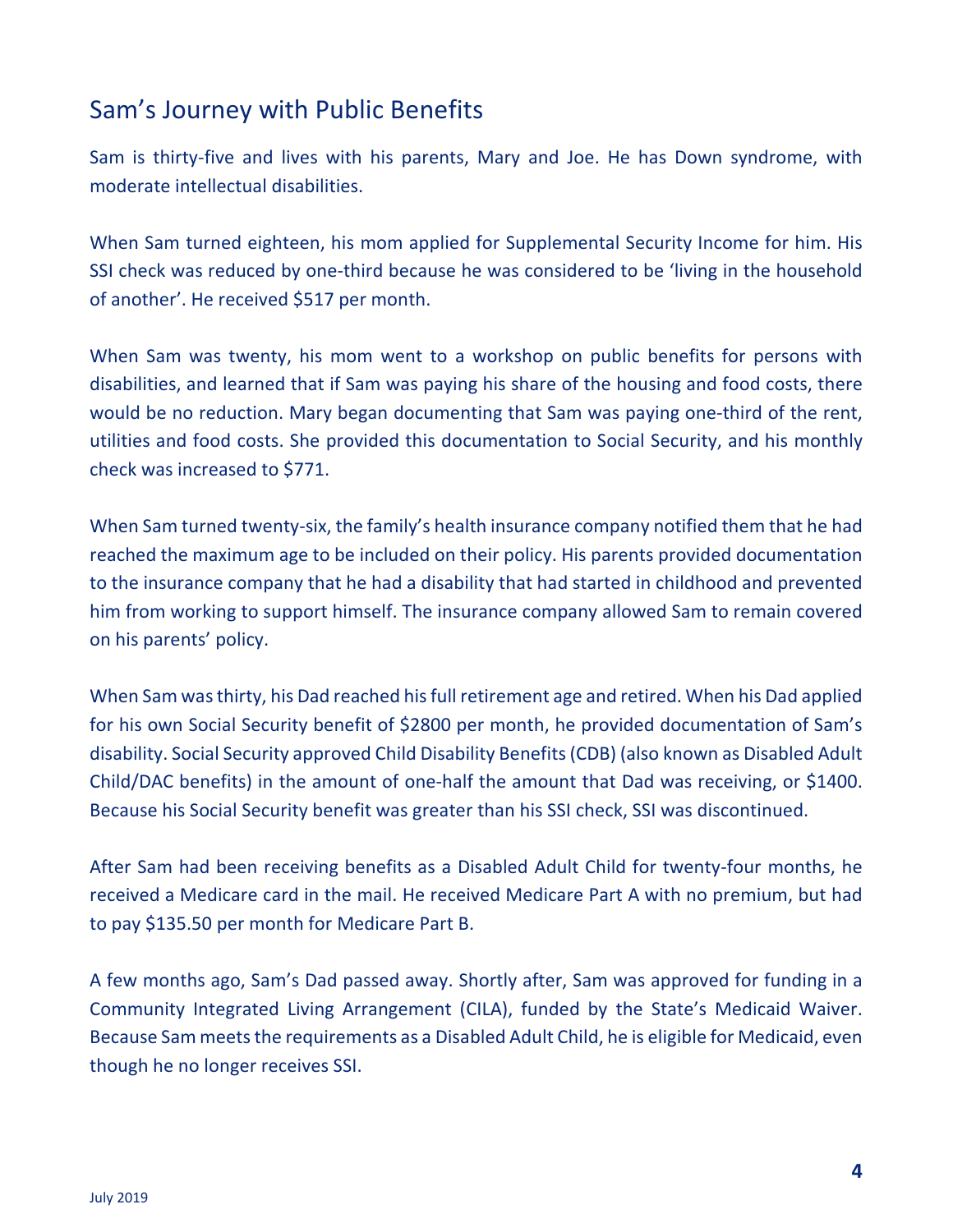# **Illinois System**

The Illinois Department of Human Services – Division of Developmental Disabilities (DDD) manages funding and benefits for persons with intellectual and developmental disabilities. Services are funded through Medicaid Waiver Programs and are available through residential settings or provided in-home through the Home-Based Services Program. Residential services are provided in Community Integrated Living Arrangements (CILA) or through Intermediate Care Facilities for Individuals with Developmental Disabilities (ICFDDs). See page 40 for more information about these services.

The first step families should take are to connect with their regional Pre-Admission Screening/Independent Service Coordination (PAS/ISC) agency. The PAS/ISC agencies are responsible for intake for persons needing services and to coordinate those services once enrolled. PAS agencies also provide Individual Service and Support Advocacy and should be meeting with individuals four times a year to see that needs are being met.

As of July 1, 2019, the number of PAS/ISC agencies and the regions they serve have changed. A number of lawsuits filed challenging the changes. As of the writing of this manual, the new ISC system is moving forward. For more information about the ISC Transition, see [http://www.dhs.state.il.us/page.aspx?item=116491.](http://www.dhs.state.il.us/page.aspx?item=116491)

To locate the PAS/ISC agency in your area, call 1-888-DDPLANS (888-337-5267).

#### **PUNS List**

The Prioritization of Urgency of Need for Services (PUNS) list is a database of Illinois infants, children, adolescents, and adults with developmental disabilities who have needs for developmental disability services or supports. The PUNS database helps the DDD identify and plan for individuals' immediate needs (Source – dd.illinois.gov).

Registering with the PUNS list is the first step a family should take, regardless if services are needed now or in the future. A PAS/ISC agency can help with this process. You may find more information online at<https://www2.illinois.gov/sites/dd/Pages/SignUp.aspx>

The PUNS database is used by the State to select individuals for services as funding becomes available, and for program planning. Services and supports for individuals with I/DD may include:

• In-home supports to help them live more independently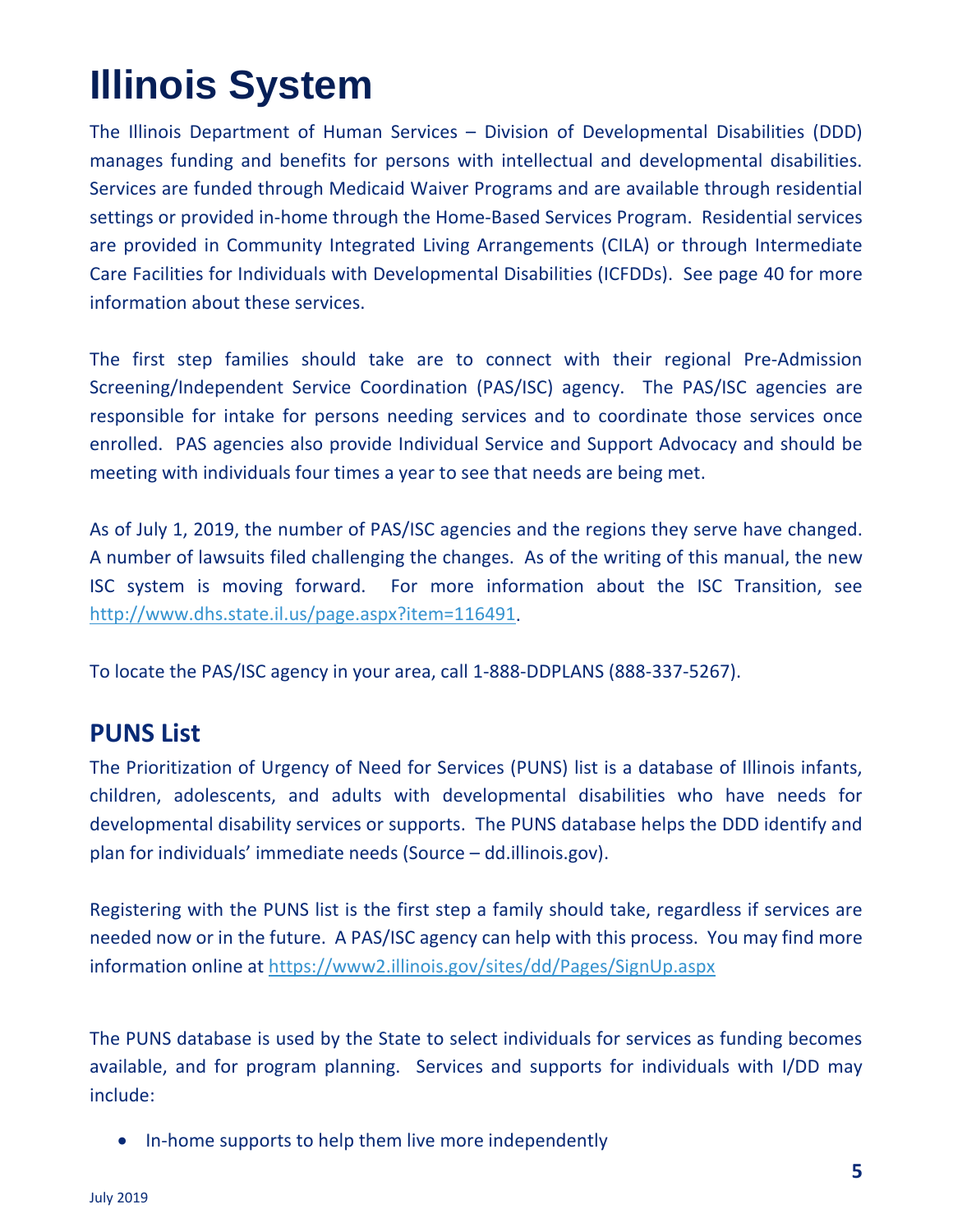- Respite care to provide temporary relief to caregivers
- Training programs to teach life and work sills
- Residential living arrangements
- Adaptive equipment
- Other supports to improve quality of life

Families should enroll their eligible family member in PUNS to help identify service needs and to be placed on a waiting list for services. Individuals can enroll in PUNS at any age if they have developmental disabilities and are in need of services or supports. PUNS enrollment should be completed by an Independent Service Coordination (ISC) Agent.

*Unfortunately, Illinois has a long waiting list for children and adults with DD. Advocates tell families to be prepared to wait even after the child is finished with school.* **Many families** need to develop other plans while they wait for funding or wait for their adult to be pulled from the list.

PUNS selections are based on funding availability and considers criteria such as length of time on the list, urgency of need and geographic area of the state. Individuals will be informed if they are selected through a notice from the Illinois Department of Human Services. Individuals should then contact their PAS/ISC agency to apply for services. The PAS/ISC Agency will conduct an interview and identify the need for services in one of three categories:

- Emergency the person needs immediate services
- Critical the person needs services within one year
- Planning the person needs services in 1-5 years

There are times that families encounter a crisis that will result in immediate placement. Examples of crises include death of a caregiver, caregiver is no longer able to address the individual's needs, abuse (physical, mental or sexual), homelessness, or individual is demonstrating behaviors that put the individual or family members at risk of serious harm. The first step to contact the local ISC agency for assistance in identifying the available options in their area.

The DHS-contracted Independent Service Coordination (ISC) agencies are responsible for screening individuals for eligibility for these services. As of July 2019, the funded ISC agencies and regions that were awarded the ISC contracts have changed.

As of July 1, 2019, the ISC Agencies are:

- Service, Inc. of Illinois
- Community Alternatives Unlimited
- Community Service Options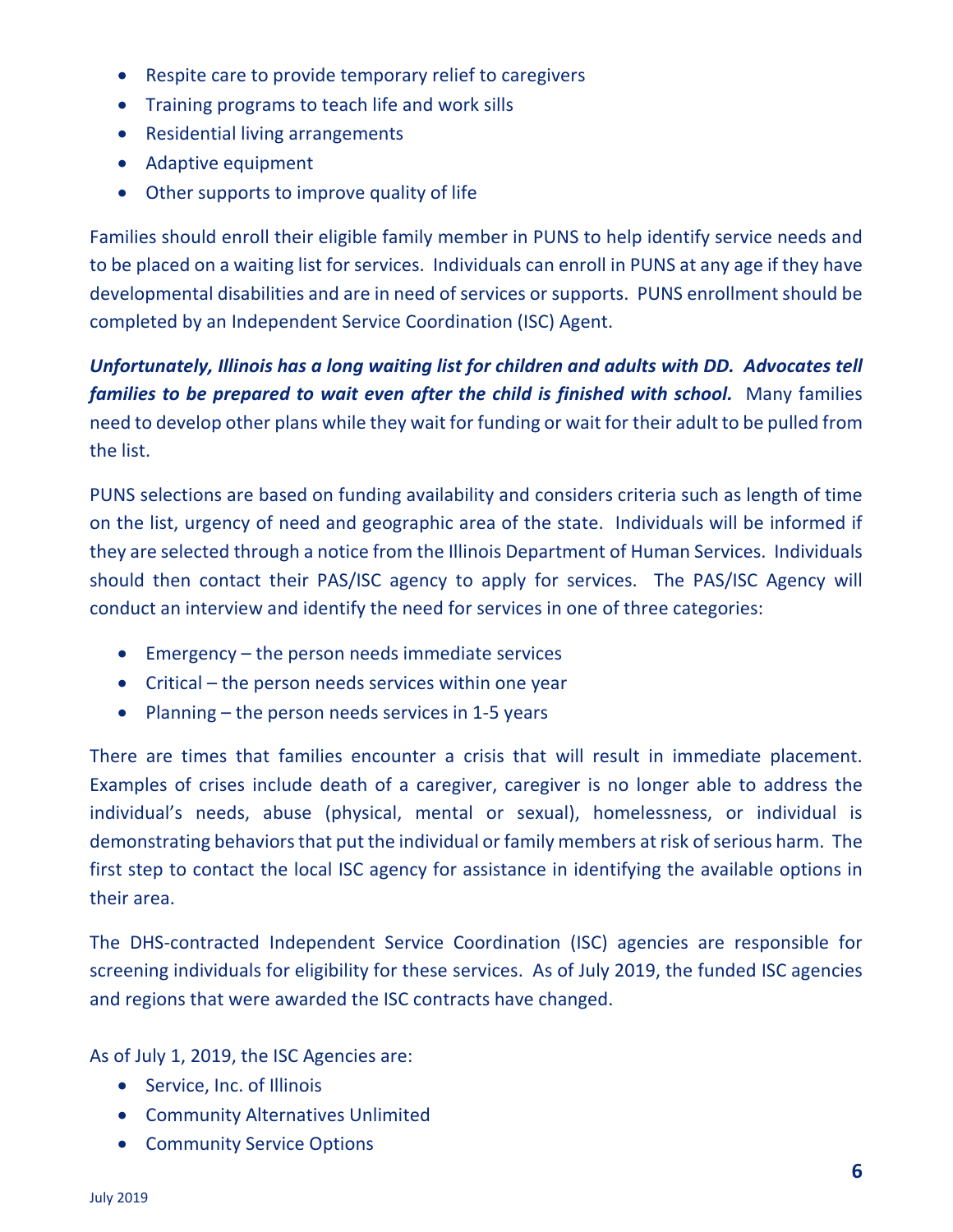- Suburban Access Inc.
- Prairieland Service Coordination Inc.
- Champaign County Regional Planning Commission
- Central Illinois Service Access
- DD Services of Metro East
- Southern Illinois Case Coordination Services

To see what region of the state each ISC agency covers and for more information about the transition, visit the DHS website at [http://www.dhs.state.il.us/page.aspx?item=116491.](http://www.dhs.state.il.us/page.aspx?item=116491)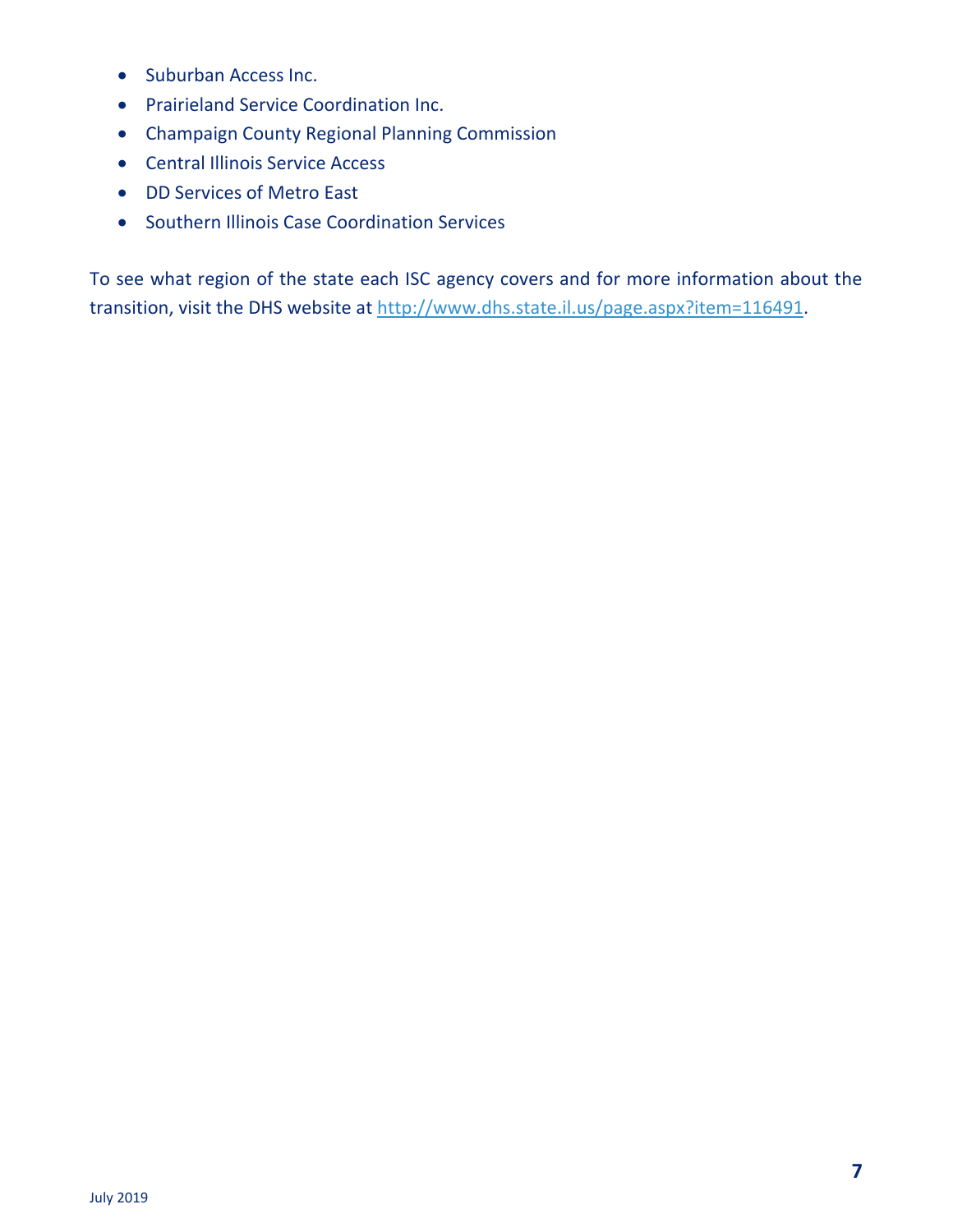# **1) Income**

## Objectives: Income

- Understand the differences between SSDI and SSI
- Know how to file for SSI
- Be aware of what is required to continue SSI when child reaches age 18
- Identify if SSDI is DAC benefit
- Explain DAC designation by SSDI and impact on medical coverage through Medicaid

# **Social Security Retirement, Survivors, & Disability Insurance (RSDI)**

The purpose of 'regular' Social Security benefits is to replace income lost due to death, disability or retirement. A person is "insured" if they have earned sufficient work credits through the FICA tax system. Since these are earned benefits, there are no limits on an individual's income or resources to qualify for regular social security benefits.

A monthly cash benefit is received once approved. *The amount a person receives varies based upon the lifetime earnings and length of time worked of the beneficiary*. Make use of the *[My Social](https://www.ssa.gov/myaccount/)  [Security](https://www.ssa.gov/myaccount/)* option to register and review work history and possible benefit amount. The Social Security website may be used to estimate benefits the individual may receive [http://www.ssa.gov/estimator/.](http://www.ssa.gov/estimator/)

## **Overall Eligibility for Social Security RSDI**

Social Security is generally available to:

- Retirees at age 62 (reduced benefit) or at their Full Retirement Age;
- Persons with disabilities regardless of age whose disability is expected to last at least 12 months or result in death;
- Surviving widows or widowers and dependent children;
- The spouse of a retiree who is at least 62 years old.

Individuals with Intellectual and Developmental Disabilities (IDD) may qualify for 'regular' Social Security in several situations: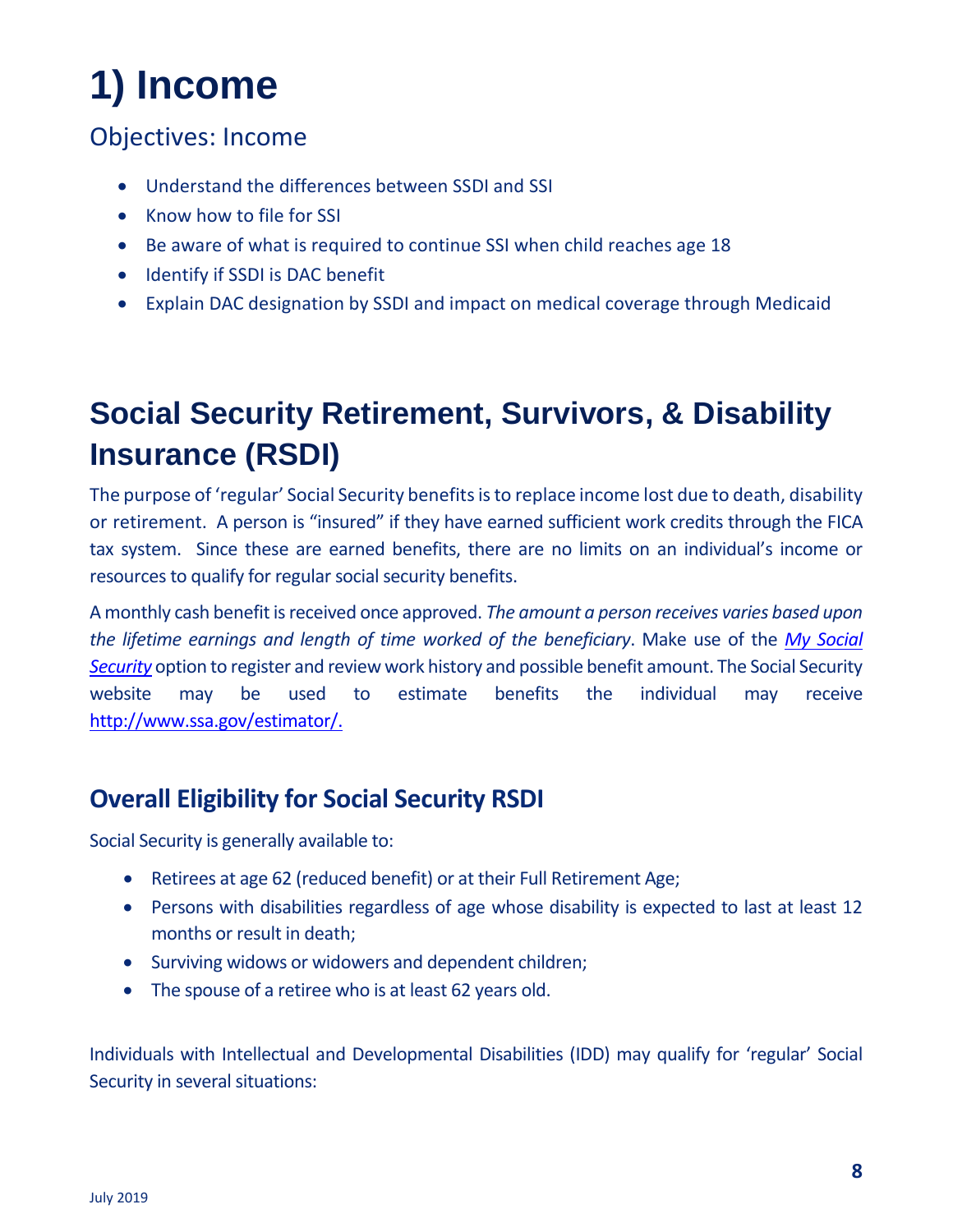- When their parent(s) start receiving Social Security due to disability or retirement, the son or daughter with disabilities can receive monthly benefits as a disabled adult child;
- When their parent(s) die;
- When they work and earn sufficient credits;

To qualify for retirement benefits, the worker has to have worked in covered employment for at least ten years and earned forty work credits. Auxiliary benefits for a spouse or dependent, including a 'disabled adult child' may also be available.

To qualify for disability benefits the individual must have a sufficient wage history based on years worked, age disability began and work history prior to the onset of the disability. To find out more about the disability benefit check out Social Security Disability Benefits in this manual.

*More information about each program (Retirement, Survivors, and Disability) is provided below.*

## **Application**

Application for all Social Security benefits can begin on-line at [www.ssa.gov.](http://www.ssa.gov/)

- Click on the link for the appropriate program and enter the required information.
- Always print a copy of the confirmation page showing the application was submitted.
- Social Security will email a notice saying the application was received.
- Social Security will contact the individual if more information is needed.

If the individual has questions, contact Social Security at 1-800-772-1213. Individual may also go to their local Social Security Field Office. It is best to call the 1-800-772-1213 number to make an appointment. To find the office nearest to the individual's home [https://secure.ssa.gov/apps6z/FOLO/fo001.jsp.](https://secure.ssa.gov/apps6z/FOLO/fo001.jsp)

### **Social Security Retirement Insurance**

The starting point for understanding Social Security is the Retirement insurance program. This benefit is intended to partially replace income lost due to retirement from employment. Other programs operated by the Social Security Administration are intended to partially replace income lost due to disability or death.

Full retirement age is the age when a person qualifies for full Social Security retirement benefits. This age varies based on year of birth. Currently, the full benefit age is 66 years for people born between 1943 and 1954, and it gradually increases based on year of birth to 67 for those born in 1960 or later.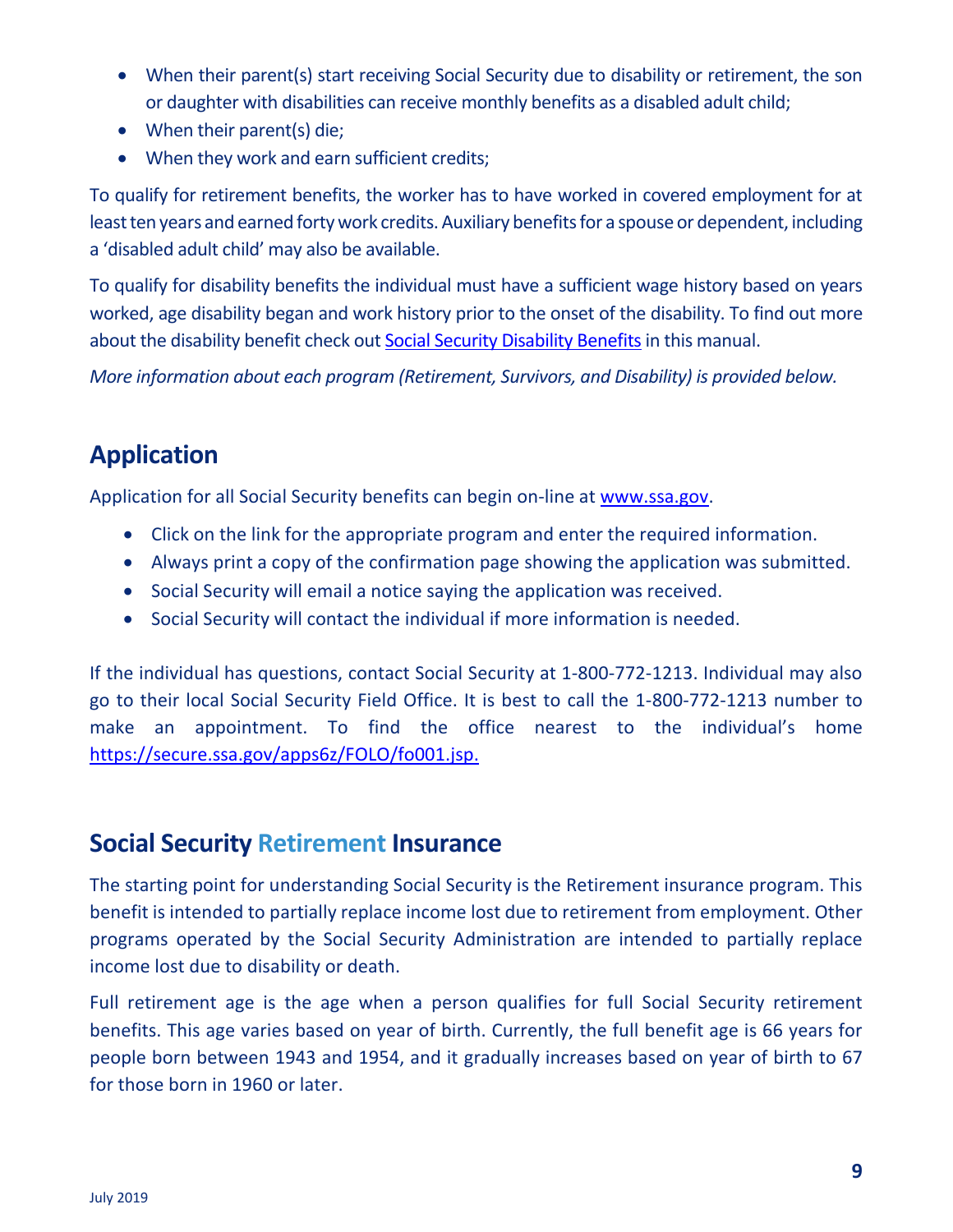A person may file for early retirement at age 62, but the monthly benefits are reduced, depending on their age at time of filing. This is a lifetime reduction and the monthly benefit does not increase once the person reaches their full retirement age. Conversely, if the worker delays receiving benefits to a date after the full retirement age the amount received will increase 8% each year delayed up to age 70.

#### *Dependent (Auxiliary) Benefits - Retirement*

When a worker retires, his or her dependents may be eligible to receive dependent (auxiliary) benefits. Social Security determines whether the dependent can receive a higher benefit on their own wage history or as a dependent. Sometimes people with disabilities can start out receiving benefits on the parents' record as a 'disabled adult child', and then later become eligible through their own work record. The dependent is issued the higher benefit amount.

Persons who may be able to get dependent/auxiliary benefits are:

- A spouse who is at least 62 years of age or younger if caring for dependent children
	- o dependent children are children under age sixteen or **a disabled child regardless of age**;
- Dependent children up to age nineteen (if attending High School);
- **Disabled dependent children, who are adults who were disabled prior to age 22**.

Social Security rules limit the total amount of benefits that can be paid to families and dependents. The limit varies, but is generally between 150 and 180 percent of the benefit amount issued to the wage earner.

*Example: Sam has been receiving SSI of \$771. Sam's father recently retired and filed for his Social Security Retirement. Sam's father will be receiving a monthly retirement benefit of \$2,800/month. Social Security approved Child Disability Benefits (CDB) for Sam. Sam is told he will be able to receive DAC benefits of \$1,400/month. Sam's SSI will end since the CDB rate is a greater amount.*

NOTE: see page 20 to see how Medicaid coverage may be affected.

For more information: <https://www.ssa.gov/benefits/retirement/>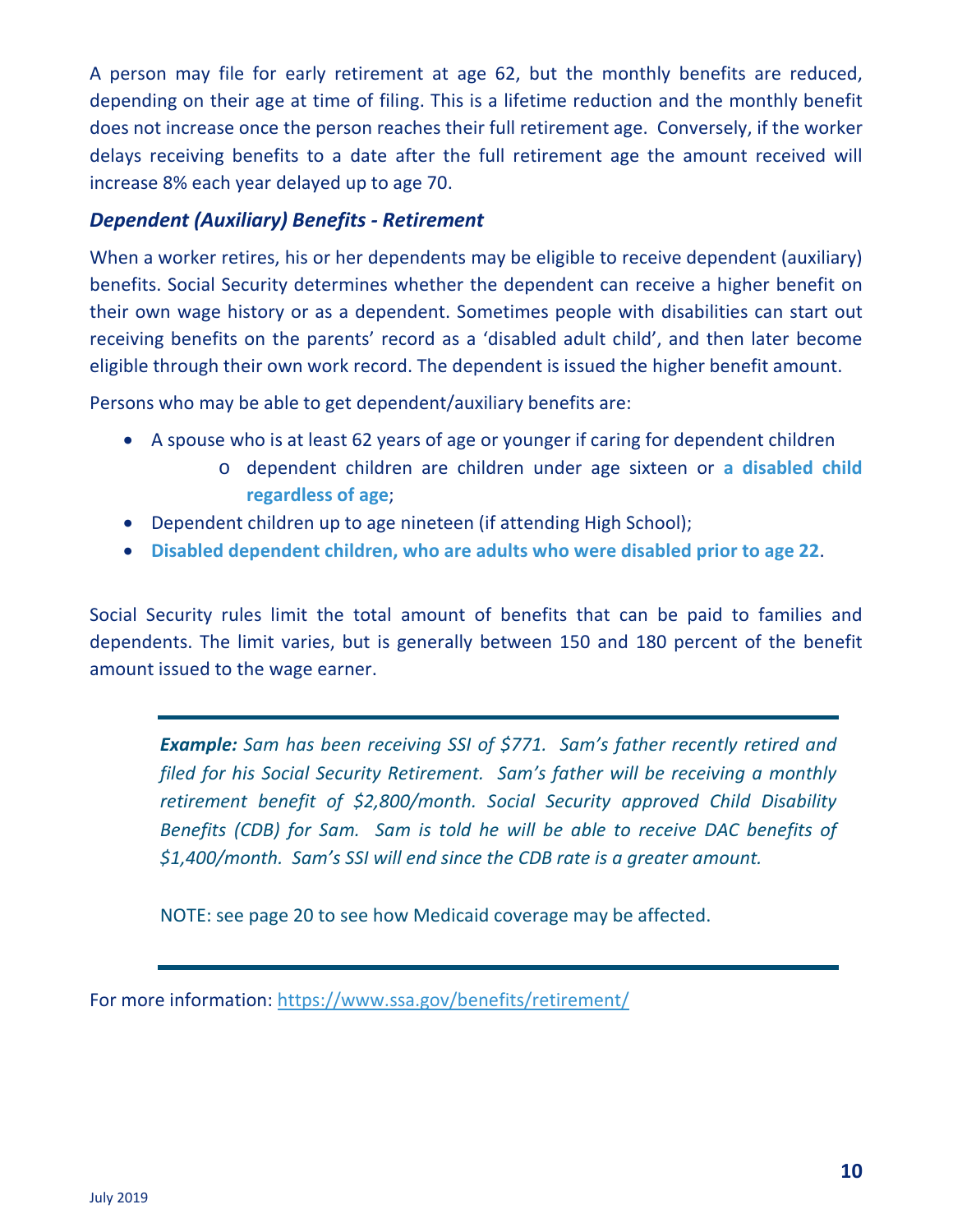## **Social Security Survivors Insurance**

When a wage earner dies, certain members of the family may be eligible for survivors' benefits.

A **widow/widower of an eligible worker** may receive full benefits at full retirement age, or reduced benefits as early as age sixty. If the individual receives widow's or widower's benefits, and will qualify for a retirement benefit that is more than the survivor's benefit, the individual can switch to his own retirement benefit as early as age 62 or as late as age 70. The rules are complicated and vary depending on the situation, so talk to a Social Security representative about the options available.

> *Example: Jill, age 60, is unemployed and needs an income. Her husband died three years ago. She is able to apply for survivors benefits and receive those until she is eligible for retirement benefits based on her own earnings.*

**Disabled widow/widower of an eligible worker** – If the widow(er) is at least age 50 but not yet age 60 and they meet the disability criteria, they may receive survivor's benefits. The widow(er) cannot be entitled to their own disability benefits.

> *Example: Martha, age 50, is disabled. She has been a stay at home parent who just recently reentered the workforce so she has only four years of Social Security credits. Her husband died last year. She is able to apply for disabled survivors benefits based on her deceased spouse's earnings since she does not have the required 10 years of work under her own wage history.*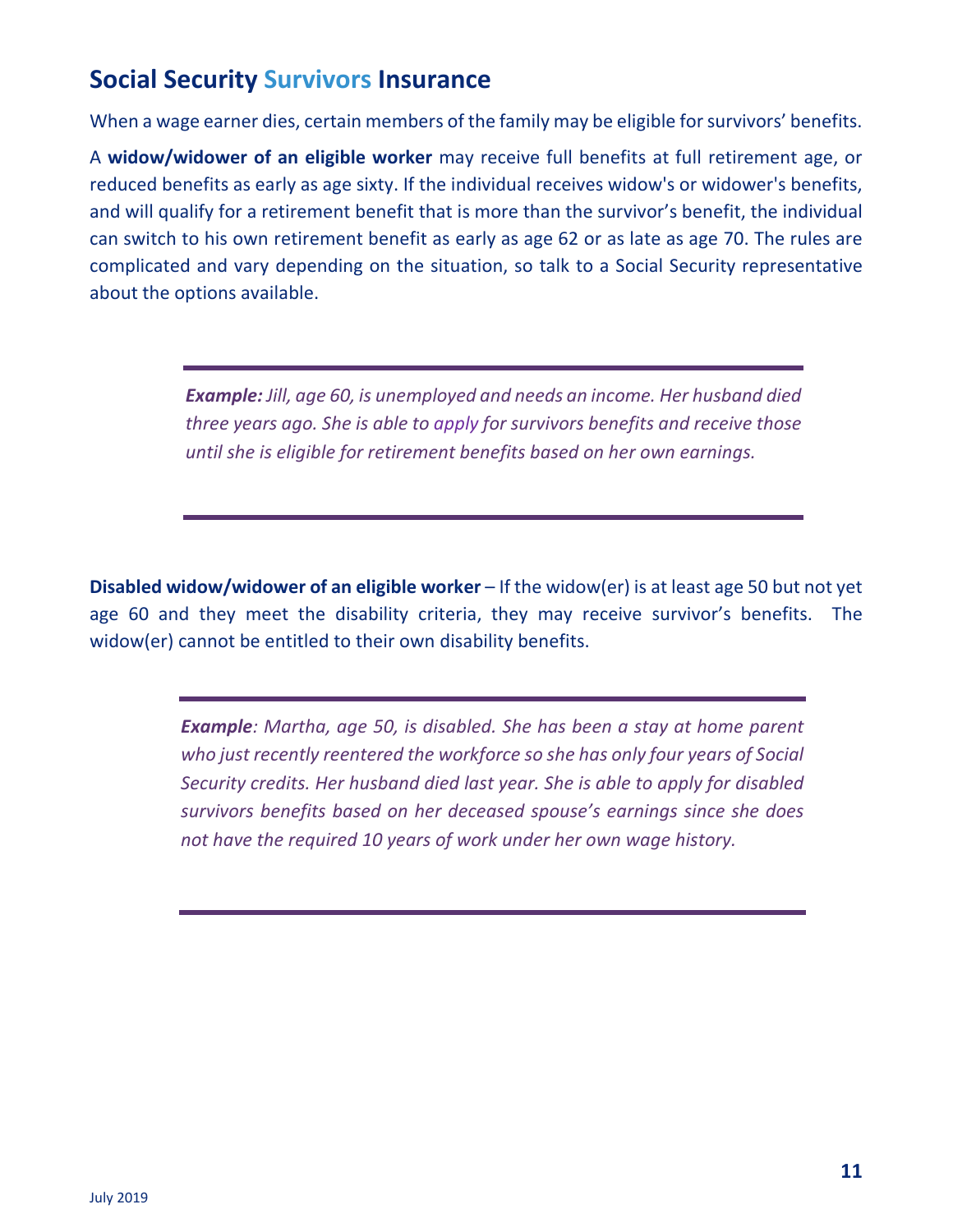**Widow/widower of an eligible worker at any age** if they care for the deceased worker's child who is under age sixteen, or child of any age if **disabled** and receiving Social Security benefits

> *Example: Rebecca, age 57, recently became unemployed and now cares for her son with developmental disabilities, who is 23. Her husband died three years ago which resulted in her son receiving Disabled Adult Child benefits based on his father's work record. Rebecca can contact Social Security to receive benefits for herself.*

**Surviving children** of an eligible worker may receive survivor's benefits if the following conditions are met:

- The child is under age 18:
- The child is under age 19 and a full-time elementary or secondary student; or
- The child is age 18 or over and has a disability (which began before age 22); and
- The child is not married.

*Example: John died three years ago leaving Mary to raise their two children ages fifteen and twenty-three. The fifteen-year-old receives dependent social security survivor's benefits until age nineteen or high school graduation, whichever comes first.*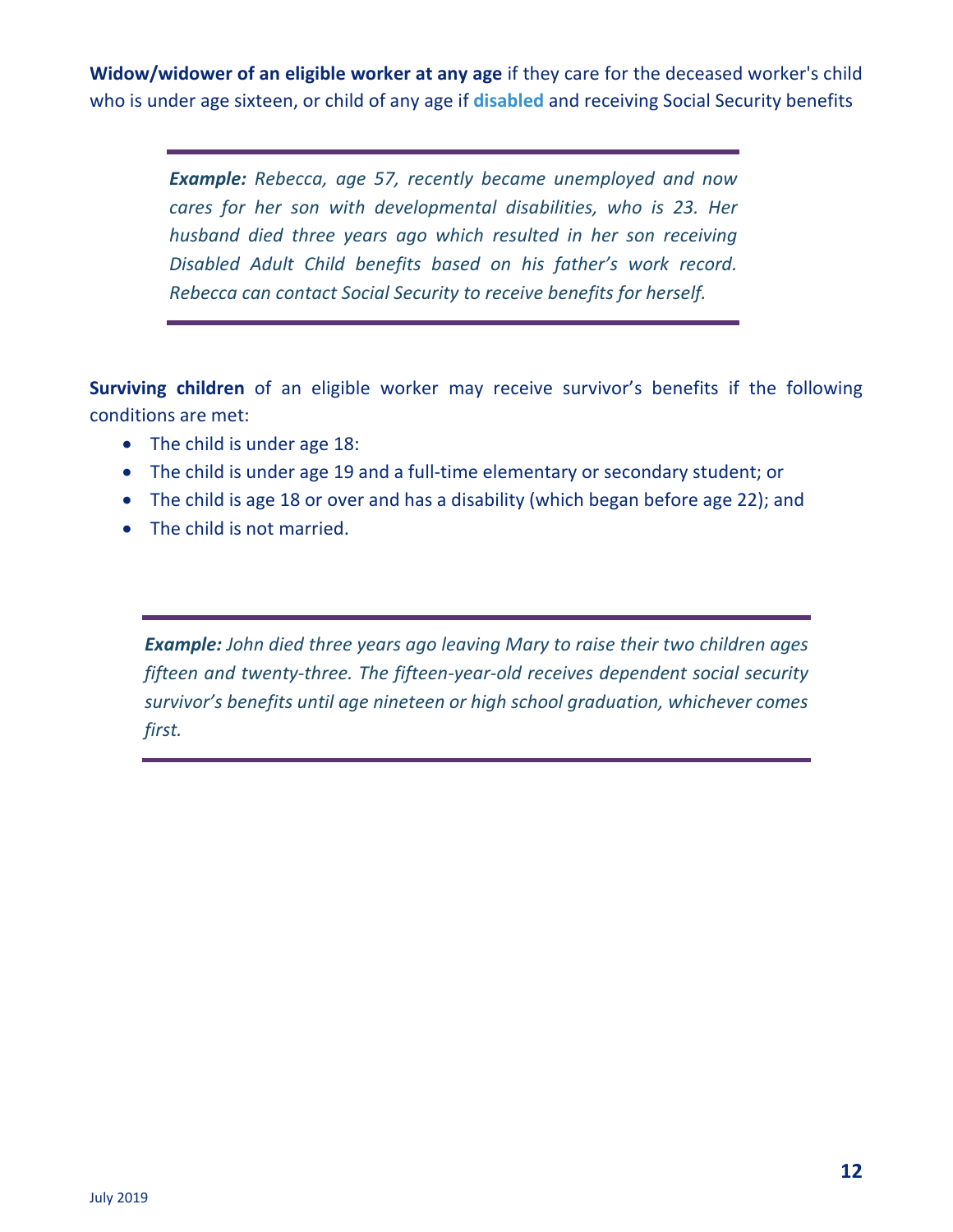The adult son or daughter of an eligible worker who became disabled before age twenty-two and remains disabled is eligible for benefits on the parent's account. This is called Child Disability Benefits or Disabled Adult Child Benefits.

*Example: Steve, age 23, who has severe cerebral palsy, was receiving SSI since age 18. His father recently passed away. Steve can apply for Social Security benefits based on his father's work history. If eligible he would receive the Disabled Adult Child benefit. If this benefit is more than the SSI benefit amount the SSI would stop. If Steve was on Medicaid for his health coverage, he could continue this coverage through the Aid to the Aged, Blind or Disabled program.* 

#### For more information:

<https://www.ssa.gov/benefits/survivors/>

SSA Publication: *Benefits for Children with Disabilities -* [https://www.ssa.gov/pubs/EN-05-](https://www.ssa.gov/pubs/EN-05-10026.pdf) [10026.pdf](https://www.ssa.gov/pubs/EN-05-10026.pdf)

## **Social Security Disability Insurance (SSDI)**

Social Security pays disability benefits if the eligible worker cannot work because of a medical condition that is expected to last for at least one year or to result in death. Medicare coverage is available 25 months after receiving SSDI.

To apply for this benefit, medical records must be provided that include information about the individual's diagnosis, prognosis, symptoms and impact the illness/disability has on the ability to work.

When applying for Social Security Disability Insurance, it is important to provide accurate information about how the illness or condition affects the individual's ability to work. If the disability is due to mental illness, it is also critical to document how the illness affects four key areas of mental functioning:

- Understand, remember, or apply information
- Interact with others
- Concentrate, persist, or maintain pace
- Adapt or manage oneself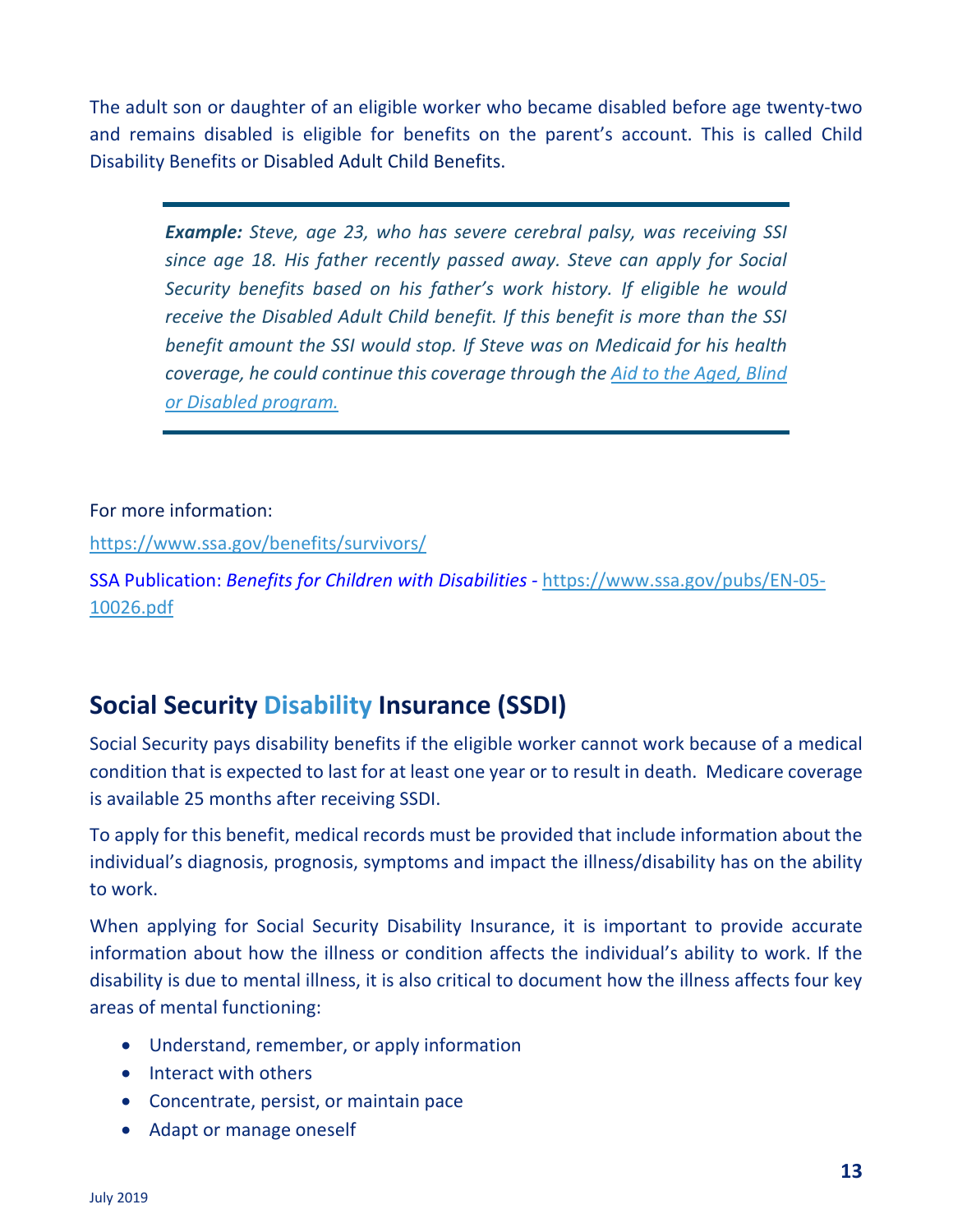DO NOT assume that Social Security knows how an illness affects the individual's ability to work, as the impact is individual.

An Adult Child can work and earn credits on their own work record as long as they do not have substantial earnings. In 2019, they can work earn up to \$1,220 a month. In addition, Social Security's Ticket to Work Program provides income protections for workers with disabilities. See page 35 regarding Employment Programs.

For more information:

SSA Publication – *Working While Disabled: How We can Help -* [https://www.ssa.gov/pubs/EN-](https://www.ssa.gov/pubs/EN-05-10095.pdf)[05-10095.pdf](https://www.ssa.gov/pubs/EN-05-10095.pdf)

#### *Dependent (Auxiliary) Benefits - SSDI*

Similar to the retirement benefits, when a worker qualifies for Social Security Disability benefits, his or her dependents may be eligible to receive dependent (auxiliary) benefits. Social Security determines whether the dependent can receive a higher benefit on their own wage history or as a dependent. Sometimes people with disabilities can start out receiving benefits on the parents' record as a 'disabled adult child', and then later become eligible through their own work record. The dependent is issued the higher benefit amount.

Persons who may be able to get dependent/auxiliary benefits are:

- A spouse who is at least 62 years of age or younger if caring for dependent children
	- o dependent children are children under age sixteen or **a disabled child regardless of age**;
- Dependent children up to age nineteen (if attending High School);
- **Disabled dependent children, who are adults who were disabled prior to age 22**.

Social Security rules limit the total amount of benefits that can be paid to families and dependents. The limit varies, but is generally between 150 and 180 percent of the benefit amount issued to the wage earner.

For more information:

<https://www.ssa.gov/benefits/disability/>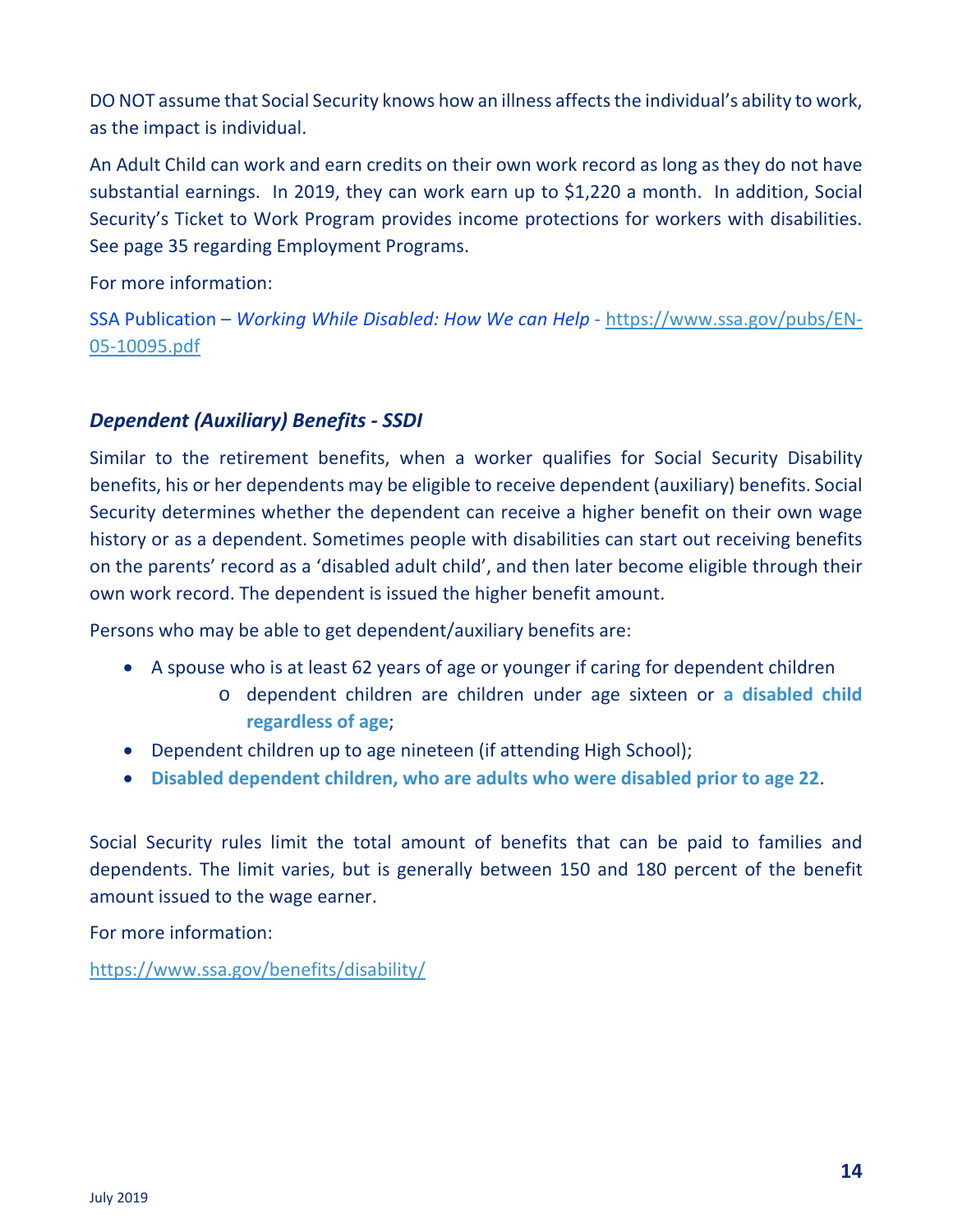# **Supplemental Security Income (SSI)**

Supplemental Security Income (SSI) provides help to people who are aged (65+), blind, or disabled and who have little or no income. It provides cash assistance to meet basic needs for food, clothing, and shelter. It is a separate program from Social Security Disability Insurance, but is often confused with it. The U.S. Social Security Administration manages both 'regular' Social Security and SSI. SSI is funded through the General Revenue Fund, not through the Social Security Trust Fund (FICA taxes).

### **Income and Resource Limits**

Income must be at or below the [Federal Benefit Rate.](http://www.ssa.gov/oact/cola/SSI.html) The rate changes each year. If a parent is applying for a child under age 18, the parent's income and resources are considered. If the applicant is married, the spouse's income and resources are considered.

To be eligible for SSI, the individual is limited to no more than \$2,000 in available resources. A married couple may be eligible for SSI if they have resources worth no more than \$3,000. Countable resources include cash, bank accounts, stocks, bonds, land, life insurance, personal property, real estate, vehicles and anything else owned which could be changed to cash and used to pay for shelter. If the individual owns property that is to be sold, SSI may be received while trying to sell it in certain situations.

Certain resources do not count for SSI. Some examples include the home the individual lives in, household goods and personal effects, burial spaces, burial funds and life insurance policies valued at \$1,500 or less and one vehicle. Visit<https://www.ssa.gov/ssi/text-resources-ussi.htm> for more information.

Once approved, the individual receives a monthly cash benefit. The amount is set by federal law and changes each year. In 2019, the maximum a person can receive through SSI is \$771/month. Living arrangement can affect the amount a person receives.

## **Eligibility for SSI**

In addition to having very low income and limited resources, the applicant:

- Must live in the U.S. and be a U.S. citizen, or qualified non-citizen.
- Apply for Social Security or other benefits. Individuals can get SSI and other benefits if eligible for both, as long as the regular Social Security Insurance benefit is less than the SSI benefit.
- If a U.S. veteran, the individual is also required to apply for Veteran Benefits.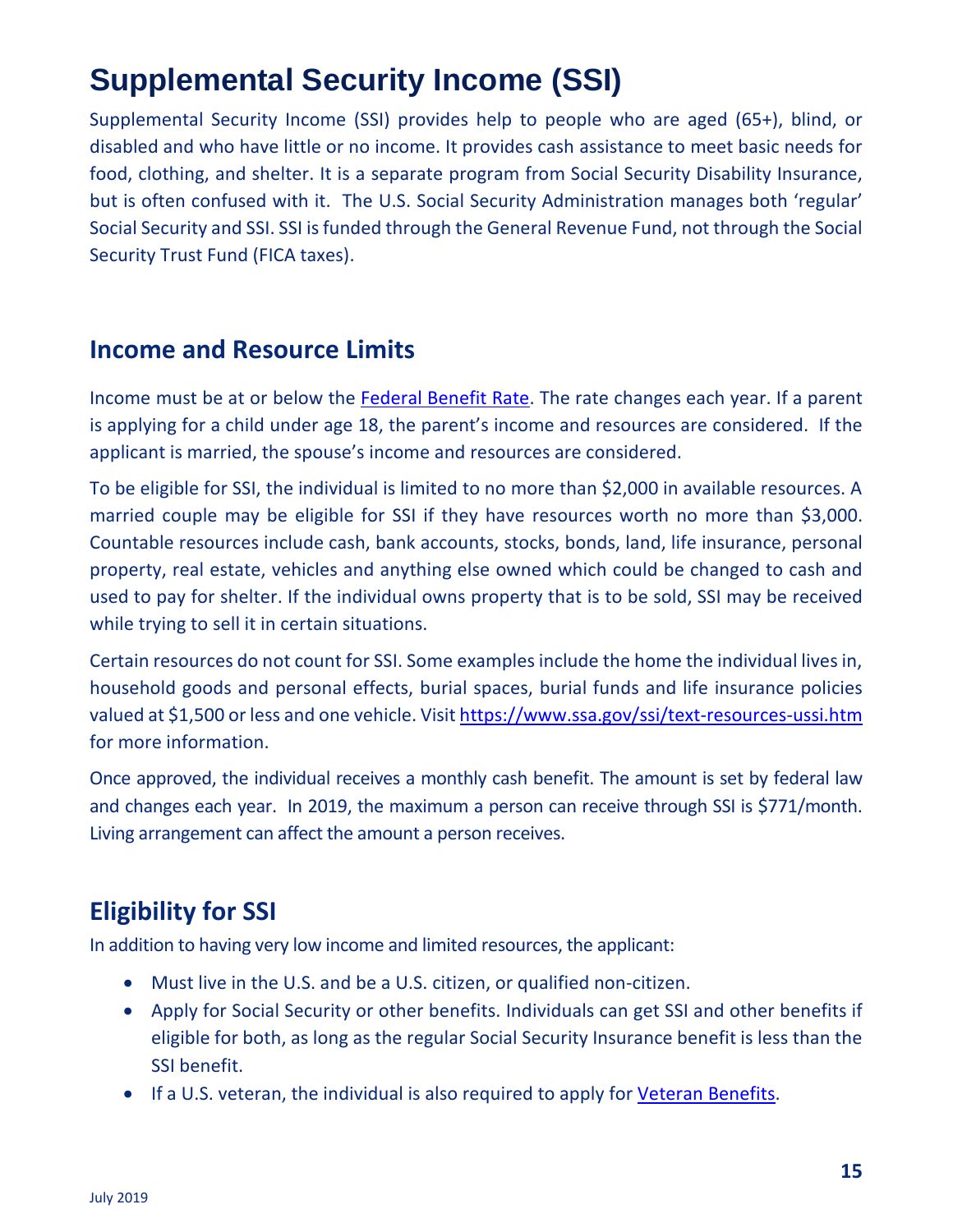## **SSI for Children**

Children under age 18 may be medically eligible due to their disabling condition. However, parents' income and resources are "deemed." Many children do not receive SSI as a child due to this counting of their parents' incomes. At age 18, they should reapply as an adult. One of the considerations when turning 18 is living arrangement.

Regardless of disability, Social Security looks at one's living arrangement to determine the amount of SSI someone will receive. Any food or shelter provided by someone else may reduce that SSI benefit for adults (age 18+). However, if an SSI recipient is paying their "fair share", they are able to receive the full benefit amount.

*Example: Tony lives with his brother and two uncles in a home that his brother is buying. Tony's only income is SSI. There are four people in the home. The mortgage payment is \$1,300/month. Average monthly bills are \$200 for electricity, \$100 for water and sewer and \$600 for food. The total monthly expenses are \$2,200. Since there are four people in the home, Tony's share of the expenses is \$550.* 

*If Tony can show he pays his full share, there should be no reduction of his benefit and he will receive \$771 in his monthly benefit. If he pays less than \$550 – SSA considers this in-kind support and maintenance. Tony's benefit would be reduced by one-third and he would receive \$514/month.* 

For more information about SSI and Living Arrangements:

- <https://www.ssa.gov/ssi/text-living-ussi.htm>
- <https://www.ssa.gov/ssi/spotlights/spot-living-arrangements.htm>
- <https://www.ssa.gov/ssi/spotlights/spot-one-third-reduction.htm>

For children receiving SSI, the transition from child benefits to adult benefits has some key considerations. The Social Security definition of disability for children is different than the definition for adults. The definition of disability for children is:

> *The child must have a physical or mental condition(s) that very seriously limits his or her activities; and the condition(s) must have lasted, or be expected to last, at least one year or result in death.*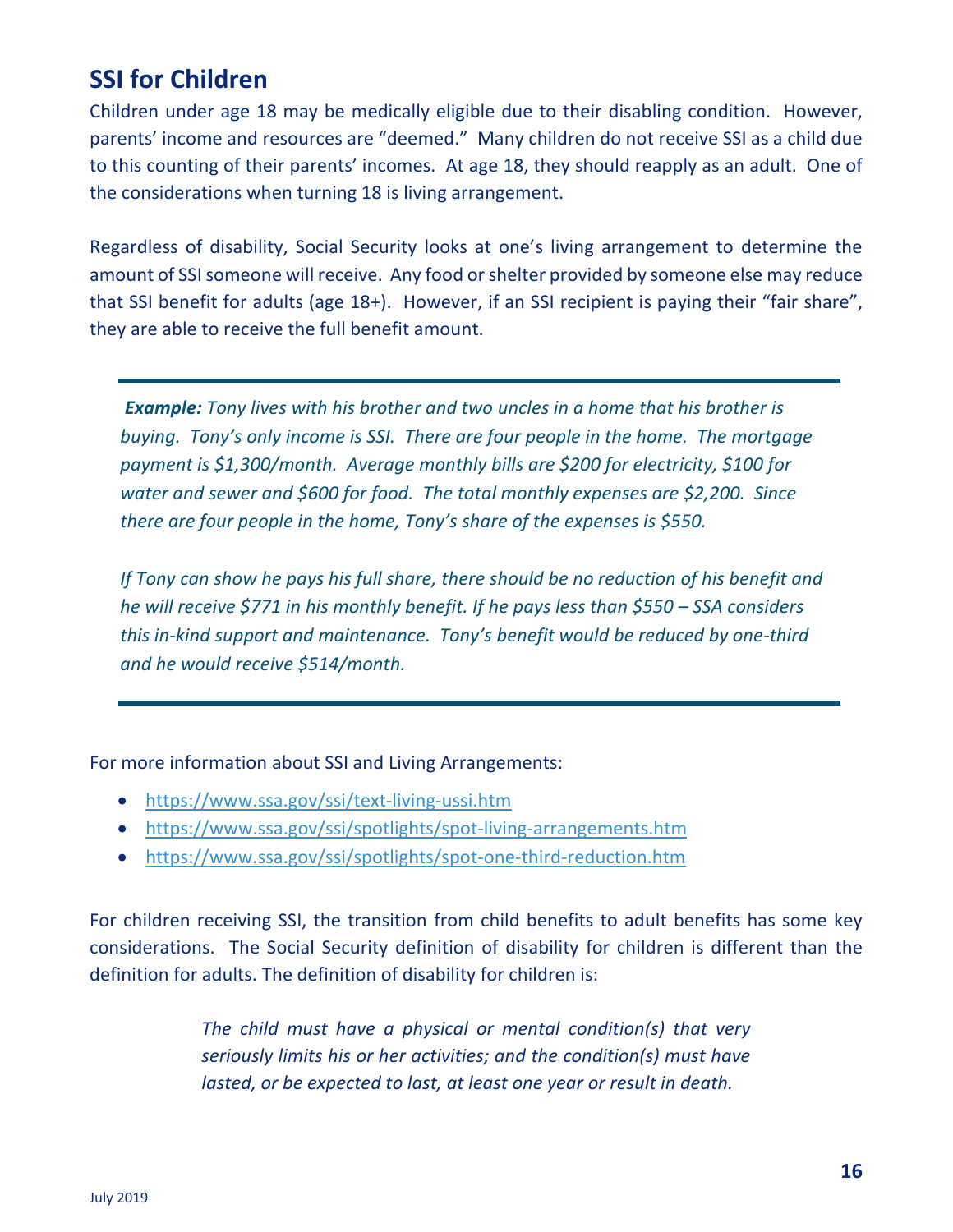As an Adult, that definition shifts from a limit on activities to the inability to work. A Continuing Disability Review will be completed automatically at age 18 to see if the person is eligible for SSI under the adult definition. There are times where someone may have been medically eligible under the child definition but they do not meet the medical criteria as an adult. For more information about what medical evidence is needed for the disability evaluation process under Social Security, you may review the listings of impairments online at [https://www.ssa.gov/disability/professionals/bluebook/index.htm.](https://www.ssa.gov/disability/professionals/bluebook/index.htm)

During the Continuing Disability Review, Social Security will also review income, resources and living arrangement to ensure that the individual continues to meet the non-medical program requirements. This process is known as Redetermination. For more information about the SSA redetermination process, visit [https://www.ssa.gov/ssi/text-redets-ussi.htm.](https://www.ssa.gov/ssi/text-redets-ussi.htm)

## **SSI Application**

Applicants for SSI benefits can begin the process on-line at [www.ssa.gov.](http://www.ssa.gov/) Click on the link for SSI, and then complete the on-line disability report. Social Security needs both medical and non-medical information from the person applying. Most applicants also need to complete an in-person interview with Social Security.

- Call Social Security at 1-800-772-1213 to arrange an appointment at the local Social Security Field Office to complete the SSI application and interview
- To find the office nearest to the individual's home, visit <https://secure.ssa.gov/apps6z/FOLO/fo001.jsp>

Some applicants are now able to file the complete SSI application online if they meet certain requirements:

- Between ages of 18 and 65;
- Never married;
- Are not blind;
- Are a U.S. citizen residing in one of the fifty states, D.C., or Northern Mariana Islands;
- Haven't applied for or received SSI benefits in the past; and
- Are applying for SSDI at the same time as SSI claim.

### **For More Information about SSI**

<https://www.ssa.gov/benefits/ssi/>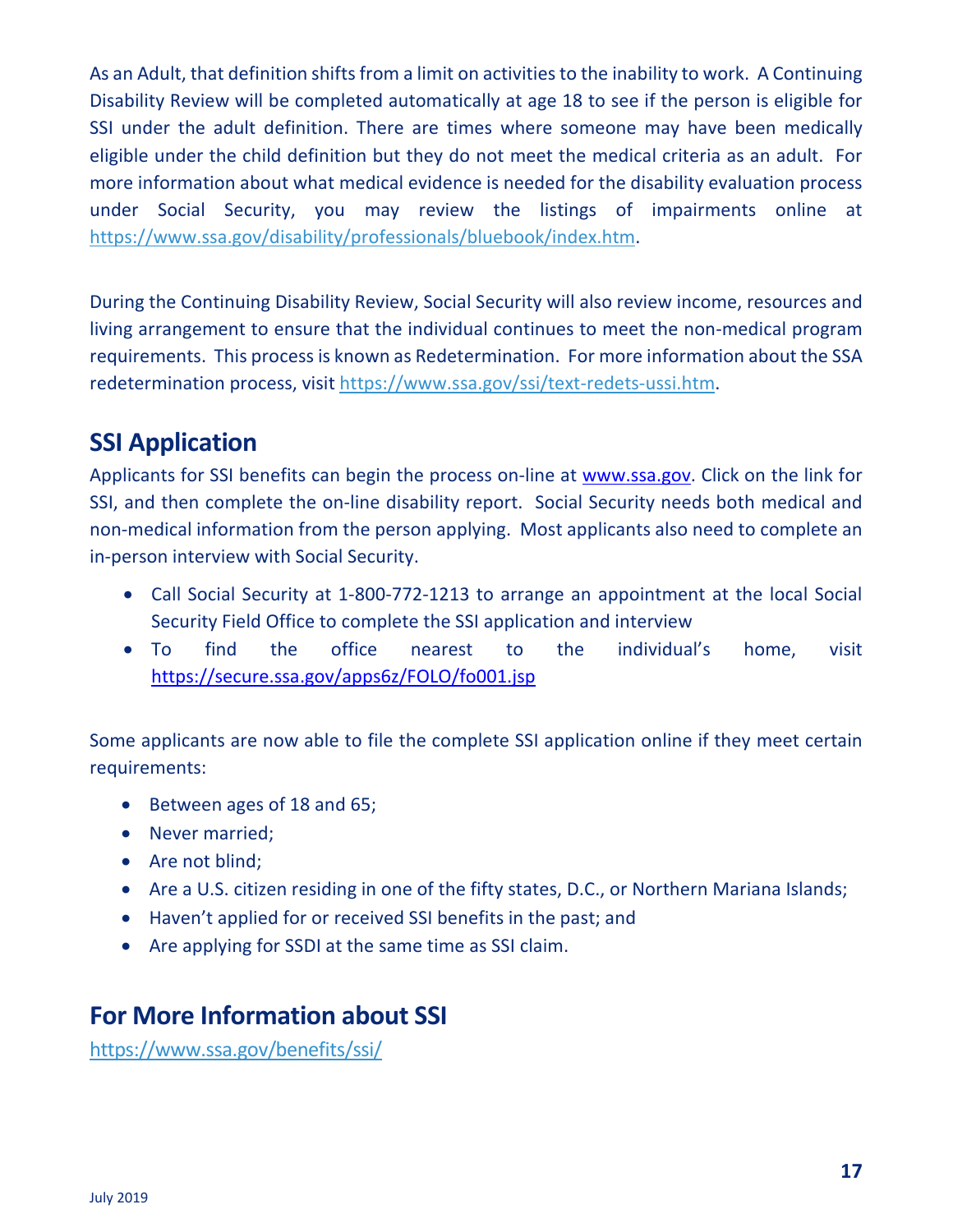# **2) Medical Coverage**

## Objectives: Medical

- Review services available to Adults with I/DD
- Eligibility criteria for various Medicaid programs
- Understand other insurance options under ACA, private insurance, employment based insurance (own/parent's employment)
- Be aware of how Medicare and Medicaid integrate, especially around waiver services

## **Medicaid**

In Illinois, Medicaid is used to pay for an array of services and supports for people with I/DD. These include services that are traditionally thought of as medical, such as doctor visits, hospital services and prescription medications. Medicaid is also used to pay for Long Term Services and Supports (LTSS) under the state's waiver authorities.

Medicaid is managed by two agencies in Illinois: the Illinois Department of Healthcare and Family Services (HFS) and the Illinois Department of Human Services (DHS). HFS is responsible for Medicaid policy, provider billing and reimbursement processes, and Manage Care Organizations' contracts. DHS is responsible for processing applications and communicating with families.

#### **Medicaid Eligibility**

There are two main programs through which eligibility can be established for adults with intellectual and developmental disabilities.

#### *AABD Medicaid* (Aid to the Aged, Blind and Disabled)

- Person enrolled in Medicare
- Income below \$1,041/month (100% FPL)
- Resources/assets below \$2000 for an individual

#### *ACA Adult Medicaid*

- Person not enrolled in Medicare, AND
- Income below \$1,436/month
- No asset limit
- Tax filing status determines who is included in household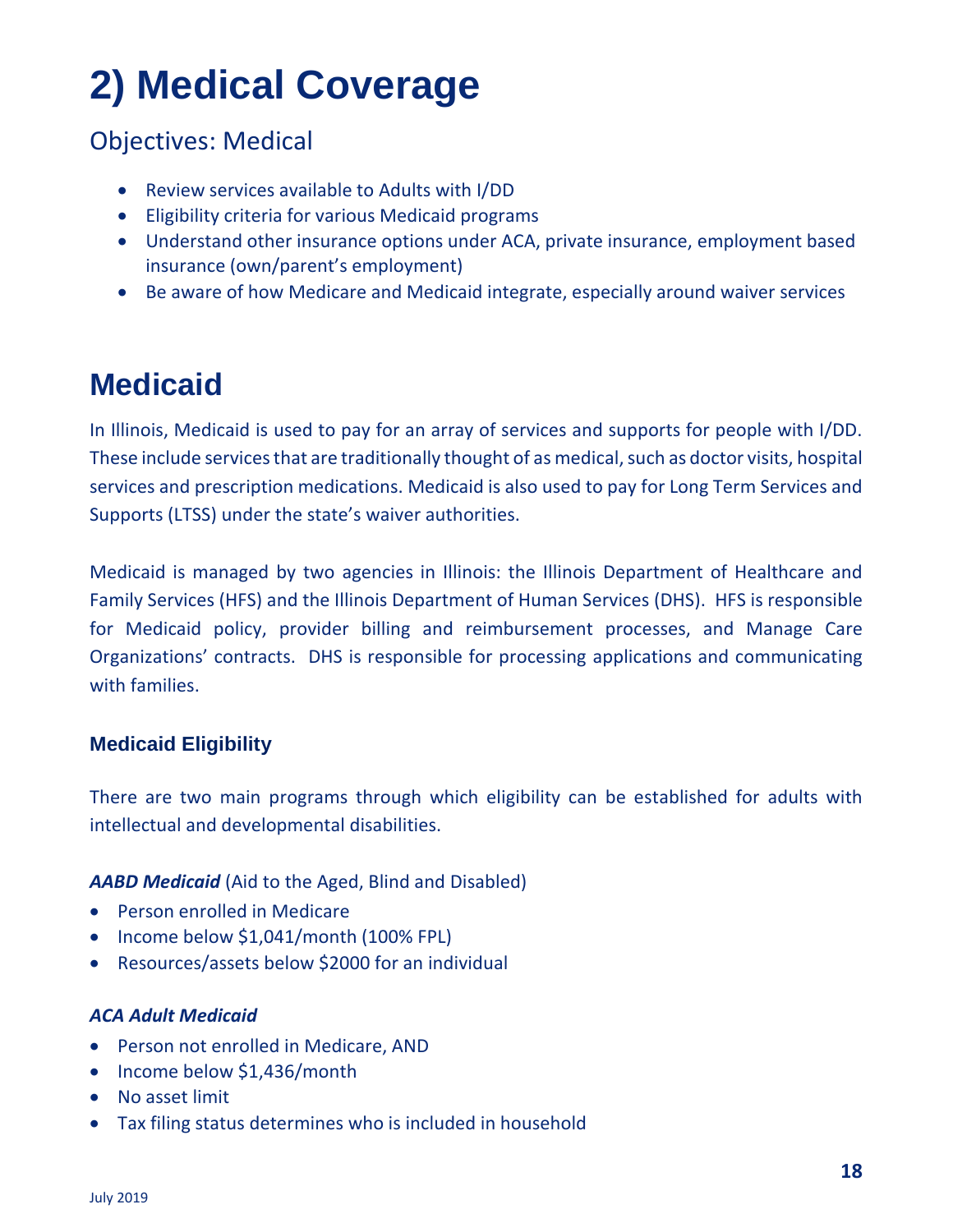According to the DDD, "one of the biggest misconceptions about DD waiver adults is that most agnecies believe that adults should be placed on an AABD case if they have an approved waiver. This is simply not the case."

There is also a Medicaid buy-in program for working persons with disabilities: *Health Benefits for Workers with Disabilities.*

*Aid to the Aged, Blind, Disabled (AABD)* is an older program that gives cash and medical assistance to some low-income people who have disabilities or are senior citizens age 65 and older. There is an asset limit of \$2000 for a single person. (Some assets are not counted.)

> *Jill is 35 and has received Social Security Disability for three years. Her Medicare enrollment was effective last year. She receives \$1200 a month from Social Security. IDHS will enroll Jill into AABD Medicaid and she will have a spenddown.*

*ACA Adult Medicaid* is a newer program, established by the Affordable Care Act, which takes a different approach to determining eligibility. A person does not need to have a disability or be elderly. Instead, the applicant must show that his or her income is below 138% of the Federal Poverty Level. There is no asset limit.

> *John is 35 and newly approved for Social Security disability. His Medicare will not begin for 2 years. John receives \$1200 a month from Social Security. IDHS will enroll John in ACA Adult Medicaid.*

Families are sometimes concerned that their adult child(ren) will not be able to obtain Medicaid if they claim their adult child as a tax dependent. When the adult child has a disability and is claimed as a tax dependent, the state will first assess for ACA Adult program eligibility. If the tax filer's income (often a parent) results in an ACA Adult denial for the person with I/DD, the DHS case worker should complete a second eligibility determination for the AABD program. Under AABD rules, the tax filer's income will not count.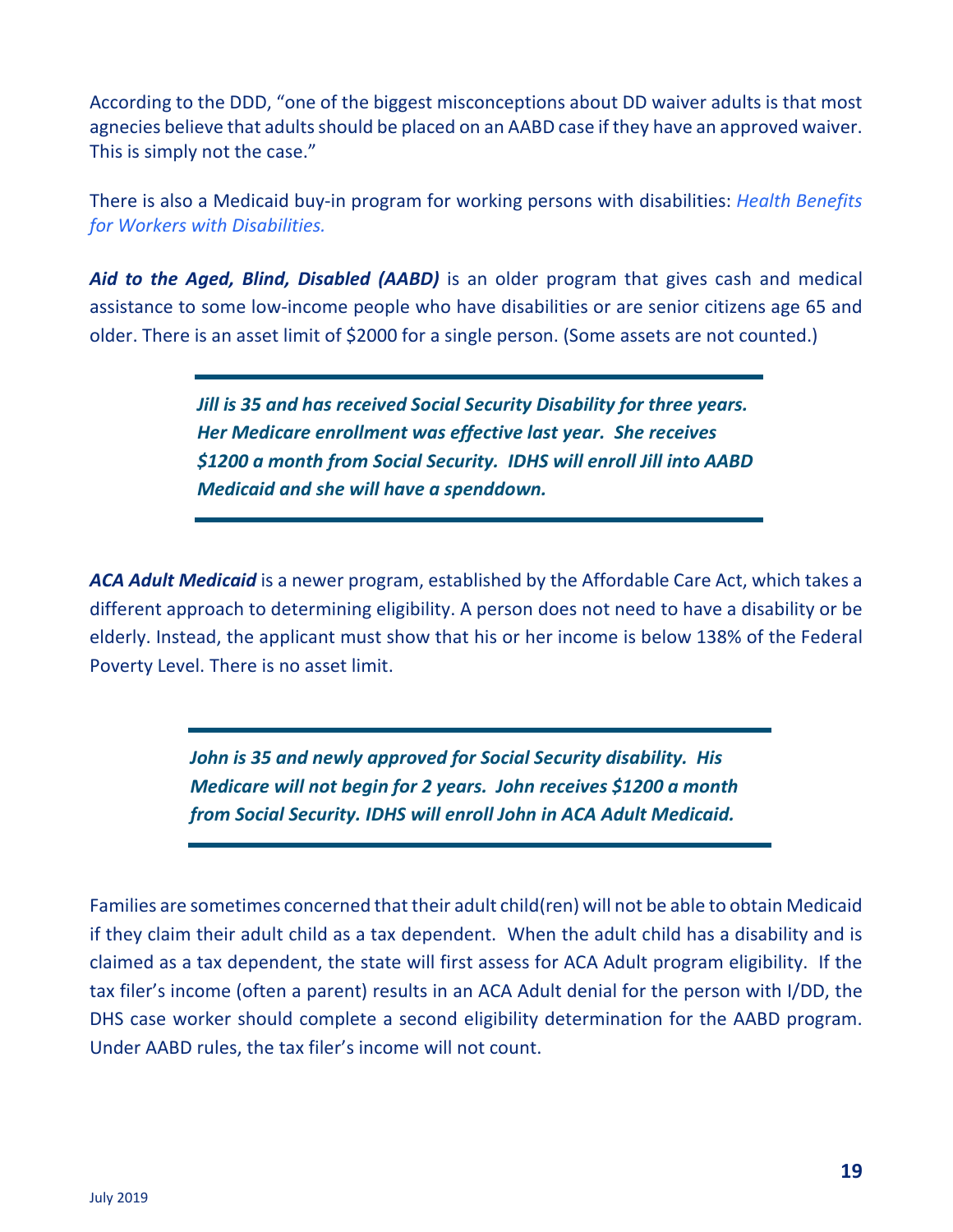#### **Spend-down (AABD)**

If income or assets are above the limits, the person will have a "spenddown" if enrolled in the AABD program. A spend-down is similar to a deductible under an insurance policy. With a spend-down, he or she will be eligible for Medicaid coverage and will receive a medical card only after the monthly spend-down amount is met. The amount of the spend-down will change based on how much the income or assets exceeds the limits.

| <b>AABD Medicaid Calculation (Monthly)</b> |  |  |
|--------------------------------------------|--|--|
| \$500                                      |  |  |
| \$1,000                                    |  |  |
| \$1,500                                    |  |  |
| $-525$                                     |  |  |
| $-51,041$                                  |  |  |
| \$434                                      |  |  |
|                                            |  |  |

An individual meets the spend-down amount by showing medical bills, expenses or receipts in the amount of the spend-down. This means that as soon as someone has medical bills in the amount of the spend-down, he or she has met the spend-down, even though the bills may not yet have been paid.

It is very important to keep copies of all medical bills, prescription receipts, and records of other medical expenses. When there are enough bills to meet spend-down, the individual must send copies of the bills to the local DHS office. The DHS caseworker will then process the bills so that the person can receive a medical card.

Individuals also have the option to enroll in the **Pay-In Spenddown** Program. The enrollment form for Pay-In Spenddown is included in the notices sent from DHS. Pay-in spend-down gives the person the option of paying the spend-down amount to HFS directly. This is a good option for persons with a lower monthly spenddown and those who may not have a lot of medical expenses, or persons who have other health coverage that helps pay for those expenses. The Pay-In Spenddown form must be completed, signed and returned if someone wants to be able to pay their Spenddown.

*Example: Janet is enrolled in pay-in spend-down. Her spend-down is \$100. She needs a medical card for August because of a scheduled surgery, but she only has a \$50 medical bill to use toward her spend-down. To combine medical expenses and a pay-in payment, she gives a copy of the \$50 bill to the DHS caseworker and sends a \$50 payment to HFS to meet spend-down for August.*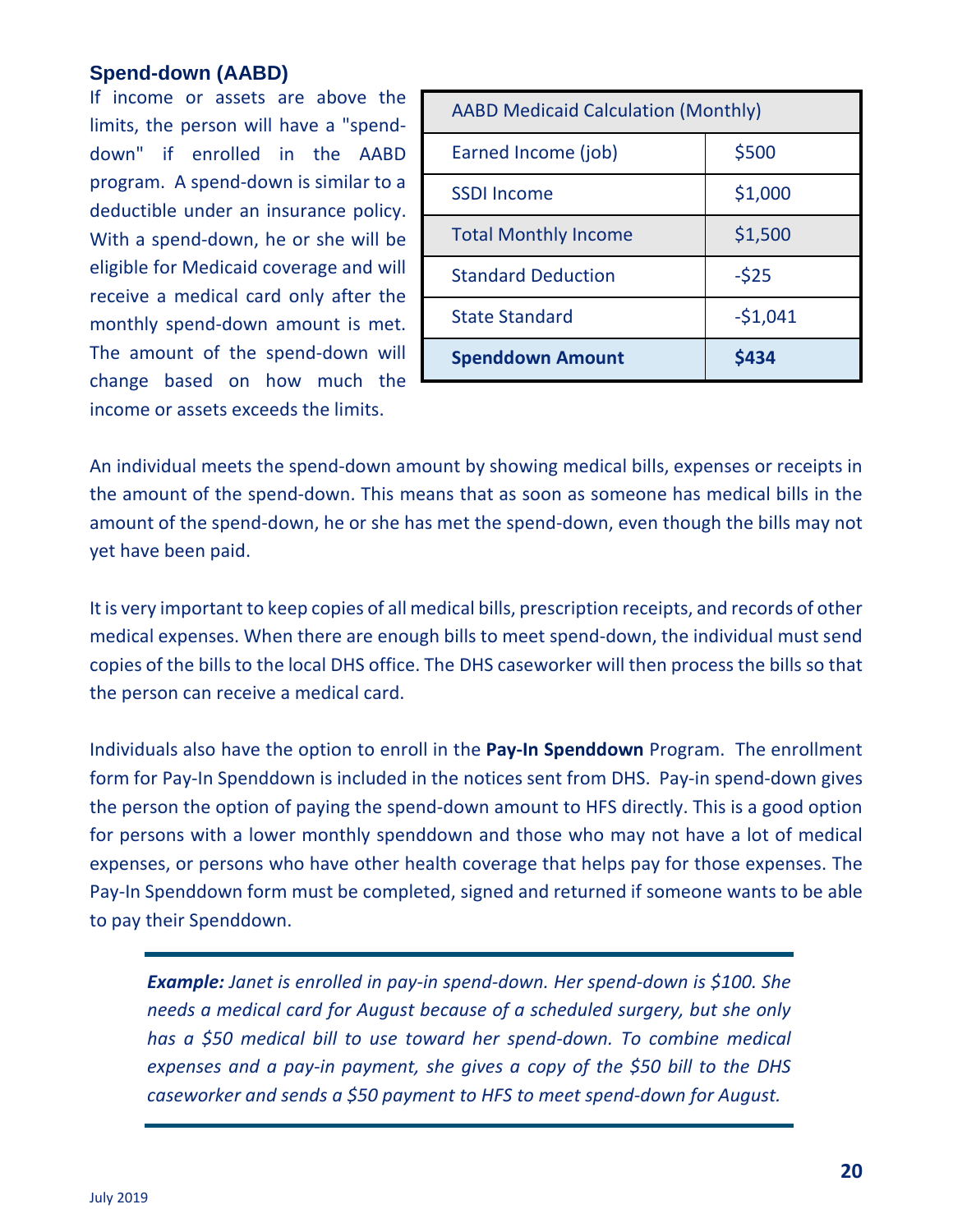The types of expenses that can be used to meet the spend-down include:

- Physician and hospital services
- Medications
- Cost of travel to get medical care (when Medicaid is not directly paying for travel)
- Medicare and other medical insurance premiums, deductibles or other insurance copayments
- Some dental expenses, many in-home care services, and over-the-counter medicines when prescribed by a physician
- Nursing home services
- Clinic services
- Medical supplies and equipment prescribed by your doctor
- Eyeglasses
- Insurance premiums, including Medicare premiums
- Speech, occupational and physical therapy
- Co-payments or deductibles you pay for medical care

The value of Home Based Services paid for by the State may also be used to meet Spenddown. Persons receiving a DD waiver must file a 2653 form annually to document the services. The 2653 form may be submitted and the State can approve Spenddown for a year at a time in these cases. Contact your ISC agency for assistance with this process. The form is available online at [https://www.illinois.gov/hfs/SiteCollectionDocuments/hfs2653.pdf.](https://www.illinois.gov/hfs/SiteCollectionDocuments/hfs2653.pdf)

The bill for the medical services or medications purchased must be dated within the past six months. If the bill is older than 6 months, but is re-issued, and the person is still obligated to pay it, that may be used as well. A bill may not be used more than once to meet spend-down.

If you have not met your spend-down for three consecutive months, HFS will send you a notice stating that your case has been canceled. However, you may reapply for Medicaid when you have enough bills to meet the spend-down.

#### **Disabled Adult Children and Spenddown**

A Disabled Adult Child who received SSI at any time due to their disability, and their SSI ended because they started receiving new or increased Social Security benefits may continue to receive Medicaid. The new or increased Social Security benefits may be based on their own work history, or the more likely scenario is that they begin drawing Child Disability Benefits (auxiliary or survivors) from their parent's work history as was discussed in Section 1 of this guide. If their new Social Security Income puts them over the income limit for AABD Medicaid, the DHS caseworker is to approve the medical benefits as an "AABD Cash zero grant case." This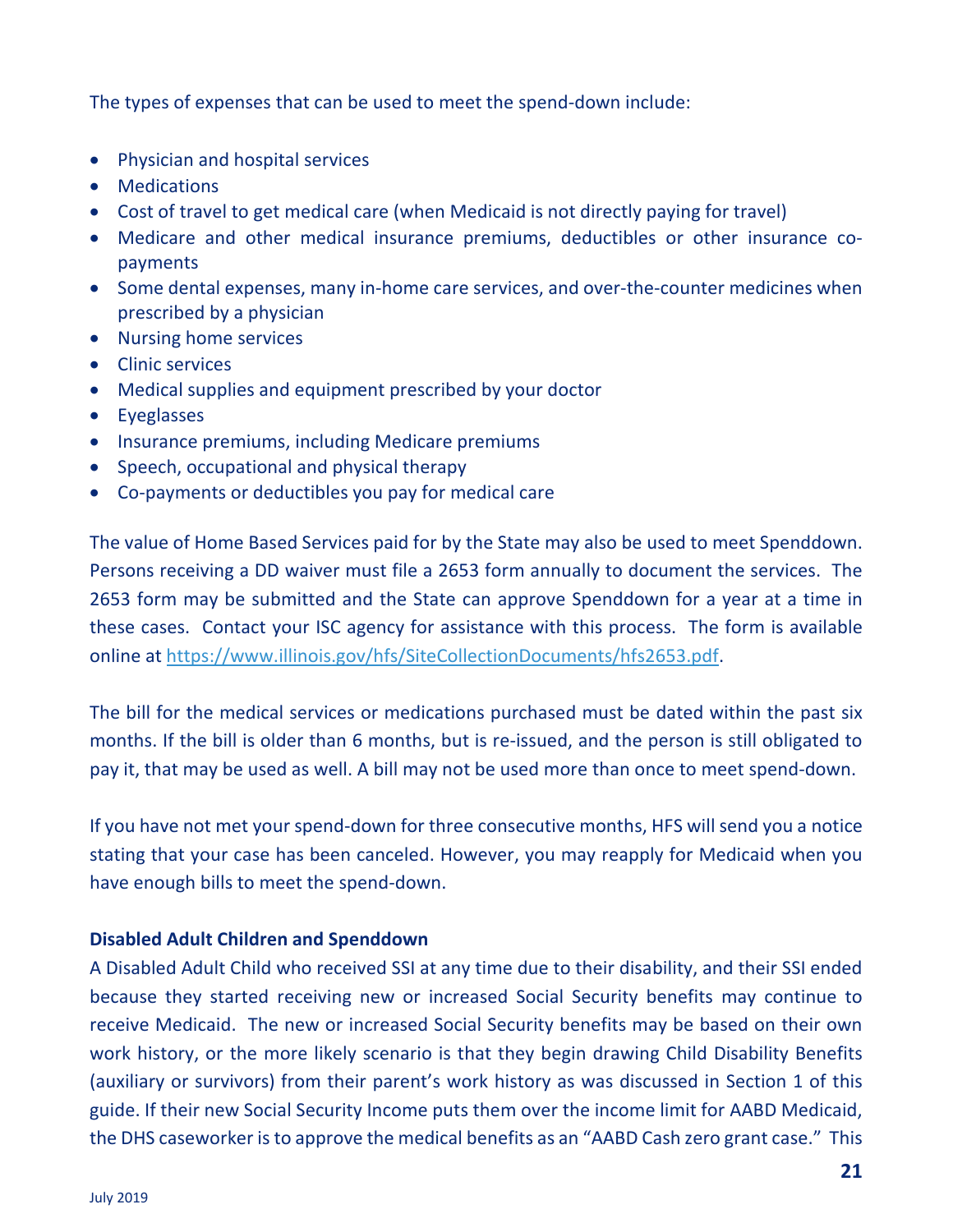means that they should not have a Spenddown. The key is that they received SSI at some point and that SSI ended due to the conversion to other Social Security benefits. This policy is not always well known, even with DHS caseworkers. For reference, the DHS policy may be found in the Department's Cash, SNAP and Medical Manual online (PM 06-06-01: Disabled Adult Children) at [http://www.dhs.state.il.us/page.aspx?item=13834.](http://www.dhs.state.il.us/page.aspx?item=13834)

*Example: Sam has been receiving SSI of \$771. Sam's father recently retired and filed for his Social Security Retirement. Sam's father will be receiving a monthly retirement benefit of \$2,800/month. Social Security approved Child Disability Benefits (CDB) for Sam. Sam is told he will be able to receive DAC benefits of \$1,400/month. Sam's SSI will end since the CDB rate is a greater amount.*

*Even though Sam's income is above the current AABD income limit of \$1,041, he may continue to receive Medicaid with no Spenddown.* 

*Health Benefits for Workers with Disabilities (HBWD)* is a Medicaid Buy-In program. Working persons who have a disability may access Medicaid through this program. The HBWD program allows individuals to earn a higher income and maintain resources beyond the limits of the AABD program. These individuals will pay a monthly premium for their Medical card through this program. The premium amount is indexed to their income.

To qualify for the HBWD program, an individual:

- Must be at least 16 years of age and under age 65
- Must meet Social Security Administration definition of disability
- Must be employed or self-employed and paying payroll taxes
- Income below \$3,643/month (350% FPL)
- Countable assets of \$25,000 or less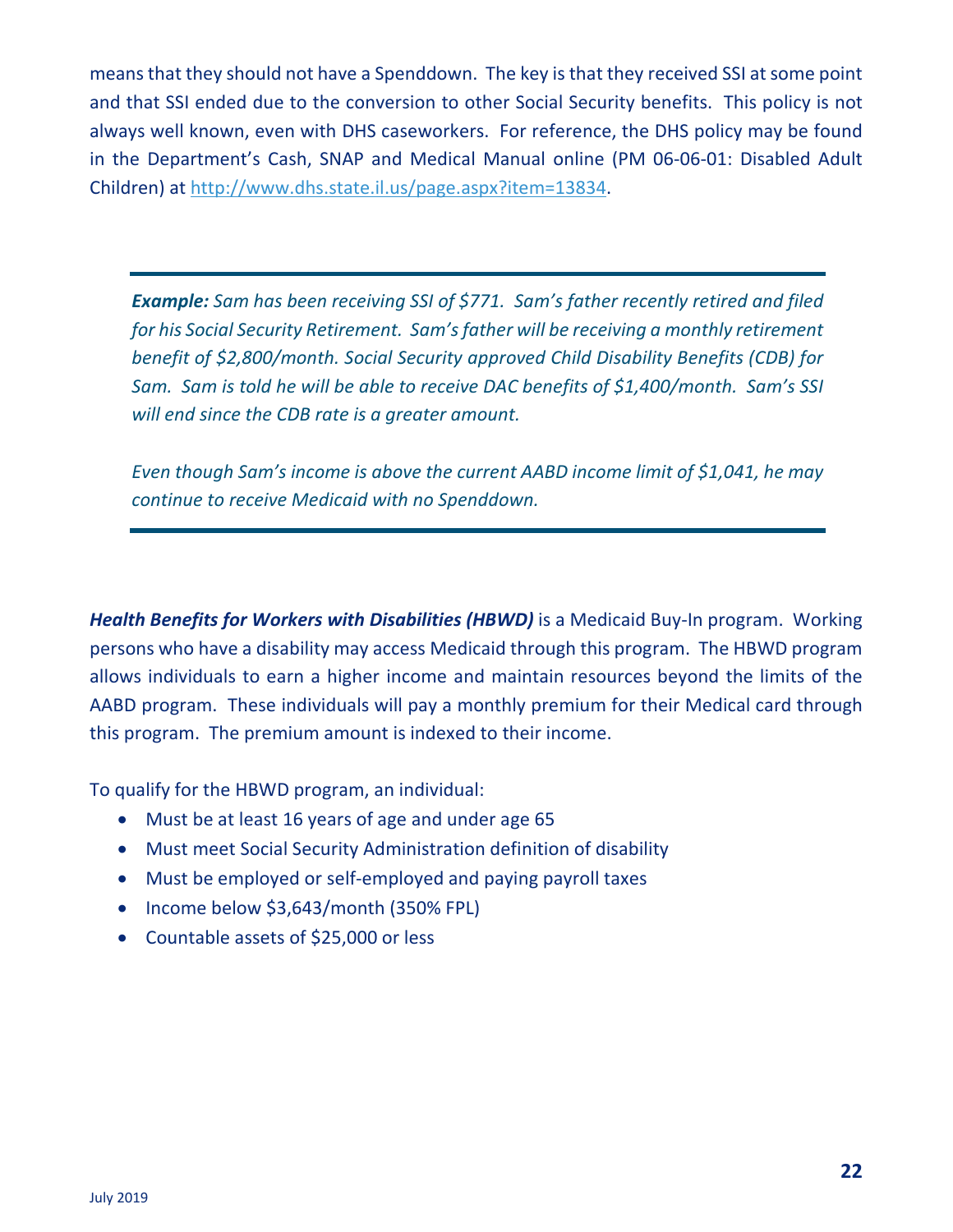*Example: Bruce has Down Syndrome and works at his local grocery store. He earns about \$250/week and receives Survivor's benefits of \$1,000/month as his father recently passed away. Bruce has \$5,000 in savings.* 

**Under the AABD Program:** Bruce would have a monthly Income Spenddown of about \$1,017/month plus a \$3,000 Asset Spenddown to meet once a year.

**Under HBWD Program:** Bruce would pay a monthly premium of \$81/month for Medicaid coverage.

For more information about HBWD: <https://www.illinois.gov/hfs/MedicalPrograms/hbwd/Pages/default.aspx> HBWD Hotline 1-800-226-0768

#### **Applying for Medicaid**

It is recommended that individuals apply online. *ABE*, Application for Benefit Eligibility, is the online application for medical, food or cash assistance in the State of Illinois – [abe.illinois.gov](https://abe.illinois.gov/)  Applications may also be submitted by paper via mail/fax, over the phone or in-person at a local DHS office.

The benefit of applying online is that applicants receive an electronic application tracking number and have proof of application. An ABE User Guide and other resources about how to use the online application are available at [www.dhs.state.il.us/abe.](http://www.dhs.state.il.us/abe)

#### *Identity Proofing*

When applying for benefits, the ABE system will launch the electronic ID proofing process to verify the applicant's identity. The system will show a screen that asks questions only the individual would know, such as past addresses, family member names and more. This ID proofing process is based on a person's credit history. You may not be able to complete the

> *You may still submit an application online even if you cannot complete the ID proofing process online or over the phone. Click [Verify Identity later] to proceed with the web application.*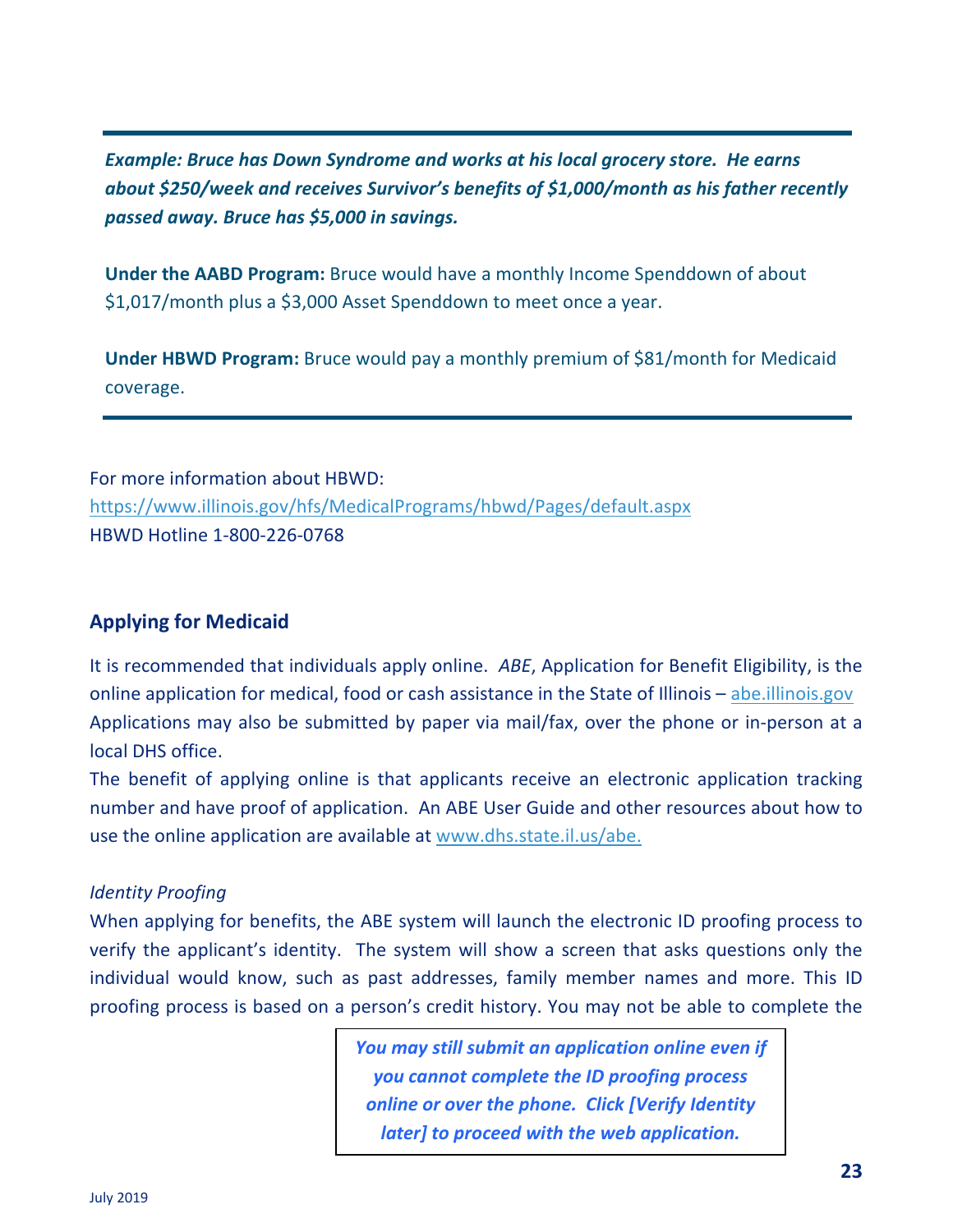electronic ID proofing process if you do not have a credit history or if you do not know the answers to the questions.

#### *Manage My Case*

Manage My Case is an online system to manage benefits received from the State of Illinois. Families access Manage My Case through the abe.illinois.gov website. ID proofing must be completed to use *Manage My Case*. As of January 2019, there is a way to request manual State Identity Proofing for persons who cannot complete the electronic or online ID proofing process. The State Identity Proofing Request Form is available on the DHS webpage at [http://www.dhs.state.il.us/page.aspx?item=76721.](http://www.dhs.state.il.us/page.aspx?item=76721)

The individual must have an ABE User Account before returning this form. Every section of the form must be completed or it will not be processed. Copies of the person's proof documents must be sent to the ID Proofing Unit. Page 3 of the form lists the types of documents that will be accepted. Persons may send a copy of one (1) document from Column A or two (2) documents from Column B to the ID Proofing Unit:

Illinois Department of Healthcare and Family Services ATTN: ID Proofing Unit P.O. Box 19122 Springfield, IL 62794-9122

It may take up to 6-8 weeks to hear back from the state. Once the State processes the request, they will mail a notice that says whether the request was approved or denied. If successful, individuals may log into ABE with the username provided on the Request form and enter their personal information to link the account to their case. The personal information to enter includes Date of Birth and Individual ID. If they do not know their Individual ID, they may enter a Social Security number instead. Once they link to their account, they will be able to use the Manage My Case part of ABE.

The State Identity Proofing Request is a new process. There are plans to allow for uploading the form and documents at time of the ABE application. As of March 2019, that process is not yet available. Individuals will also be able to request ID Proofing at local DHS offices. The State is currently pilot testing this process at several Family Community Resource Center offices and is not available statewide as of June 2019.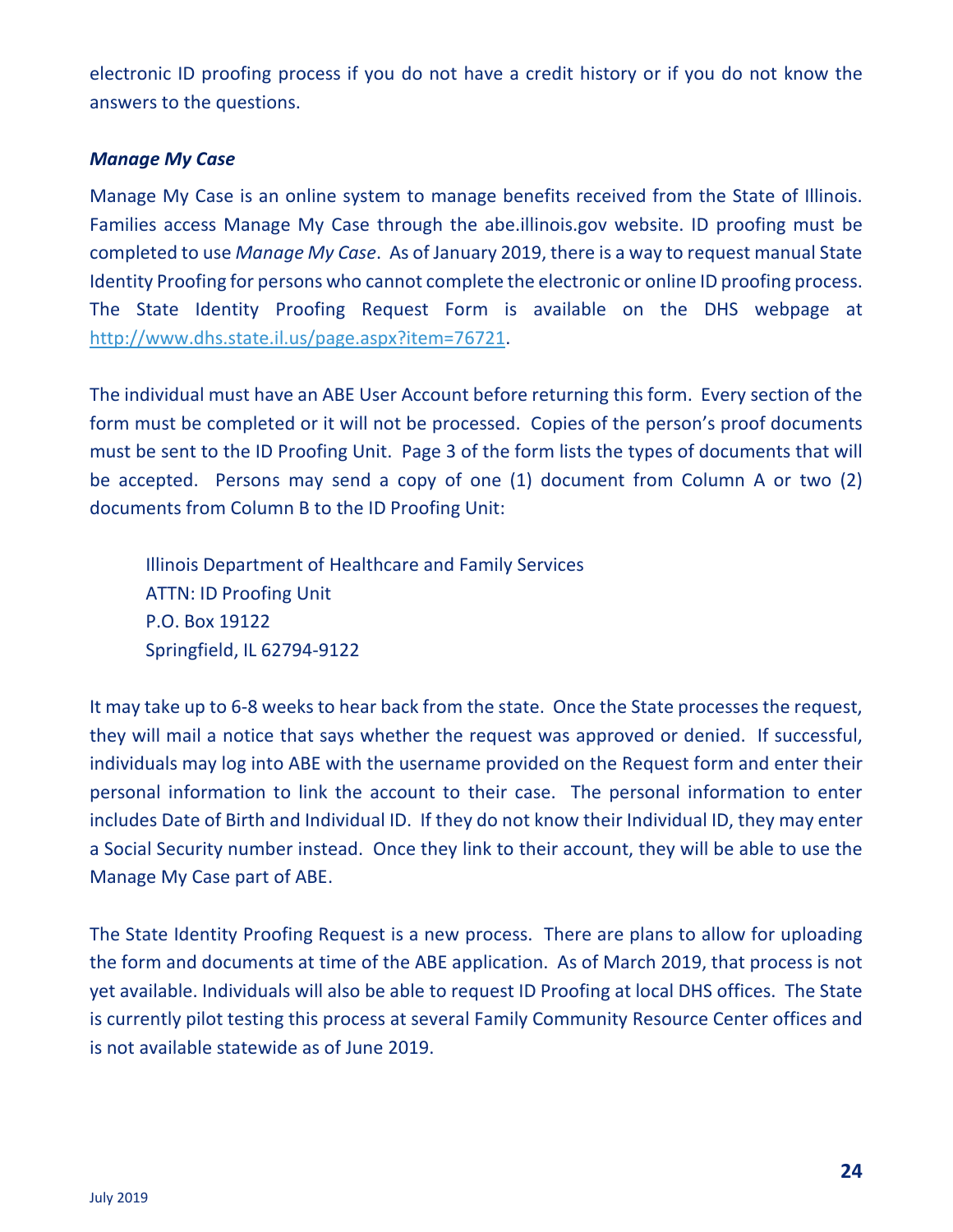#### **Redetermination**

At a minimum, Medicaid coverage must be renewed once a year. This renewal process is known as redetermination. During redetermination, the State will review ongoing eligibility for Medicaid Benefit Enrollment.

Individuals receiving Medicaid will receive two notices when it is time for redetermination. This first notice informs the person that the redetermination date is approaching, and that the *Illinois Medical, Cash and SNAP Redetermination Notice* will arrive about two weeks later. The second mailing will contain that actual notice and redetermination form. The form will contain the person's name and date of birth. The form also contains a barcode in the upper right-hand corner. The steps for completing this process include:

- Complete the preprinted *Illinois Medical, Cash and SNAP Redetermination Notice.*
- Attach any verifications and/or documentation ("proofs") requested.
- Sign the form.
- Return the form and any proofs by the dated listed on page 3, #11 of the form.

This form must be completed and returned even if there have not been any changes to the individual's household or income. If the form is not returned or it is returned late, the Medicaid coverage will be terminated. If the case is cancelled, individuals have 90 days to return the redetermination form and proofs and the case may be reinstated, with no gap in coverage. If more than 90 days have passed, a new application must be completed for Medicaid coverage.

For individuals receiving DD Waiver services, there is an additional Level of Care Redetermination ("Clinical"). The service coordinator (ISC) is responsible for conducting a level of care/Wavier eligibility redetermination for continuing eligibility of services. This can be done during the time of the annual review of the Personal Plan. However, it is critical that the ISC complete the clinical redetermination on or before its next due date, regardless of the timing of the Personal Plan process. Per the DHS Division of DDD, the clinical redetermination must never be allowed to expire or become out of date.

The ISC agency should assist persons enrolled in DD waivers with both Redetermination processes.

*If there are questions about the redetermination process, or if a DD case was improperly cancelled at rede, contact:*

#### *[dhs.dd.medirede@illinois.gov](mailto:dhs.dd.medirede@illinois.gov)*

More information about Medicaid Redetermination is available online from the DDD at [http://www.dhs.state.il.us/page.aspx?item=117939.](http://www.dhs.state.il.us/page.aspx?item=117939)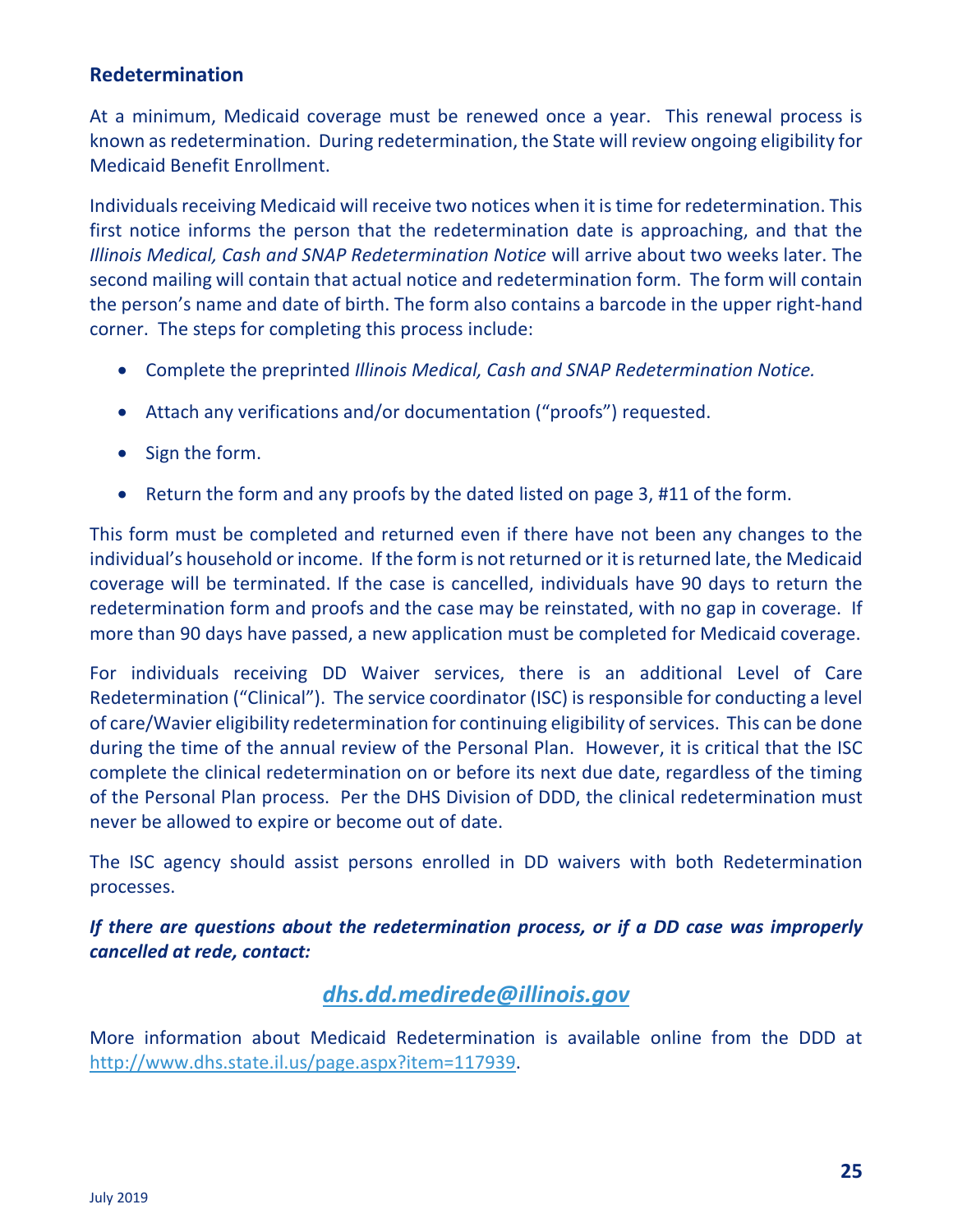#### **Medicaid Managed Care**

Illinois has shifted to a managed care model for most Medicaid programs. The goal of managed care is "to provide enhanced quality and improved outcomes, all while managing costs." The Managed Care Plans are offered under two different programs. *Health Choice Illinois* is available for persons enrolled in ACA Adult or Family Health Plans. For dual eligible persons (Medicaid & Medicare), managed care is available through the *MMAI Program* (Medicaid-Medicare Alignment Initiative). There are also *MLTSS plans* (Managed Long Term Services and Supports) for persons receiving Home and Community Based Services through a waiver or persons needing nursing home care. *However, persons enrolled in the three DD waivers do not enroll in MLTSS plans.* Persons who have private health insurance or are enrolled in the Spenddown program are also exempt from enrolling in managed care plans.

In managed care, patients choose a health plan and a primary care provider. Patients must abide by the plans rules such as using the plan's provider networks, obtaining referrals or prior authorizations for certain services. Each plan offers care coordination services. Care Coordinators assist patients in navigating the system and accessing the care they need. Patients should contact the health plan's member services number and ask to be connected to a Care Coordinator if they do not have one.

To compare plans and to enroll in a plan, visit [https://enrollhfs.illinois.gov](https://enrollhfs.illinois.gov/) or call 1-877-912- 8880 (TTY: 1-866-565-8576).

#### *More about Health Choice Illinois*

*Health Choice Illinois* plans are offered statewide to individuals enrolled in ACA Adult or Family Health Plans (All Kids, Family Care). There are currently six companies managing *Health Choice Illinois* plans in Illinois, two of which operate in Cook County only:

- Blue Cross Community Health Plans
- CountyCare Health Plan *(Cook County only)*
- IlliniCare Health
- Meridian Health Plan
- Molina Healthcare
- NextLevel Health Partners *(Cook County only)*

Individuals who must enroll in a *Health Choice Illinois* plan will be notified and will receive information about the plans in their area. It is critical that they review the notices and respond in a timely fashion. If they do not pick a plan, the State will auto-assign them to a plan and a provider. Once that plan becomes effective, individuals have a 90-day switch period in which they can change plans once. After that initial 90-days, they will be locked into the plan for a year. They will not be able to change plans until their open enrollment period and will have to use the providers in their plans network.

When choosing a plan, it is important to confirm with any current providers which plans they accept. There are some providers who do not accept any of the *Health Choice Illinois* plans,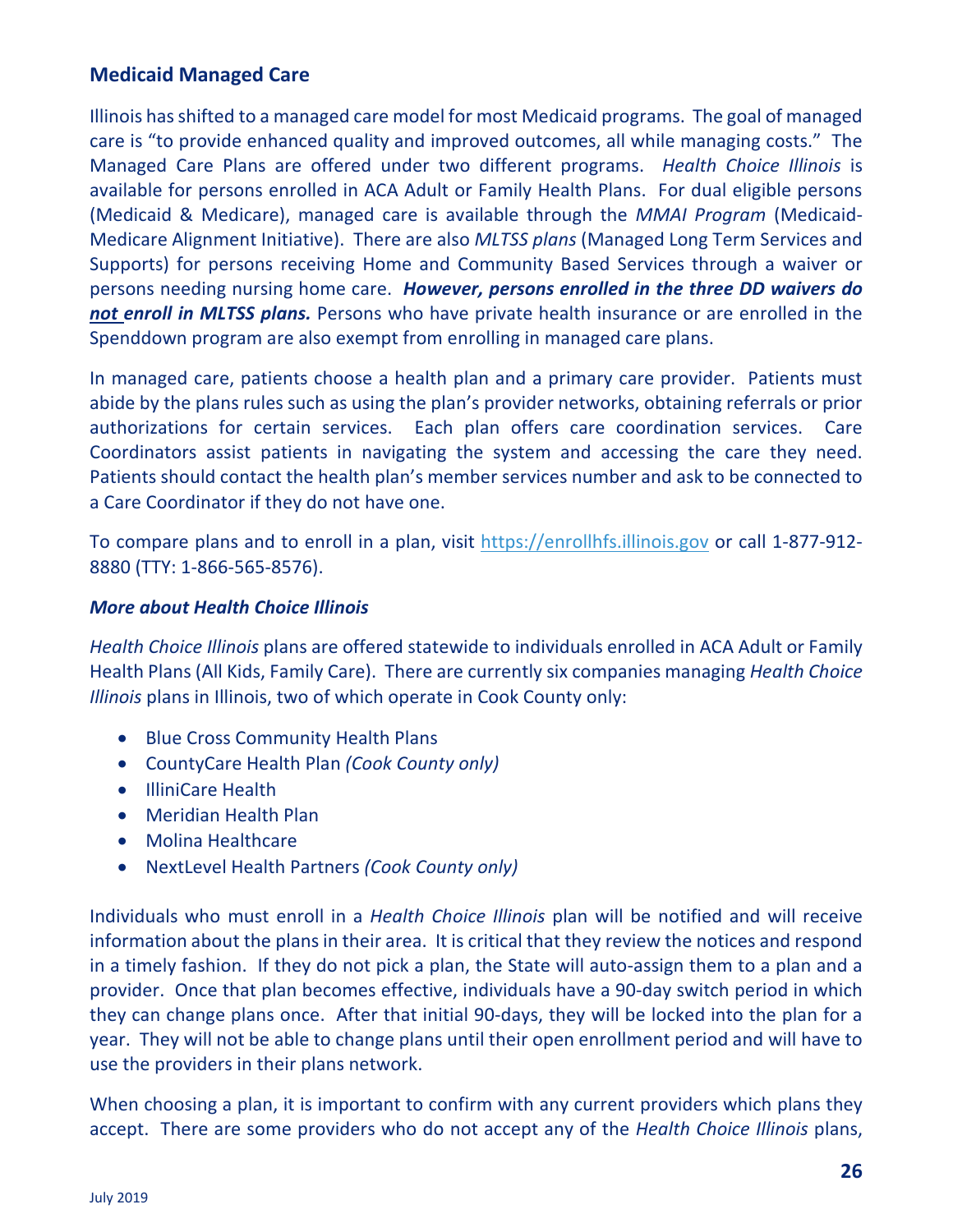but accept fee-for-service (or traditional) Medicaid. Providers are able to enter into single case agreements with plans to accept a single patient. This sometimes occurs with providers who have treated a patient for many years. However, this is a business decision between the provider and the health plan. There is no guarantee nor is there a mandate for providers to do this. Providers also have the right to end contracts with a health plan. A provider may accept a particular health plan one year, but then drop out of the contract the following year. If that happens, an individual may have to change providers. Another option is to change health plans at their open enrollment.

If an individual has to change providers and in the middle of treatment, there is a process called continuity of care, or transition of care. Most plans have a 90-day transition period in which the patient may continue to see the current provider, as long as they are in an existing course of treatment for a covered service that is medically necessary. The provider has to agree to accept reimbursement from the new plan for this time frame. It allows time for the patient to continue receiving treatment while transitioning to a new provider. The health plan's Care Coordinator should assist with this process.

The health plans cover everything that fee-for-service Medicaid covers. Some plans offer extra benefits. More information is available at the enrollhfs.illinois.gov website.

#### *More about MMAI plans*

MMAI (Medicare-Medicaid Alignment Initiative) plans are available to seniors and persons with disabilities who are enrolled in both Medicare and Medicaid. This population is known as "dually eligible." The MMAI plans currently operating in Illinois are:

- Aetna Better Health Premier Plan
- Blue Cross Community MMAI
- Humana Health Plan
- IlliniCare Health
- Meridian Complete
- Molina Healthcare

MMAI plans are not available statewide. It currently operates in the Greater Chicago region and in Central Illinois. However, not all plans are available in all counties within those two regions. It is best to use the enrollhfs.illinois.gov website to explore which plans are available in a specific region.

**NOTE: Individuals cannot enroll in MMAI plans if they receive developmental disability institutional services, or are enrolled in the Adults with Developmental Disabilities Home and Community Based Services waiver.**

MMAI plans brings together all of a person's Medicare, Medicaid and prescription drug benefits into one health plan. The health plans offer Care Coordinators to help a person manage their health care. The same rules about provider networks apply to MMAI plans. However, a dually eligible person who enrolls in MMAI has the option to opt out of their health plan at any time. This is due to the fact that MMAI is a demonstration project between the State of Illinois and the Federal Center on Medicaid and Medicare Services (CMS).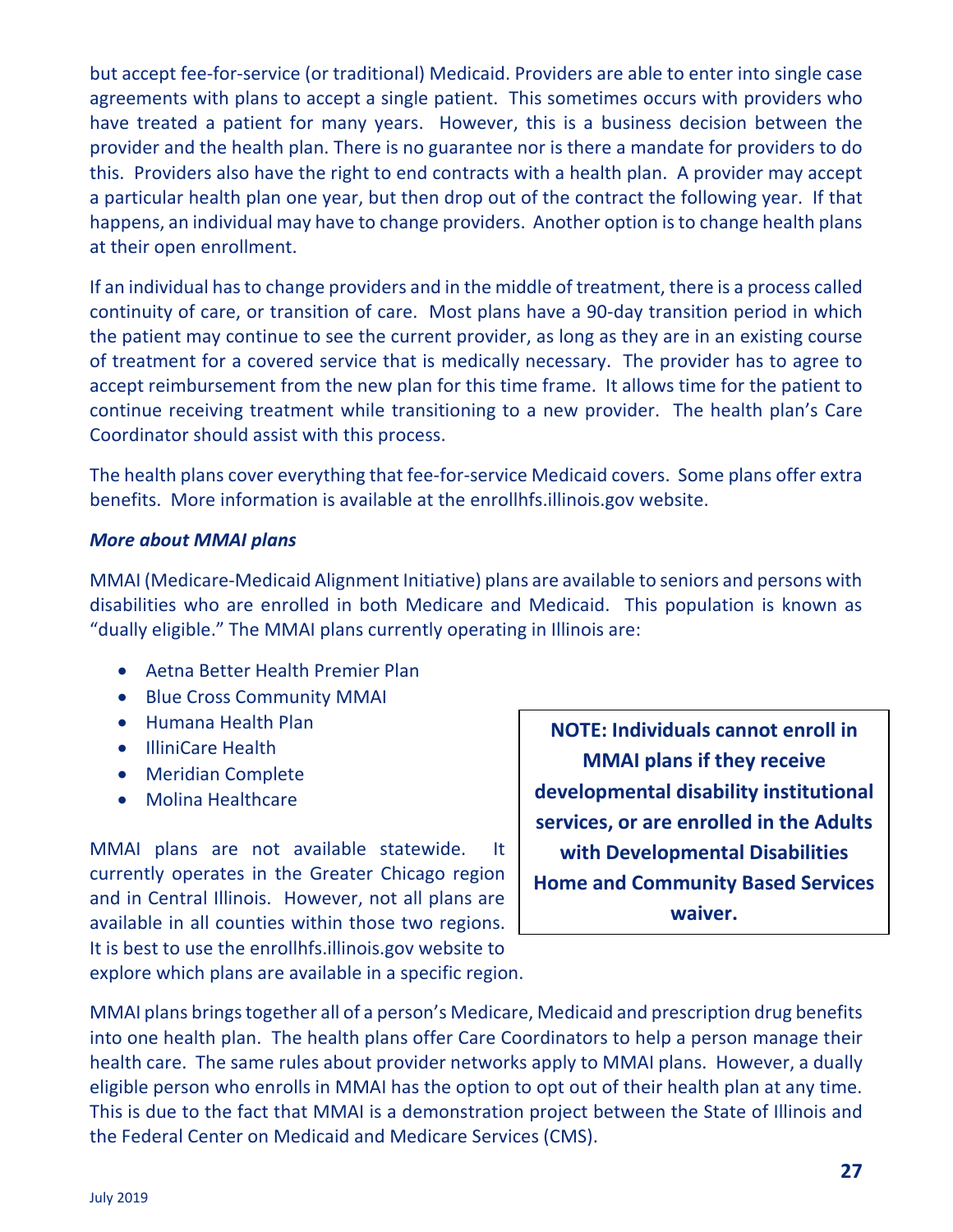For more information about MMAI, visit the Resource Center page on the Enroll HFS website at https://enrollhfs.illinois.gov/resource-center .

Age Options, the Area Agency on Aging for Cook County, provides information about MMAI on their website at [http://www.ageoptions.org/services](http://www.ageoptions.org/services-programs_MedicareMedicaidAlignmentInititiativeConsumerMaterials.html)[programs\\_MedicareMedicaidAlignmentInititiativeConsumerMaterials.html](http://www.ageoptions.org/services-programs_MedicareMedicaidAlignmentInititiativeConsumerMaterials.html)

## **Medicare**

Medicare is health coverage for seniors and persons with disabilities. Medicare is a federal program available to persons with the qualifying number of work credits. Seniors may receive Medicare at age 65. Persons with disabilities are eligible for Medicare after receiving Social Security Disability Insurance (SSDI) benefits for at least two years (24 months). Medicare is *not*  available for persons who receive only Supplemental Security Income (SSI).

Adults with I/DD may qualify for SSDI and then Medicare on their own work history or a parent's work history. Children under age 18 cannot receive Medicare unless they are diagnosed with End Stage Renal Disease.

> *Example: Sam has been receiving Child Disability Benefits ever since his father retired two years ago. Because he is already receiving benefits from Social Security, they automatically enroll him in Medicare. He receives his Medicare card in the mail. He will not pay a monthly premium for Part A but his Part B premium of \$135.50/month will be deducted from his Social Security benefit.*

Medicare has various parts and costs associated with it.

- *Part A* provides coverage for hospital stays. Someone with sufficient work credits does not pay a monthly premium but there are deductibles and co-insurance costs when hospitalized.
- **Part B** provides coverage for outpatient services like doctor's visits or lab tests. There is a monthly premium for Part B. If someone is receiving SSDI, that premium will be deducted from their monthly benefit.
- *Part D* provides prescription coverage. Part D is administered by private health plans that are Medicare approved.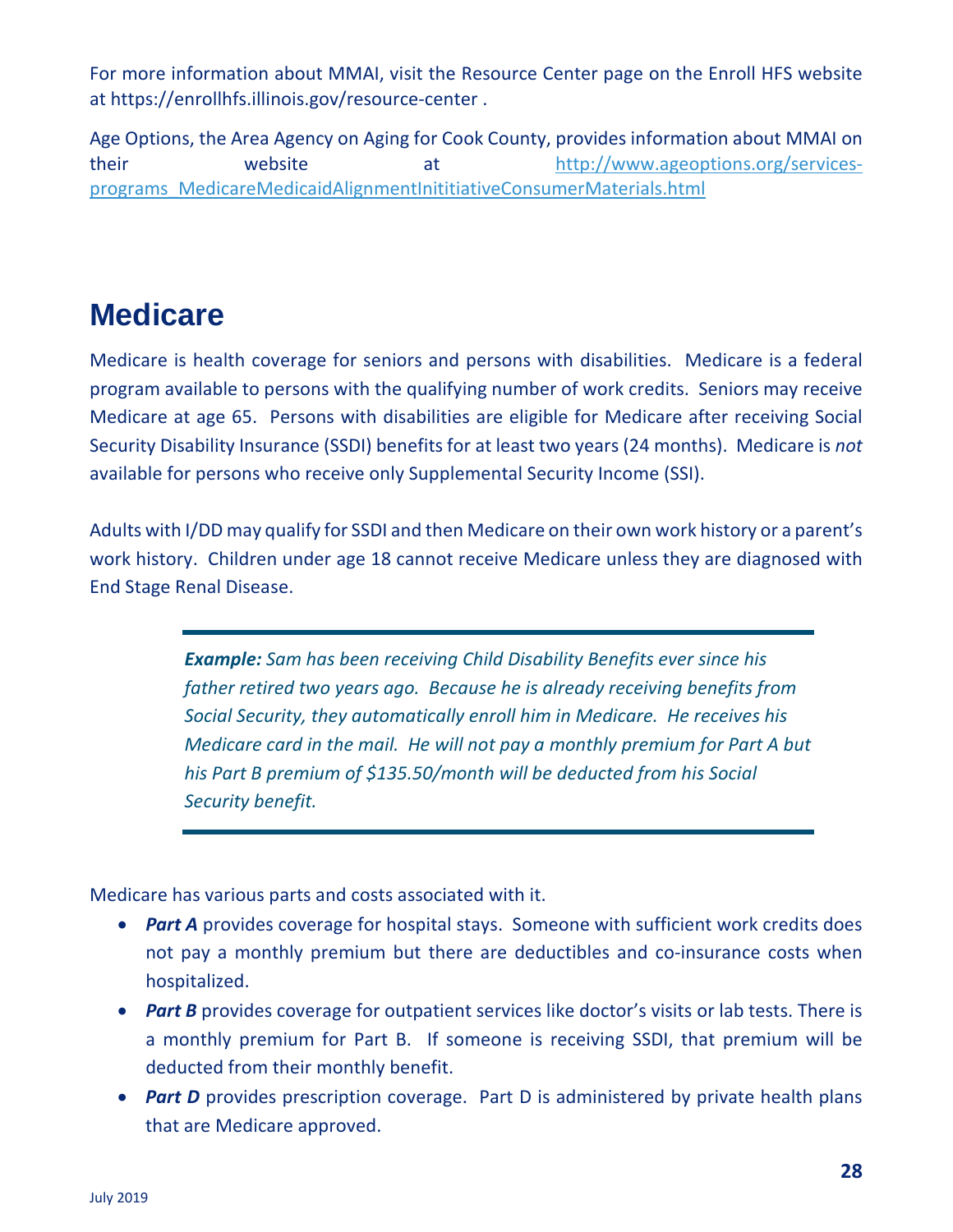- *Medicare Advantage* plans combine Part A, B and usually D coverage into one managed care plan. Persons are restricted to the plans provider networks – meaning they must use providers that are contracted with their Medicare Advantage plan.
- *Medigap Plans (or Medicare Supplemental Plans)* offer additional coverage for persons enrolled in Part A, B and D. These plans may help with costs like deductibles for Part A or cover things not covered by the other Parts. These plans are administered by private health insurance plans and have an additional monthly premium.

#### **Enrolling in Medicare**

Social Security will automatically enroll individuals in Medicare if they are already receiving Social Security Retirement or Disability Insurance. They will be notified of the enrollment and receive a Medicare card in the mail 3 months before the 25<sup>th</sup> month of disability.

When newly enrolled in Medicare, the person needs to decide on a Medicare Prescription Drug Plan (Part D). They may also choose to sign up for a Medicare Advantage plan instead of using "Original Medicare" (Part A, B, and D). There are only certain times in which a person may choose the Part D plan or Medicare Advantage Plan. When someone first becomes eligible for Medicare – they have a 7-month window to sign up for these plans. That 7-month period is known as the Initial Enrollment Period. That period:

- Starts 3 months before the  $25<sup>th</sup>$  month of getting Social Security or disability benefits
- Includes the  $25<sup>th</sup>$  month of getting disability benefits
- Ends 3 months after the 25<sup>th</sup> month of getting disability benefits.

If someone neglects to choose a Part D plan at that time, then they can sign up during the annual Open Enrollment Period. In addition, if someone is unhappy with the plan they chose, they can change plans during this Open Enrollment Period as well. This period runs from October 15 – December 7 each year.

#### For more information about Medicare: <https://www.medicare.gov/>

Persons who are enrolled in both Medicaid and Medicare are known as "Dual Eligible." For persons with both Medicaid and Medicare, Medicaid will always be the payer of last resort. This means that providers must bill Medicare first. Dual eligible persons may also get help from Medicaid to pay their Medicare premiums and in some cases, deductibles. This is offered through the Medicare Savings Program with the state. Individuals apply for the Medicare Savings Program in the same way as Medicaid applications. The Illinois Department of Human Services processes these applications.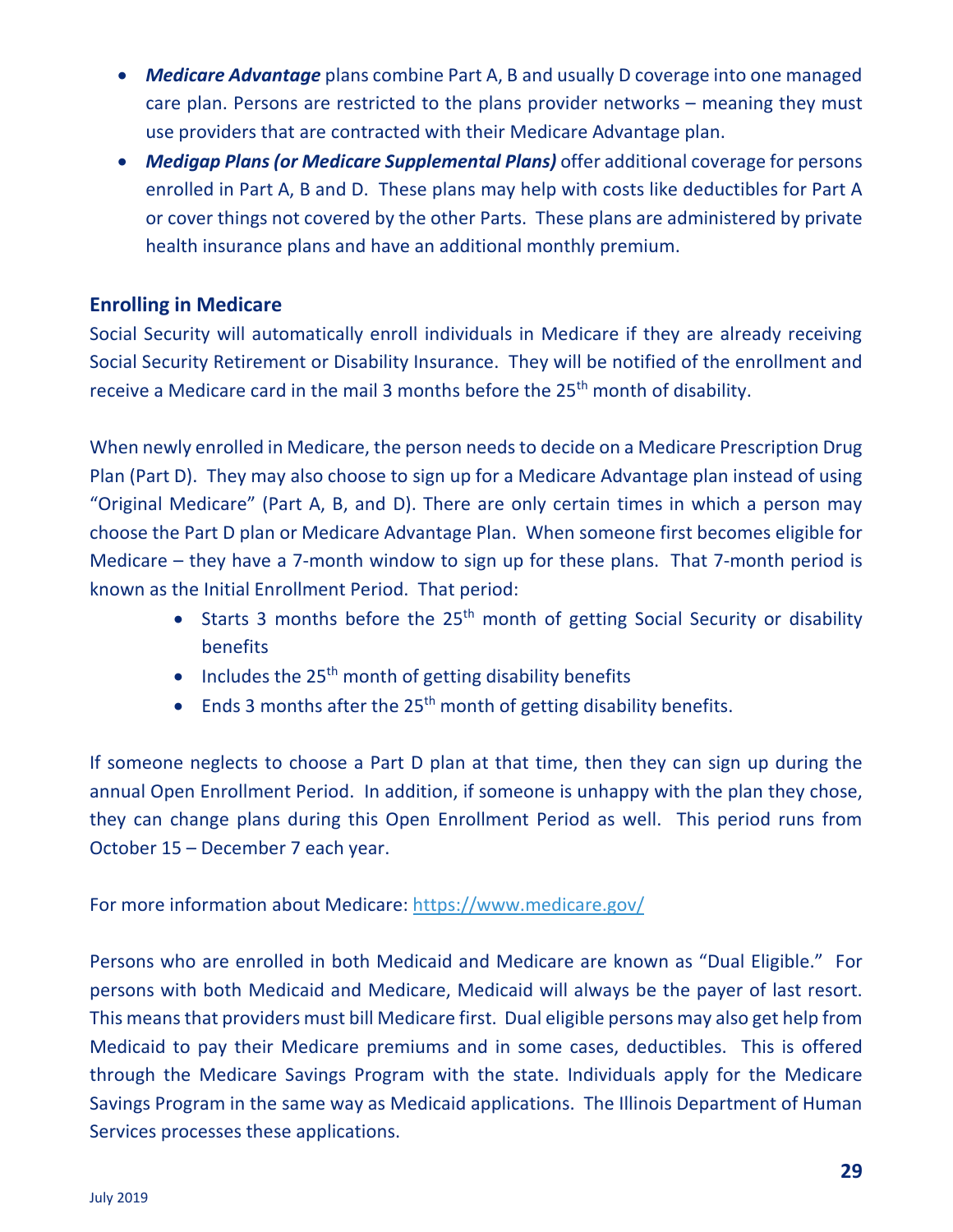#### **Senior Health Insurance Program**

SHIP Counselors are available to help individuals and families with decisions about Medicare. These SHIP Counselors are usually staff or volunteers with community based organizations. They have received training to help educate individuals so they may make an informed choice. To find a SHIP Counselor near you, contact the Illinois Department of Aging at 1-800-252-8966 or email [AGING.SHIP@illinois.gov.](mailto:AGING.SHIP@illinois.gov) Additional information is available on their website at [https://www2.illinois.gov/aging/ship/Pages/default.aspx.](https://www2.illinois.gov/aging/ship/Pages/default.aspx)

## **Health Insurance**

Health insurance is available to individuals and families through a number of options. Some people are offered health insurance from their employers but others may privately pay for a health insurance plans. Employer plans are often referred to as "group policies." Plans are referred to as individual policies if the person is buying the plan privately. The Patient Protection and Affordable Care Act (also known as the ACA or nicknamed "Obamacare") introduced a number of consumer protections for individuals. Some of these protections apply to persons with I/DD.

One of the consumer protections that the ACA relates to dependent coverage. The ACA requires health insurance plans and issuers that offer dependent coverage to allow young adults to enroll in or remain enrolled in their parents' plan until age 26. Some states have higher age requirements. Illinois does mandate that insurers cover children past age 26 if the child is disabled. However, the Illinois law does not apply to all insurance policies. The following types of plans are exempt from the law (meaning they do not have to cover disabled adult children):

- Individual or group health insurance policies or HMO contracts that do not otherwise include dependent coverage;
- Short-term travel, disability income, long-term care, accident only, or limited (including dental and vision) or specified disease policies;
- Business employer plans which are self-insured and non-public.
- Self-insured health and welfare plans, such as union plans.
- Insurance policies or trusts issued in other states, except for HMO contracts written outside of Illinois, if the HMO member is an Illinois resident and the HMO has established a provider network in Illinois.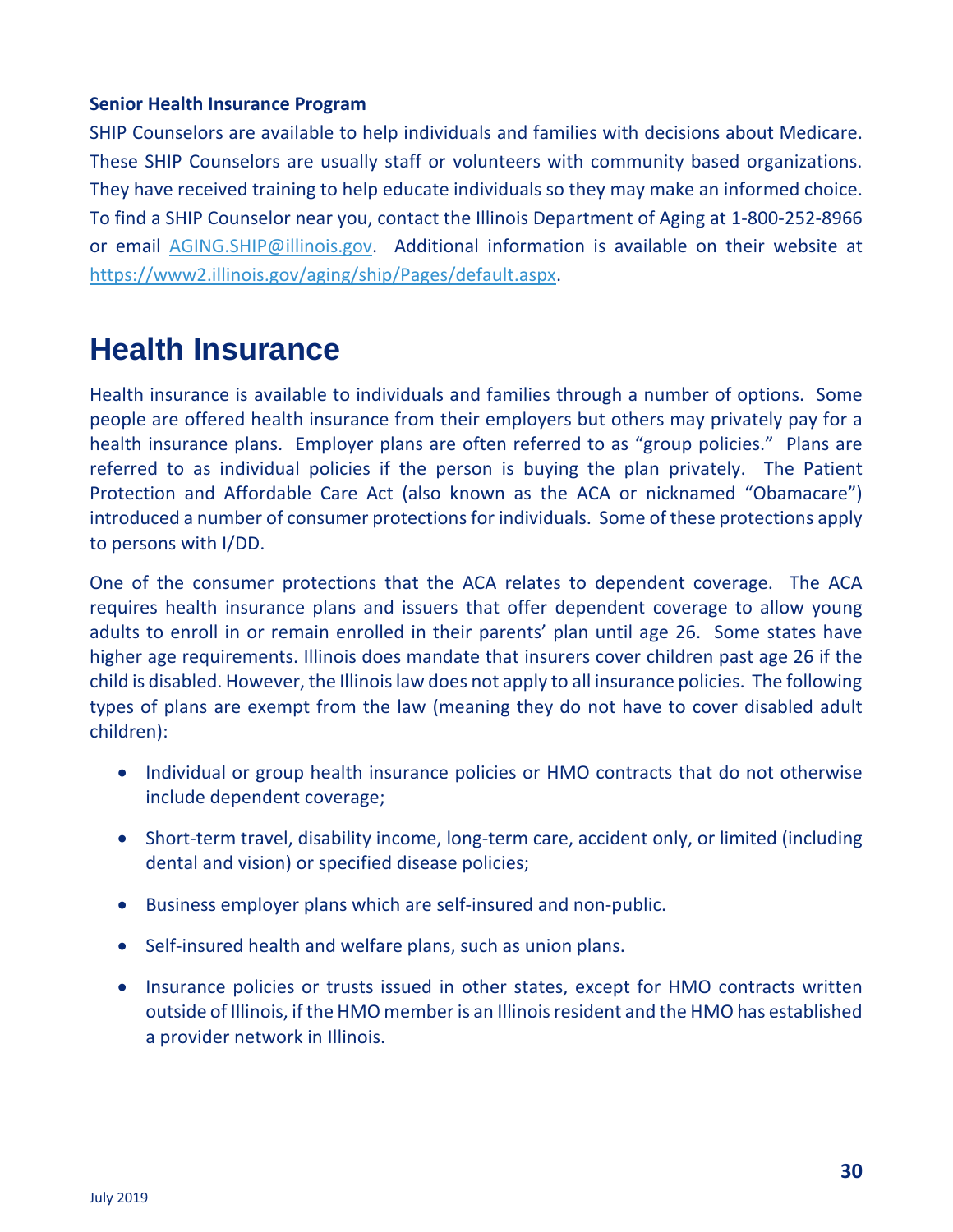## **Employer Coverage**

An adult with I/DD may be able to access private health insurance through their own work or their parent's coverage. Many companies offer group policies through an HMO or a PPO model. Some may also offer Health Savings Accounts or High Deductible Health Plans. It can be difficult to decide what plan will work best for an individual and family. The following table provides a comparison of some of the common features that plans may offer:

| <b>Feature</b>                    | <b>HMO</b>                  | <b>PPO</b>                        | <b>HDHP</b>    |
|-----------------------------------|-----------------------------|-----------------------------------|----------------|
| <b>Provider Network</b>           | Closed (In-Network<br>only) | Open (in- and out-of-<br>network) | <b>Depends</b> |
| <b>Referrals Required</b>         | Yes                         | <b>No</b>                         | <b>No</b>      |
| <b>Out of Network</b><br>Coverage | <b>No</b>                   | Yes                               | Some           |
| <b>Low Premiums</b>               | <b>Yes</b>                  | <b>No</b>                         | Yes            |
| <b>Low Deductibles</b>            | Yes                         | Some                              | <b>No</b>      |

When selecting an employer plan, it is important to review the Summary of Benefits Coverage, which will outline costs and types of services covered. This summary will also inform individuals of services are not covered with the plan. Employers generally offer an open enrollment period annually. This is the one time a year in which an employee can change plans. Sometimes an employee may have a qualifying life event that will allow for a Special Enrollment Period. Common life events include marriage, divorce, birth, death or loss of other coverage. Under most employer plans, an employee only has 30 days to report the life event and see if there is an opportunity to make a change or add a family member through a Special Enrollment Period.

#### **Self-insured plans**

Larger companies and unions may offer coverage through self-insured plans. Sometimes school districts and government agencies are self-insured. This means that the company can pay for their own health costs. These companies may use a major health insurance company to process the health bills of employees, but in essence it is the company that is paying for the health care. If a company is self-insured, the rules are different. State insurance laws do not apply to selfinsured health plans. These plans are regulated by the Department of Labor. If there are questions about covered services or dependent coverage, consult the member handbook or contact the plan's administrators.

### **COBRA**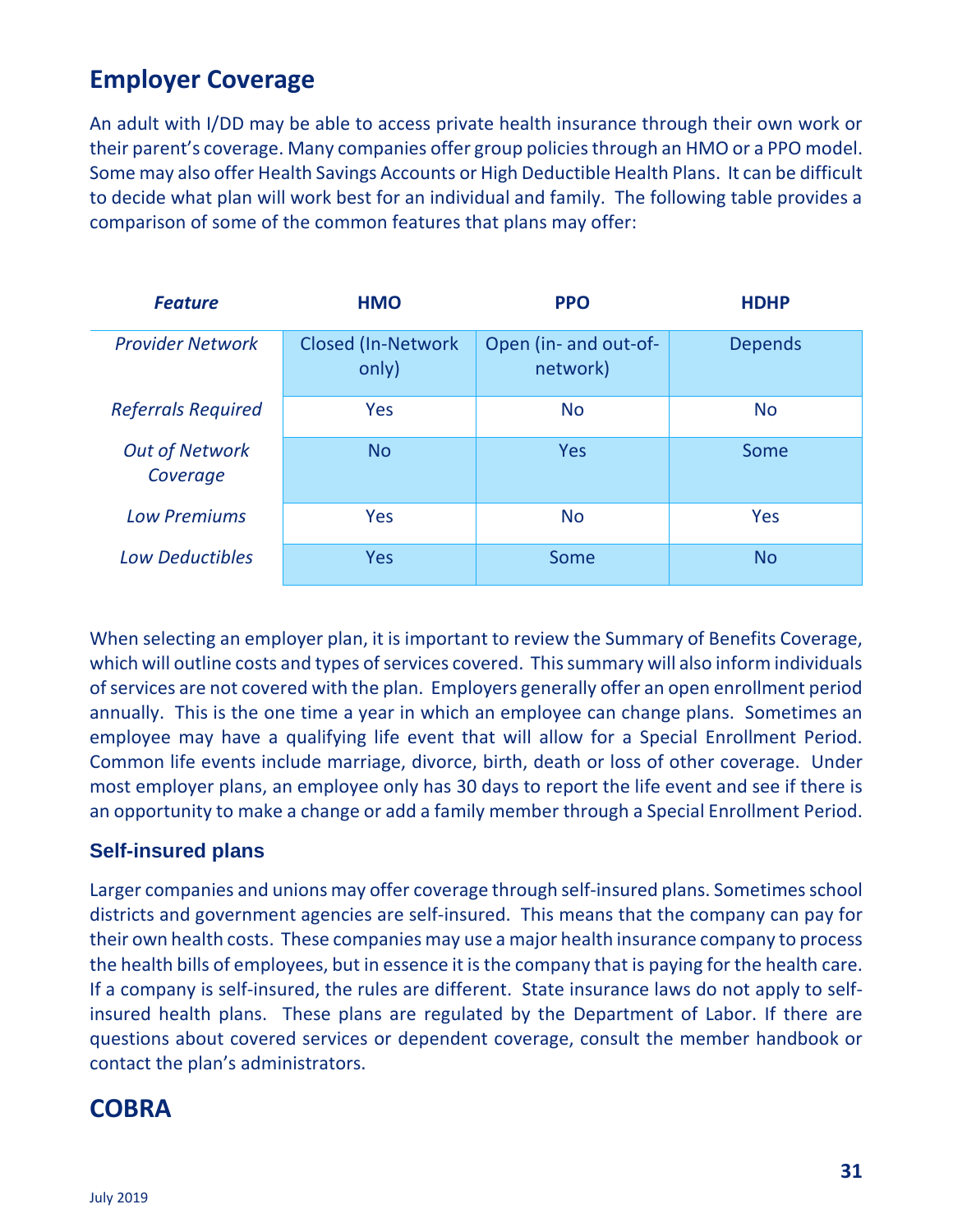The Consolidated Omnibus Budget Reconciliation Act (COBRA) is a federal law which provides continuation of group health coverage that otherwise may have ended due to employment ending. COBRA applies to group health plans maintained by employers with 20 or more employees. COBRA applies to many of the group plans offered by employers, including selfinsured plans. However, COBRA does not apply to small employer plans (under 20 employees), certain church-related plans, federal employee or military personnel plans, disability income plans, life insurance, or long term care coverage.

When employment ends, the employer will notify the employee if COBRA coverage is an option. Employees have up to 60 days after employment ends to enroll in COBRA. The employee will be responsible for the entire premium for the plan, including the share previously paid by the employer. This can be costly but for some consumers who may not have another source of health coverage, it is important to maintain continuity of care.

## **ACA Coverage**

The Affordable Care Act (ACA) provided a number of consumer protections, offered a new way for individuals to purchase health insurance and included subsidies (financial help) to pay for health insurance. This coverage is offered through the ACA Marketplace, also sometimes referred to as "the Exchange." The Marketplace is accessed online at [www.healthcare.gov.](http://www.healthcare.gov/) The Marketplace is for individuals and families who do not have another source of health coverage. If someone is eligible for Medicaid or Medicare, or they have health coverage from an employer, then they will not be able to buy a plan through the ACA Marketplace.

Financial help to pay for monthly insurance premiums is available to individuals earning between 100% - 400% FPL (up to \$48,560/year for a single person in 2019).

The consumer protections provided under the ACA are of importance to persons with I/DD. Under these protections, health insurance companies are not allowed to:

- Impose lifetime limits for what they will pay for care
- Impose annual limits
- Deny coverage to children based on pre-existing conditions.

The ACA also mandates that qualified health plans offer a minimum level of coverage in ten categories of care, known as Essential Health Benefits. These categories are:

- Ambulatory patient services
- Emergency services
- Hospitalization
- Maternity and newborn care
- Mental health and substance use disorder services, including behavioral health treatment
- Prescription drugs
- Rehabilitative and habilitative services and devices
- Laboratory services
- Preventive and wellness services and chronic disease management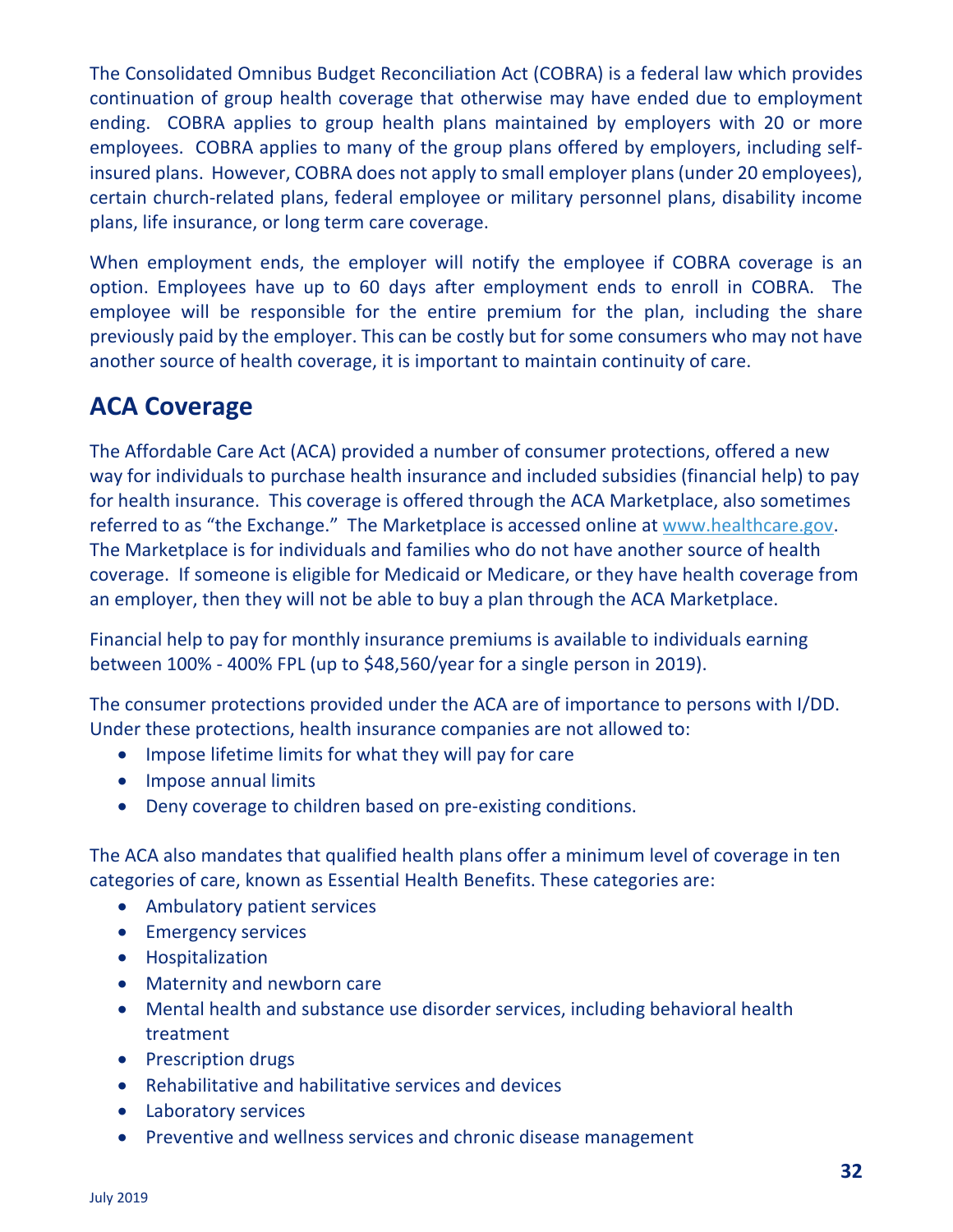• Pediatric services, including oral and vision care.

For more information about the ACA:

- [www.healthcare.gov](http://www.healthcare.gov/)
- <https://autisticadvocacy.org/wp-content/uploads/2013/09/ACA-ASAN-policy-brief.pdf>

## **Illinois Department of Insurance**

The Illinois Department of Insurance regulates most group plans and ACA plans in Illinois. The Department has a number of resources for individuals and families on their website:

<https://insurance.illinois.gov/HealthInsurance/ConsumerHealth.html>

In addition, their Office of Consumer Health Insurance (OCHI) is available to educate consumers and can help individuals understand their coverage. OCHI can:

- Explain rights as a health care consumer;
- Answer questions about health insurance;
- Help individuals understand the coverage provisions of their specific health care plan; and
- Assist individuals when they have a problem or complaint.

OCHI cannot help with Medicaid or Medicare plans. Contact OCHI by calling 1-877-527-9341.

## **Federally Qualified Health Centers**

Federally Qualified Health Centers (FQHCs) are community-based health care providers that receive federal funds to provide primary care services in underserved areas. Some FQHCs receive funding to serve special populations. These health centers are a part of the health care safety net, and may fill a gap in primary care when persons do not have other forms of health coverage. FQHCs often charge on a sliding fee scale.

To locate a health center, visit [https://findahealthcenter.hrsa.gov/.](https://findahealthcenter.hrsa.gov/)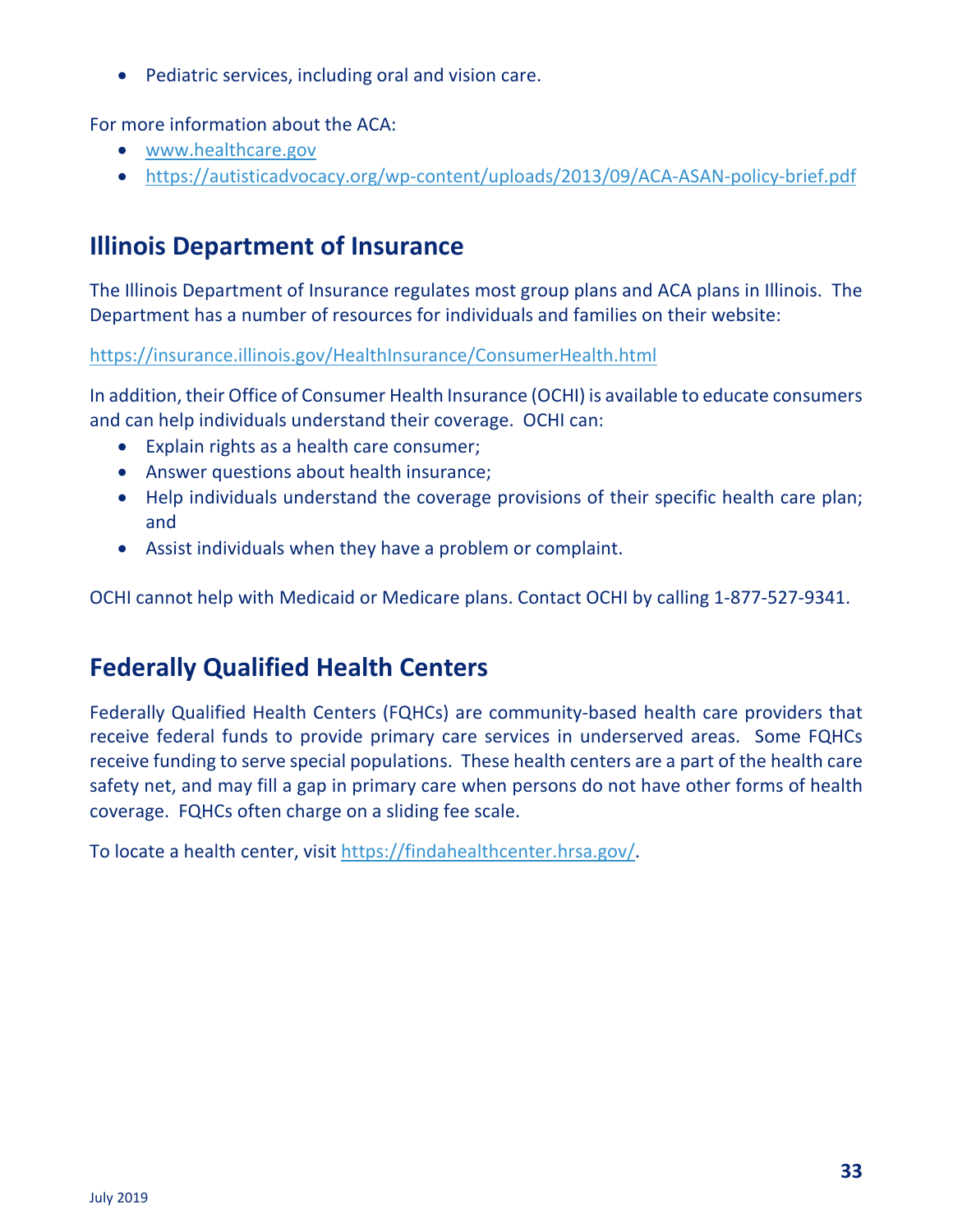# **3) Waiver Services**

#### **Objectives: Waiver Programs**

- Overview of various waiver programs and differences with general Medicaid coverage and DRS services
- Review the LIGAS consent decree and how this impacts waiver services
- Understand how to become a LIGAS member
- Overview of PUNS and understand the difference of PUNS and receipt of DRS services

## **Medicaid Waiver Introduction**

Many families of young adults with disabilities first encounter Medicaid when they are applying for services funded through a Medicaid waiver. They may be confused about why they are being told to apply for Medicaid when what they.

Most people are familiar with the access to health care that Medicaid provides to individuals and families with limited income. However, Section 1915(c) of the Federal Social Security Act allows the state to operate Home and Community-Based Services (HCBS) within its Medicaid program if certain requirements are met.

#### WHAT IS A WAIVER?

Medicaid waivers "waive" one or more of the normal Medicaid rules in order to extend eligibility and/or services to people who would not otherwise get the services they need. Under the Home and Community-Based Services waiver, services are provided in the home to prevent someone from being institutionalized. States cannot spend more on waiver services than it would cost to provide care in a hospital, nursing facility, or intermediate care facility.

To be eligible for a HCBS waiver, persons must require an institutional level of care. Participants must be U.S. citizens or legal aliens, and Illinois residents. Each waiver has financial eligibility criteria that must be met. To learn more about the waivers, visit the Illinois Department of Healthcare and Family Services HCBS website at <https://www.illinois.gov/hfs/MedicalClients/HCBS/Pages/default.aspx>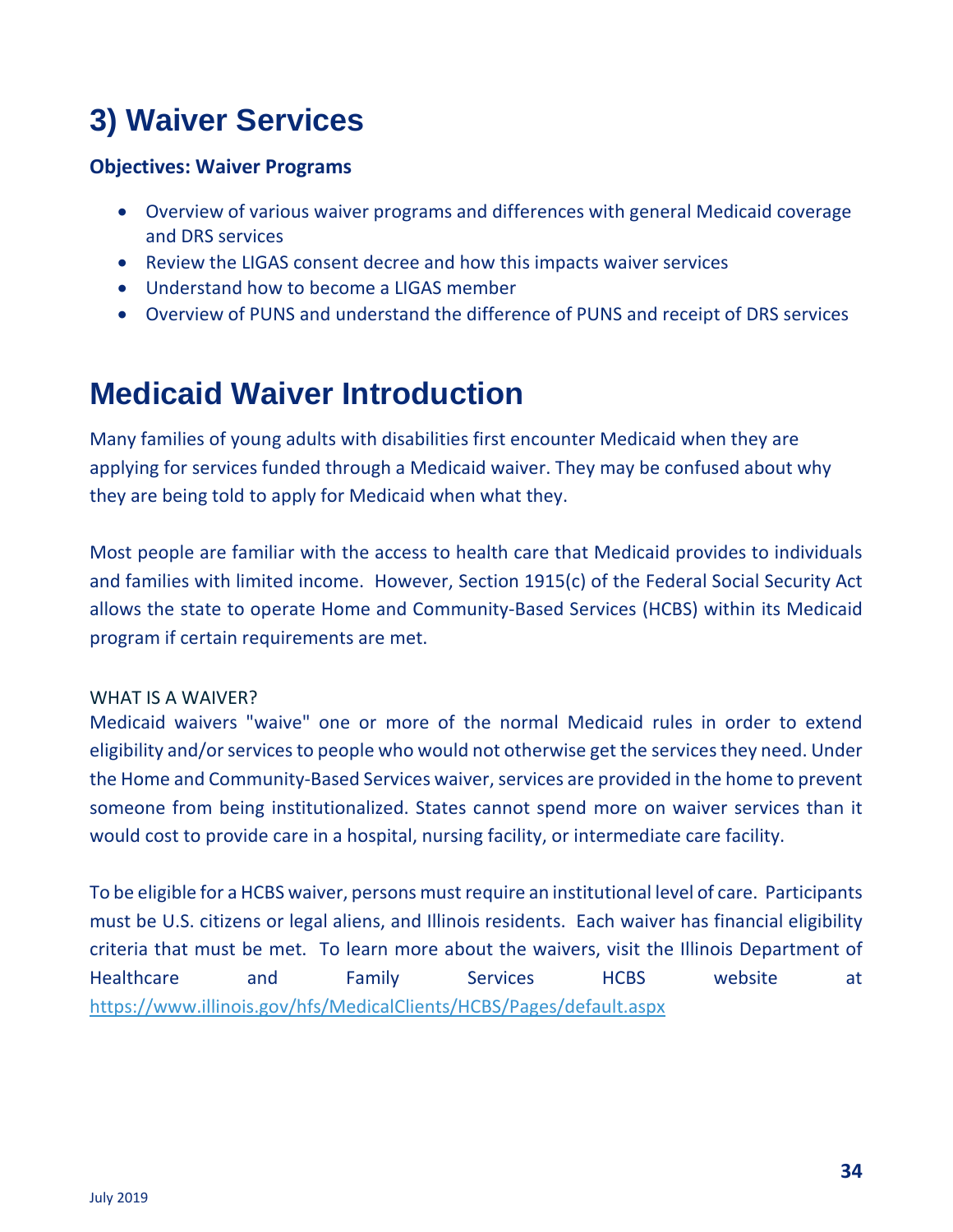Illinois manages nine 1915(c) waivers, operated by different state agencies. Services are provided in participants' homes, in non-residential settings outside their homes, and in residential services.

Three Home and Community Based Services (HCBS) waivers provide the services needed by people with intellectual and other disabilities. These three waivers are managed by the Division of Development Disabilities (DDD) within the Illinois Department of Human Services in conjunction with the Illinois Department of Healthcare and Family Services.

- Adults with Developmental Disabilities
- Supports Waiver for Children and Young Adults

#### **Illinois Home and Community Based Services Waiver Programs**

- **Adults with [Developmental](https://www.illinois.gov/hfs/MedicalClients/HCBS/Pages/DD.aspx) Disabilities**
- **[Residential](https://www.illinois.gov/hfs/MedicalClients/HCBS/Pages/CYADD.aspx) Services for Children and Young Adults with [Developmental](https://www.illinois.gov/hfs/MedicalClients/HCBS/Pages/CYADD.aspx) [Disabilities](https://www.illinois.gov/hfs/MedicalClients/HCBS/Pages/CYADD.aspx)**
- **Medically [Fragile/Technology](https://www.illinois.gov/hfs/MedicalClients/HCBS/Pages/tdmfc.aspx) Dependent [Children](https://www.illinois.gov/hfs/MedicalClients/HCBS/Pages/tdmfc.aspx)**
- **[Persons](https://www.illinois.gov/hfs/MedicalClients/HCBS/Pages/Elderly.aspx) who are Elderly**
- **[Persons](http://www.illinois.gov/hfs/MedicalClients/HCBS/Pages/BI.aspx) with Brain Injury (BI)**
- **Persons with [Disabilities](https://www.illinois.gov/hfs/MedicalClients/HCBS/Pages/disablities.aspx)**
- **[Persons](https://www.illinois.gov/hfs/MedicalClients/HCBS/Pages/hiv.aspx) with HIV or AIDS**
- **[Supportive](https://www.illinois.gov/hfs/MedicalClients/HCBS/Pages/slf.aspx) Living Facilities**
- **Support Waiver for [Children](https://www.illinois.gov/hfs/MedicalClients/HCBS/Pages/support_cyadd.aspx) and Young Adults with [Developmental](https://www.illinois.gov/hfs/MedicalClients/HCBS/Pages/support_cyadd.aspx) Disabilities**
- with Developmental Disabilities (Children's Support Waiver)
- Residential Supports for Children and Young Adults with Developmental Disabilities (Children's Residential Waiver)

Families access these waivers through PAS/ISC agencies (Preadmission Screening/Independent Service Coordination Agencies). These agencies are contracted with and receive funding from the State to conduct intake screening for persons needing services from the DDD and to coordinate and monitor services once the person is engaged. Staff from these agencies should be meeting with individuals on a regular basis. To find a PAS/ISC agency in your area, call the Developmental Disabilities Helpline at 1-888-DD-PLANS (1-888-337-5267).

Waivers are important for children because Medicaid typically counts the entire family's income when determining eligibility until a child turns 18. For children, the most common rule to be waived is the way income is calculated, meaning the waiver is based on the child's income instead of the family's income. Also, waivers often will provide services that private insurance does not cover, such as in-home care, private duty nursing, specialized therapies, and so forth. They may also offer additional services, such as respite, home/vehicle modifications, or training programs.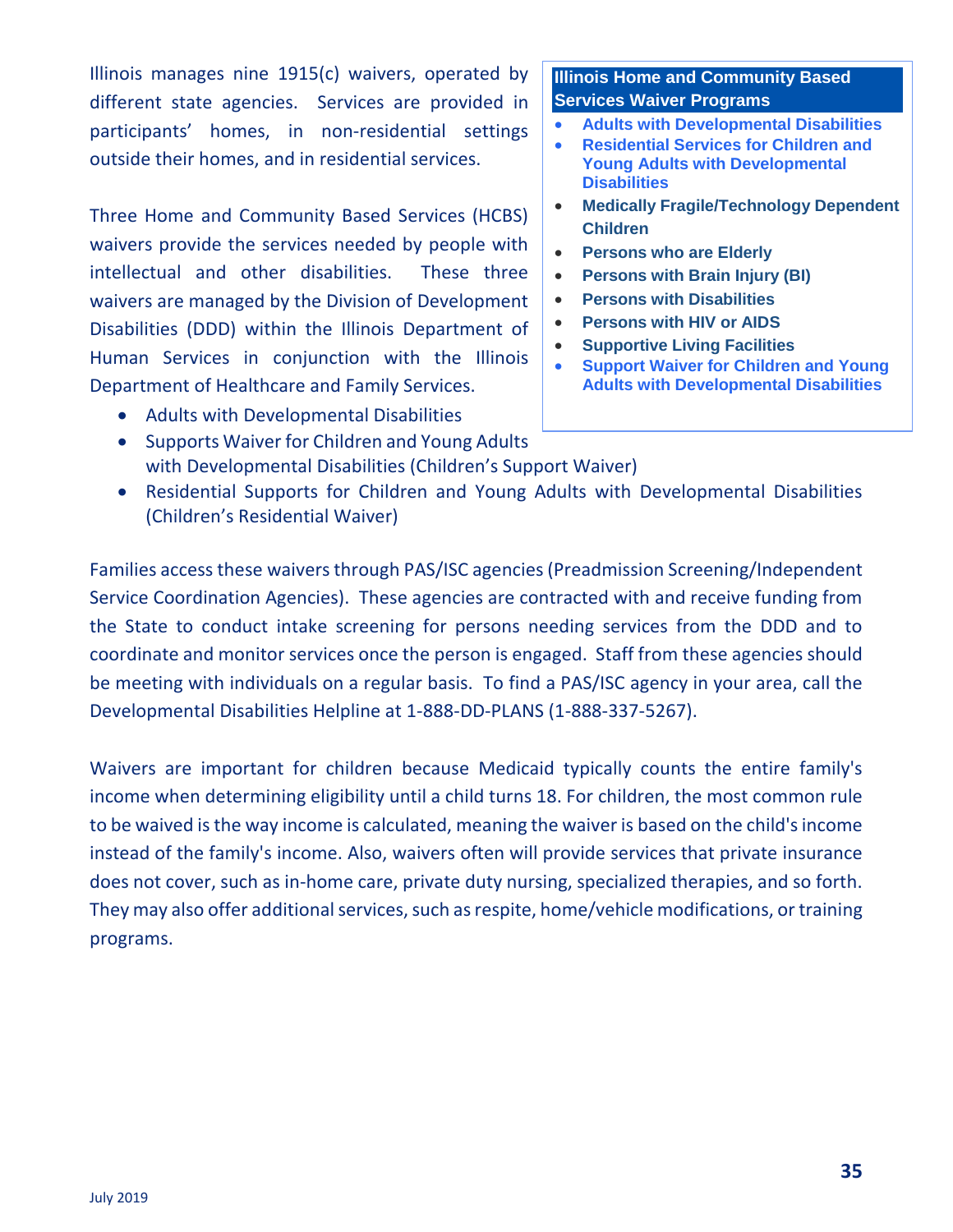#### **Ligas Consent Decree**

The Ligas Consent Decree is the result of a 2005 lawsuit which was filed on behavior of individuals with developmental disabilities who were residing in private, State-funded facilities (Intermediate Care Facilities for Persons with Developmental Disabilities (ICF/DD). A settlement in 2011 resulted in the Consent Decree. The Consent Decree mandates that placement be provided in Community-Based Services for those Ligas Members wanting community placement. The basis for this Decree is to provide choice to persons with disabilities about how and where they may receive services.

To qualify as a Ligas Class Member, an individual must be an adult (age 18+) in Illinois who has an intellectual disability or other developmental disability and who qualifies for Medicaid Waiver services:

- Who resides in private ICFs-DD with nine or more residents
- For who the State has a current record showing that the individuals has requested community-based services or wants to live in a community-based setting
- Who reside in a family home and need community-based services or want to live in the community; and
- For who the State has a current record showing that the individual has requested community0based services or to live in the community.

To become a Ligas Class member, individuals should contact their PAS (Pre-Admission Screening Agency) to establish eligibility and become enrolled in the PUNS database.

For more information about the Ligas Consent Decree, visit the Illinois Department of Human Services website at [https://www.dhs.state.il.us/page.aspx?item=85190.](https://www.dhs.state.il.us/page.aspx?item=85190)

Advocate organizations also have information available about the Ligas Consent Decree:

- [https://www.thearcofil.org/arc-and-the-ligas-consent-decree-what-you-need-to](https://www.thearcofil.org/arc-and-the-ligas-consent-decree-what-you-need-to-know/)[know/](https://www.thearcofil.org/arc-and-the-ligas-consent-decree-what-you-need-to-know/)
- <https://www.ipaddunite.org/ligas-consent-decree-illinois>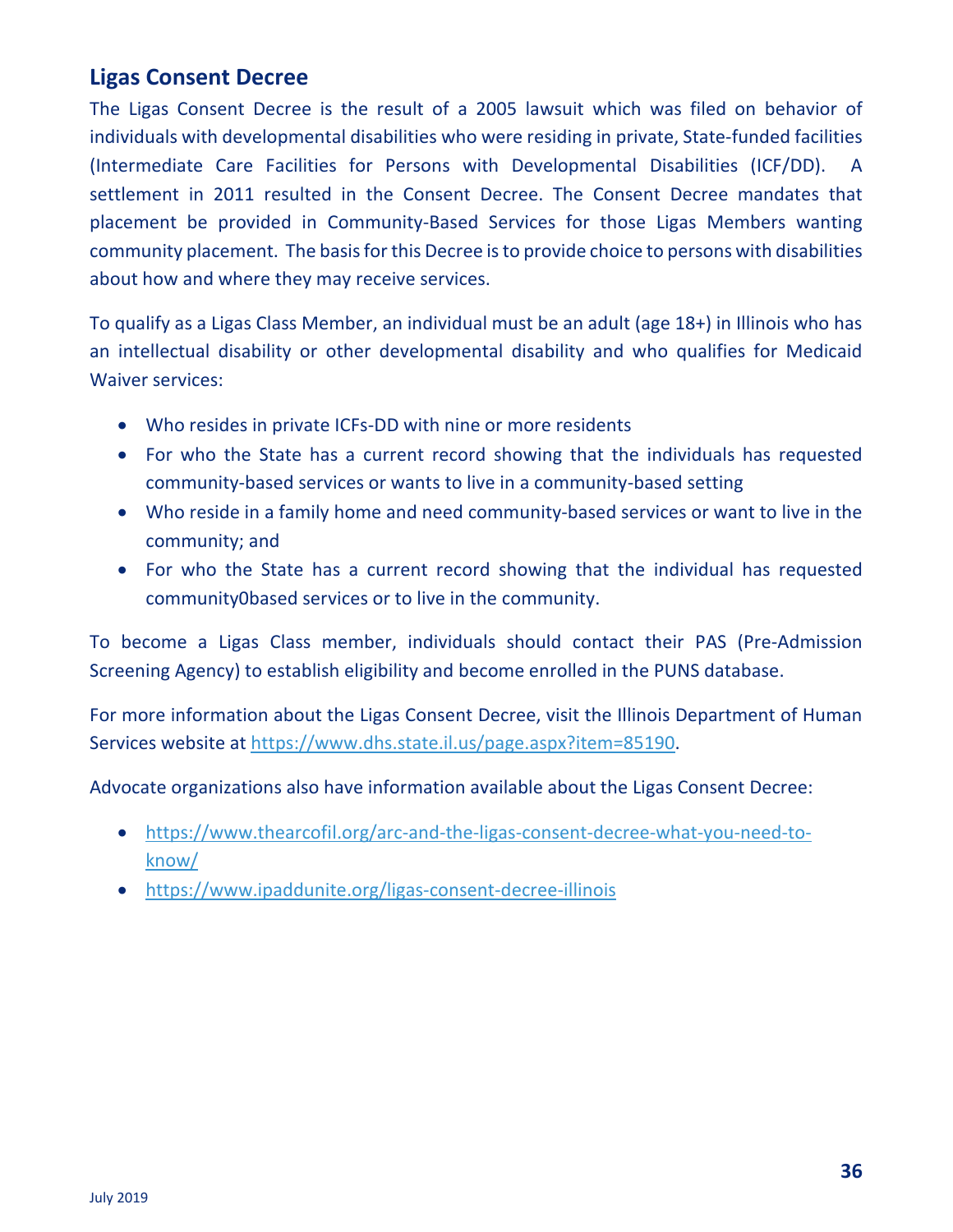# **5) Employment**

## Objectives:

- Know what types of supports Social Security allows regarding employment of persons with disabilities
- Understand the difference between income supports if receiving SSDI or SSI
- Be able to explain how to obtain a PASS agreement and how to effectively use to maximize income for education expenses
- Be aware of how to leverage DRS employment services and integrate with Social Security employment supports

People who have disabling conditions often want to work, and are often able to do certain types of work. But sometimes they fear that, if they try to work but are unable to continue, they may lose their benefits. Work supports vary depending on the type of benefit a person receives. If receiving disability benefits through the Social Security Administration, individuals may explore options in the Ticket to Work program. The State of Illinois also offers employment resources through the Supported Employment Program and Vocational Rehabilitation Program.

## Ticket to Work

The Work Incentive Programs available to persons receiving disability benefits through Social Security are known as Ticket to Work (TTW). The Ticket to Work program is a free and voluntary program that encourages employment. Persons interested in the program should contact a designated Employment Network or by calling the Ticket Call Center at 1-866-YOURTICKET (1- 866-968-7842) or TTY at 1-866-833-2967. A list of approved Employment Networks may be found online at [www.ssa.gov/work/.](http://www.ssa.gov/work/)

For persons receiving Social Security Disability Insurance (SSDI) and Supplemental Security Income (SSI) benefits, it is critical that they promptly report any changes in work activity. They must report right away if they:

- Start or stop work;
- Already reported your work, but your duties, hours, or pay have changed;
- Start paying for expenses that you need for work due to your disability (known as Impairment Related Work Expenses/IRWEs).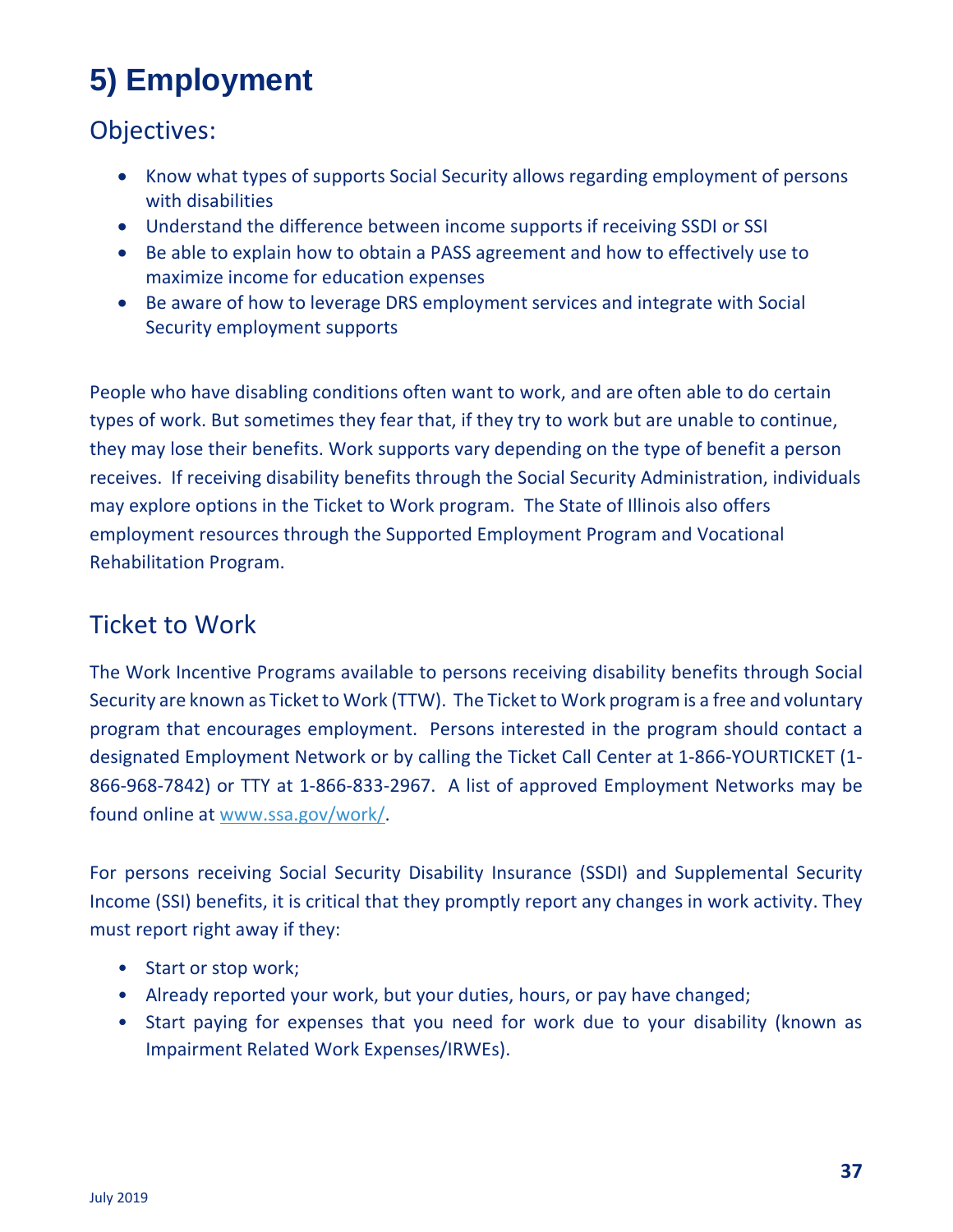#### WORK INCENTIVES FOR THE TWO FEDERAL PROGRAMS

| <b>Social Security Disability Insurance</b>                                                                                                                                                                                                                                                                         | <b>Supplemental Security Income</b>                                                                                                                                                                                                                                 |
|---------------------------------------------------------------------------------------------------------------------------------------------------------------------------------------------------------------------------------------------------------------------------------------------------------------------|---------------------------------------------------------------------------------------------------------------------------------------------------------------------------------------------------------------------------------------------------------------------|
| Trial Work Period (9 months over a rolling 60 month<br>period) in which you can earn whatever amount you<br>are able and still keep your monthly benefit check                                                                                                                                                      | General Income Exclusion of \$20                                                                                                                                                                                                                                    |
| Extended Period of Eligibility (36 months which starts                                                                                                                                                                                                                                                              | Earned Income Exclusion of \$65 and then divide by 2                                                                                                                                                                                                                |
| immediately after the Trial Work Period ends)                                                                                                                                                                                                                                                                       | (2 for 1)                                                                                                                                                                                                                                                           |
| Expedited Reinstatement of Benefits (EXR) - If SSDI<br>ended due to earnings from work, and work stops<br>within 5 years of benefit end, SSA may be able to<br>restart benefits for 6 months with no new application.<br>SSA will conduct a medical review during this time to<br>see if you remain disabled.       | Expedited Reinstatement of Benefits (EXR) - If SSI<br>Stops due to work and work ends stops within 5 years,<br>SSA may be able to restart benefits with no new<br>application. SSA will conduct a medical review during<br>this time to see if you remain disabled. |
| Impairment Related Work Expenses (IRWE) -                                                                                                                                                                                                                                                                           | Impairment Related Work Expenses (IRWE) -                                                                                                                                                                                                                           |
| Social Security deducts from your income the cost of                                                                                                                                                                                                                                                                | Social Security deducts from your income the cost of                                                                                                                                                                                                                |
| certain impairment-related items and services that                                                                                                                                                                                                                                                                  | certain impairment-related items and services that                                                                                                                                                                                                                  |
| you need to work. It does not matter if you also use                                                                                                                                                                                                                                                                | you need to work. It does not matter if you also use                                                                                                                                                                                                                |
| these items and services for non-work activities (e.g.                                                                                                                                                                                                                                                              | these items and services for non-work activities (e.g.                                                                                                                                                                                                              |
| service animal, medication, medical devices, etc.)                                                                                                                                                                                                                                                                  | service animal, medication, medical devices, etc.)                                                                                                                                                                                                                  |
| Subsidy / Special Conditions When an employer pays<br>the beneficiary for work which may not have the<br>same value as non-disabled employee or when<br>another entity, like VR, pays for Job Coach or other<br>supports on the job. These can be applied only after<br>the Trial Work Period, when working at SGA. | Plan for Achieving Self Support (PASS): Self-financed<br>work incentive that requires an occupational goal tied<br>to expenses which are paid for by setting aside SSDI,<br>wages and/or resources                                                                  |
| Unincurred Business Expenses/Unpaid Help - Self<br>Employment Blind Work Expenses (BWE): taxes,<br>union dues, work uniform, service animal expenses.                                                                                                                                                               | Blind Work Expenses (BWE): taxes, union dues, work<br>uniform, service animal expenses.                                                                                                                                                                             |
| Extended Medicare $-8\frac{1}{2}$ years of free Part A after                                                                                                                                                                                                                                                        | 1619 a and b - Free Medicaid even after SSI check                                                                                                                                                                                                                   |
| working at SGA                                                                                                                                                                                                                                                                                                      | stops up to annual state threshold                                                                                                                                                                                                                                  |
| Unsuccessful Work Attempt: is when earnings are                                                                                                                                                                                                                                                                     | PESS Property Essential to Self-Support - Self                                                                                                                                                                                                                      |
| over SGA but stopped, or produced earnings below                                                                                                                                                                                                                                                                    | Employment - allows a person to have resources that                                                                                                                                                                                                                 |
| the Substantial Gainful Activity level after 6 months or                                                                                                                                                                                                                                                            | support the business and still be eligible for                                                                                                                                                                                                                      |
| less                                                                                                                                                                                                                                                                                                                | SSI/Medicaid                                                                                                                                                                                                                                                        |
| Ticket to Work - beneficiary can choose the                                                                                                                                                                                                                                                                         | Ticket to Work - beneficiary can choose the                                                                                                                                                                                                                         |
| Employment Services Provider (EN) with which to                                                                                                                                                                                                                                                                     | Employment Services Provider (EN) with which to                                                                                                                                                                                                                     |
| work                                                                                                                                                                                                                                                                                                                | work                                                                                                                                                                                                                                                                |

For more information: [www.ssa.gov/work/](http://www.ssa.gov/work/)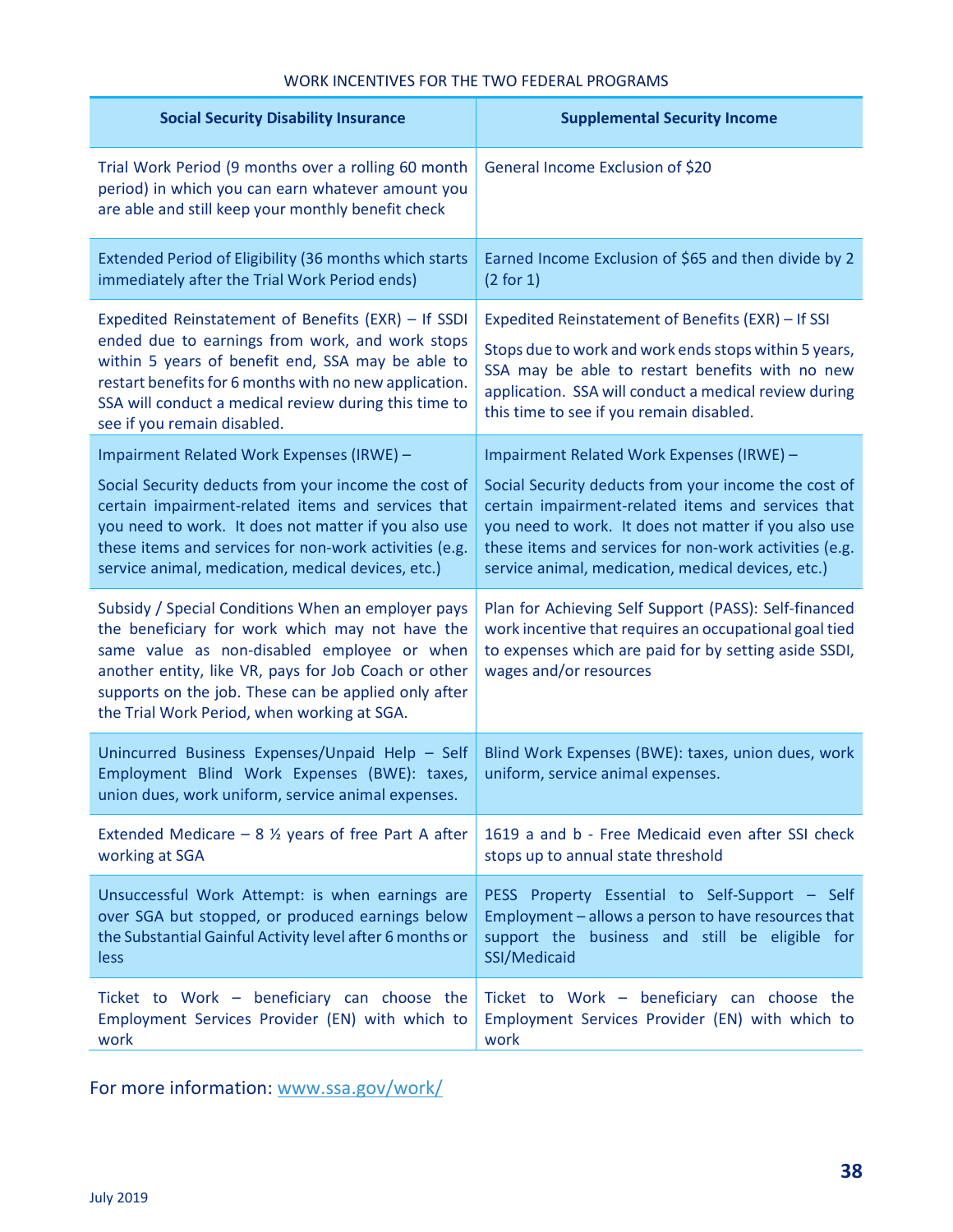#### **Supported Employment**

Supported Employment is available to individuals with developmental disabilities through the Illinois Department of Human Services. Individuals with I/DD work and earn income in what is known as community-integrated work environments. These individuals will have interaction with coworkers without disabilities and also with the public. Individuals with I/DD who are working for a Supported Employment Program provide cannot receive funding from the waiver programs, except for Vocational Rehabilitation, without approval from the Division of Developmental Disabilities.

The Illinois Department of Human Services, Division of Developmental Disabilities recently updated their list for Supported Employment Providers for Intellectual Disability Services. The Division advises families to contact your ISC agency to discuss potential service providers and current service options.

To view the current list of Supported Employment Providers, visit <http://www.dhs.state.il.us/page.aspx?item=57222>

#### **Vocational Rehabilitation**

Vocational Rehabilitation (VR) services are provided through the Division of Rehabilitation Services (DRS) within the Illinois Department of Human Services. Persons who may receive those services are those with a physical, mental or developmental disability and the disability interferes with their ability to work, attend school or complete daily activities.

VR services are meant to help persons find and keep jobs. Individuals may receive additional training or supports that help them find work. Learn more at <http://www.dhs.state.il.us/page.aspx?item=29737>

For more information, contact DRS at 1-800-843-6154 or 800-447-6404 (TTY).

#### **Other State Supports**

Individuals who receive SSI or SSDI who want to work and who want to understand how work will impact benefits may contact the Benefits Planning program at Illinois Department of Human Services. For more information about Work Incentive Planning and Assistance, call 1- 800-807-6962 (Voice) or 1-866-444-8013 (TTY). Information is also available at [http://www.dhs.state.il.us/page.aspx?item=29983.](http://www.dhs.state.il.us/page.aspx?item=29983)

Adults who have a developmental disability who live in a residential setting or by themselves or with family may participate in Day Programs. Day Services are meant to include activities that help individuals develop skills, teach appropriate behavior and encourage independence. This service is accessed through the PUNS waiting list. Individuals should contact their ISC agency for more information.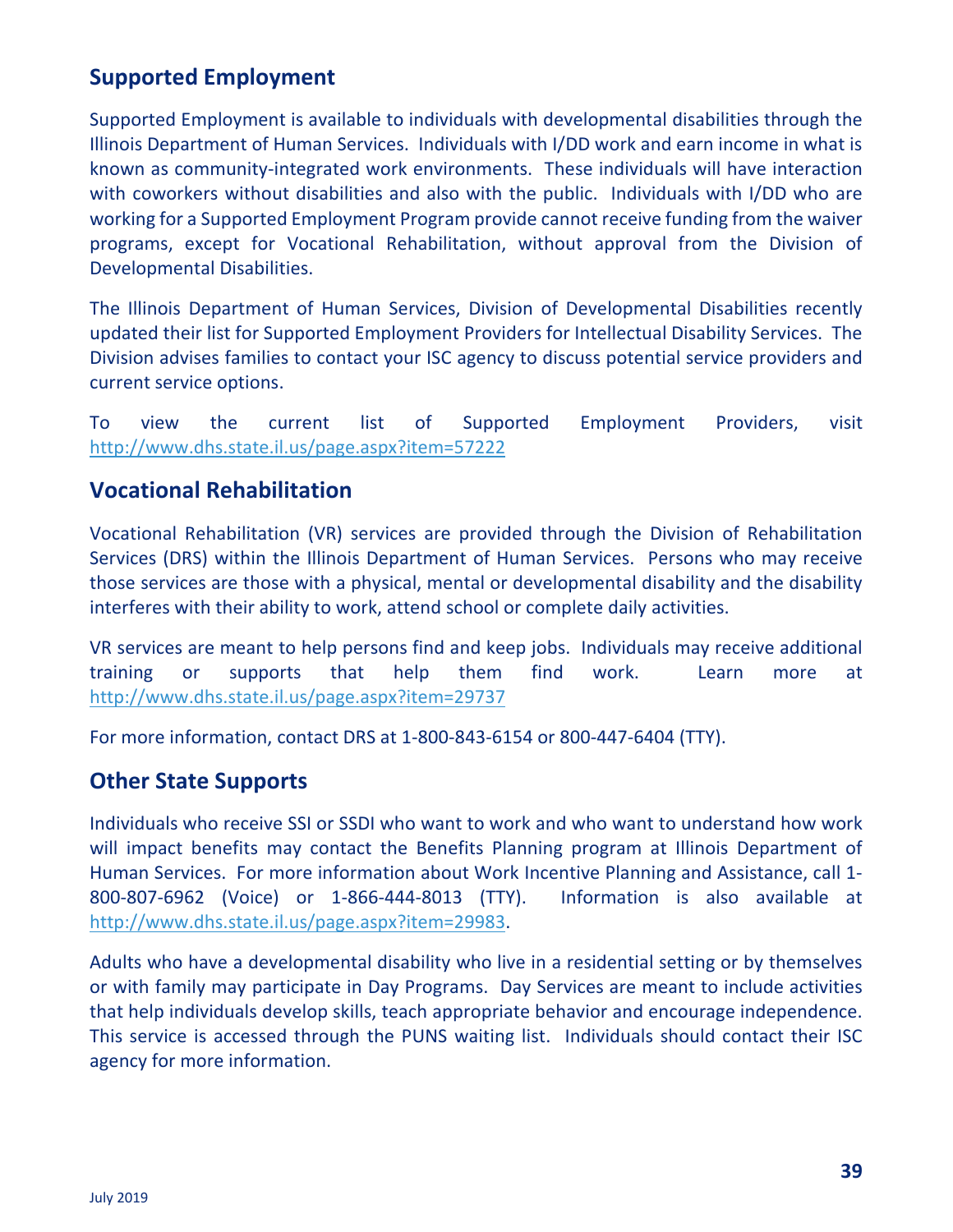# **6) Housing (or Residential Services)**

## **Objectives:**

• Understand housing options for adults with I/DD

There are a number of options through State funding for residential services for persons with I/DD, some of which are more restrictive than others. The options for community residential services include:

- Intermediate Care Facilities for Individuals with Developmental Disabilities (ICF-DDs)
- State Operated Developmental Centers (SODCs)
- Community Living Facilities (CLFs)
- Children's Group Homes (CGH)
- Child Care Institutions (CCIs)
- Community Integrated Living Arrangements (CILAs)

More information about each of the residential services is available online in the IDHS *[Developmental Disabilities Program Manual](http://www.dhs.state.il.us/page.aspx?item=103254#a_SupportedLivingArrangement)* (see Chapter 9-Resources).

#### **Intermediate Care Facilities for I/DD (ICF-DDs)**

ICF-DDs are residential facilities for individuals who have mental retardation or a related condition and who are in need of continuous habilitation services. Habilitation services are those supports and supervision that help individuals learn or improve skills to function in activities of daily living. These facilities do not typically accept individuals who need little supervision. The ICF-DD are often 16-bed facilities though some are larger. These facilities are regulated and licensed by the Illinois Department of Public Health.

#### **State Operated Developmental Centers (SODCs)**

SODCs are specialized ICF-DDs for persons with developmental disabilities who are unable to be served in a community setting due to intense behavioral and/or medical difficulties. According McManus Consulting, "admissions to state operated centers are rare; the only individuals admitted are those with major behavioral challenges who cannot be served by the community."

#### **Community Living Facilities (CLFs)**

CLFs provide services for adults age 18 and older with mild or moderate developmental disabilities. CLFs are licensed by the Illinois Department of Public Health and are not meant to be nursing or medical facilities. CLFs provide residents with skills training and supervision with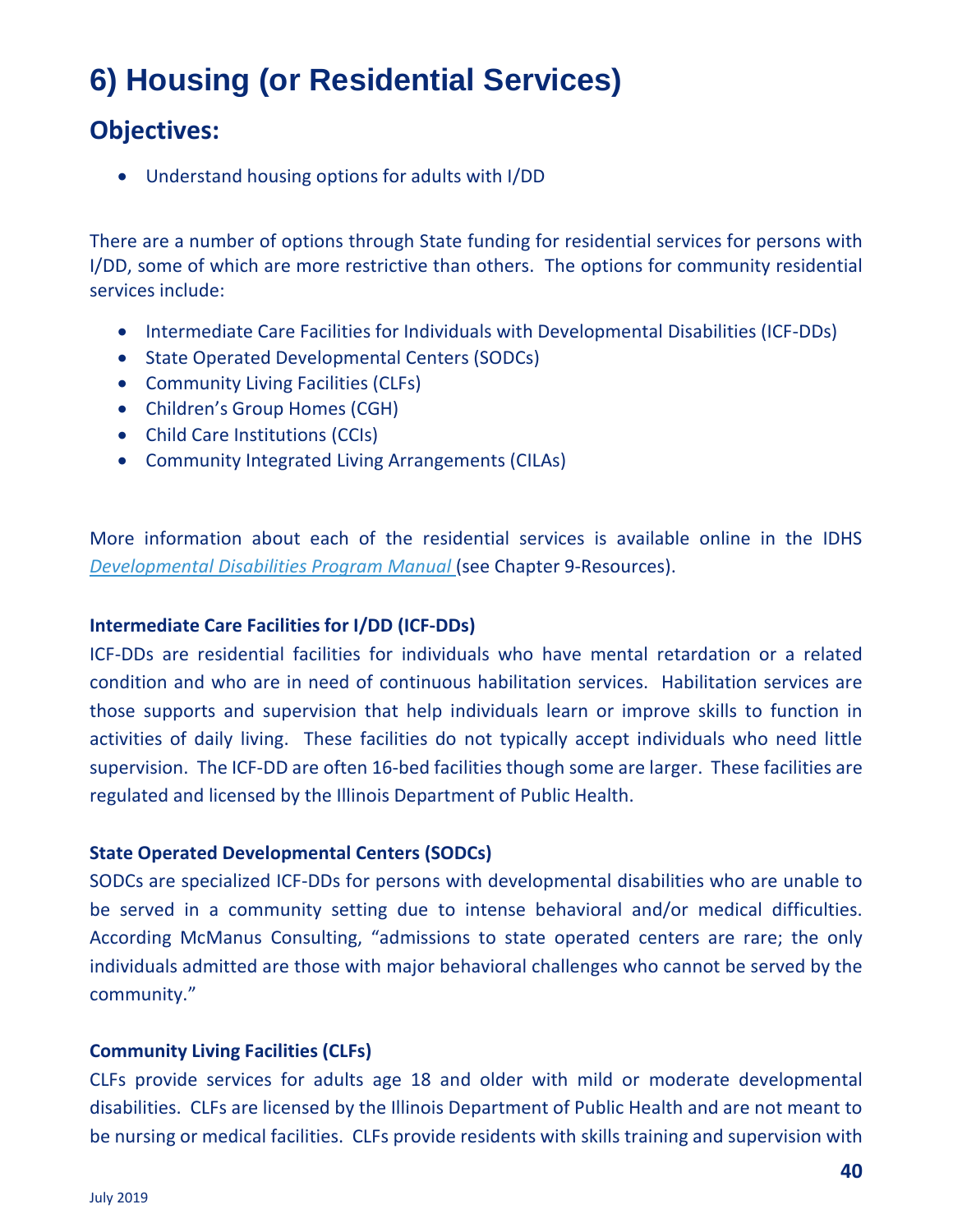the intent to help them move to independent living. Residents are required to participate in day activities, such as job training, workshops or regular employment.

#### **Children's Group Homes (CGHs) and Child Care Institutions (CCIs).**

These residential services are provided in a group home setting, licensed by the Illinois Department of Children and Family Services (DCFS). CGHs and CCIs are very similar in types of service and which children are eligible for placement. The primary difference is the number of beds at each type of setting. CGHs may serve no more than ten children, while CCIs are licensed to serve more than ten children.

CGHs and CCIs serve children with developmental disabilities who cannot reside in their home due to their level of needs. The application for services in CGHs must happen before the child is age 17 years and six months. The child must be enrolled in a school program and the need for residential placement identified in the child's Individual Education Plan (IEP). The school district pays the cost of tuition in these settings. The child must be enrolled in the Children's Residential Medicaid wavier if they will be placed in a CGH. The state prioritizes children with a DD who have an immediate, long-term need due to unexpected loss of current residence, physical or sexual abuse, neglect, incapable care-giver, or loss of a care-giver.

#### **Community Integrated Living Arrangement (CILA)**

A CILA is a flexible living arrangement for adults with a developmental disability. Services provided within CILAs include daily living and independent living skills training, money management, behavior management, community safety skills training and more. There are four options for CILAs:

- Group Homes
- Host Family Homes
- Intermittent Services
- Family Home Services.

Regardless of the type of CILA option you have, the services provided are overseen by a licensed CILA agencies. CILA Group Homes provide 24 hour supervision by trained staff. Group homes provide housing for up to eight individuals in a community setting.

Access to CILA is based on availability of funds. Individuals must be selected from the PUNS waiting list to access services through a CILA. Persons should work with their PAS/ISC Agencies access CILAs. It is the PAS/ISC Agencies job to help find living arrangements and help to make sure that you continue to receive the services that were provided in the ICF.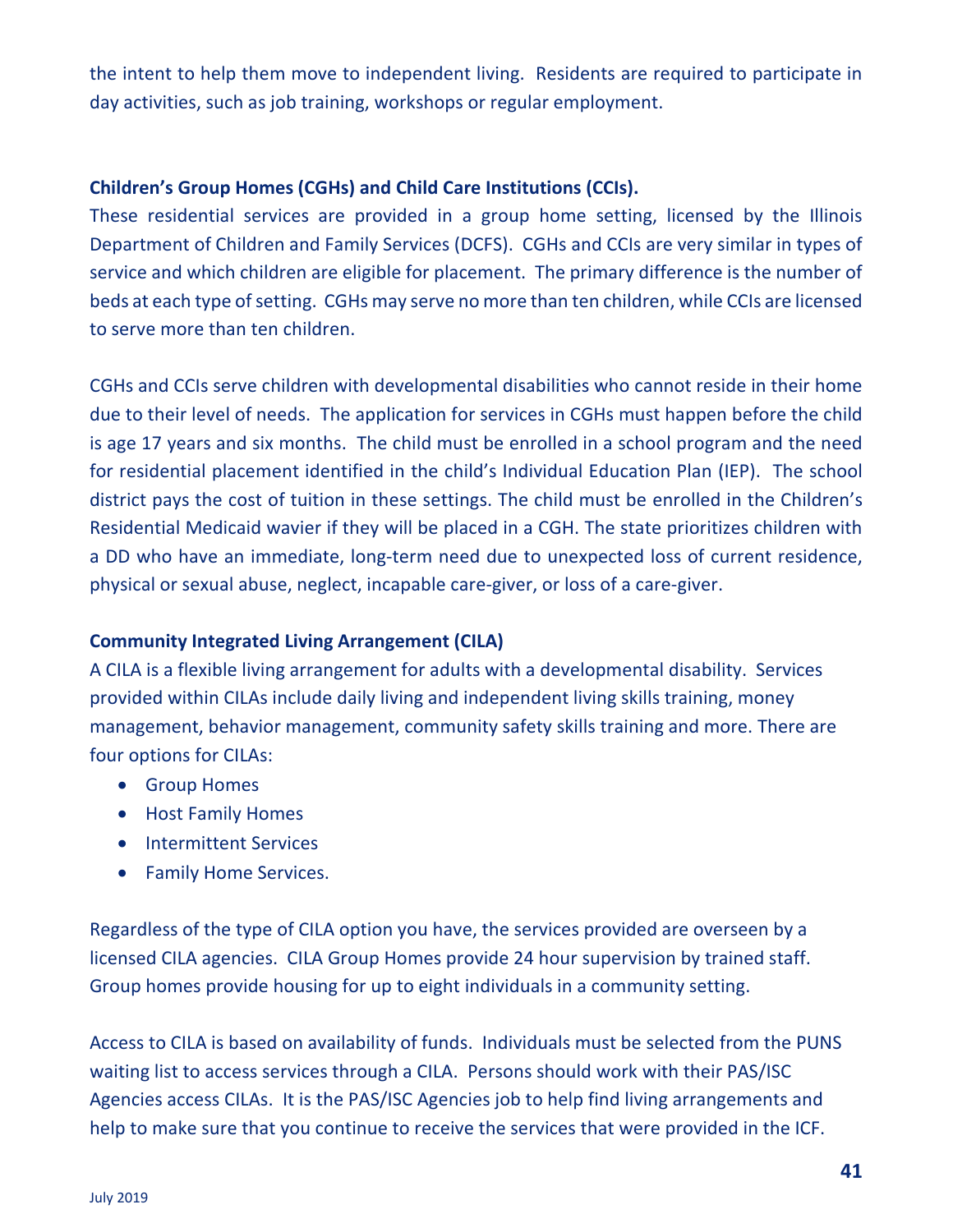To learn more about CILAs, the State created a video which is available online at <http://www.dhs.state.il.us/page.aspx?item=75298>